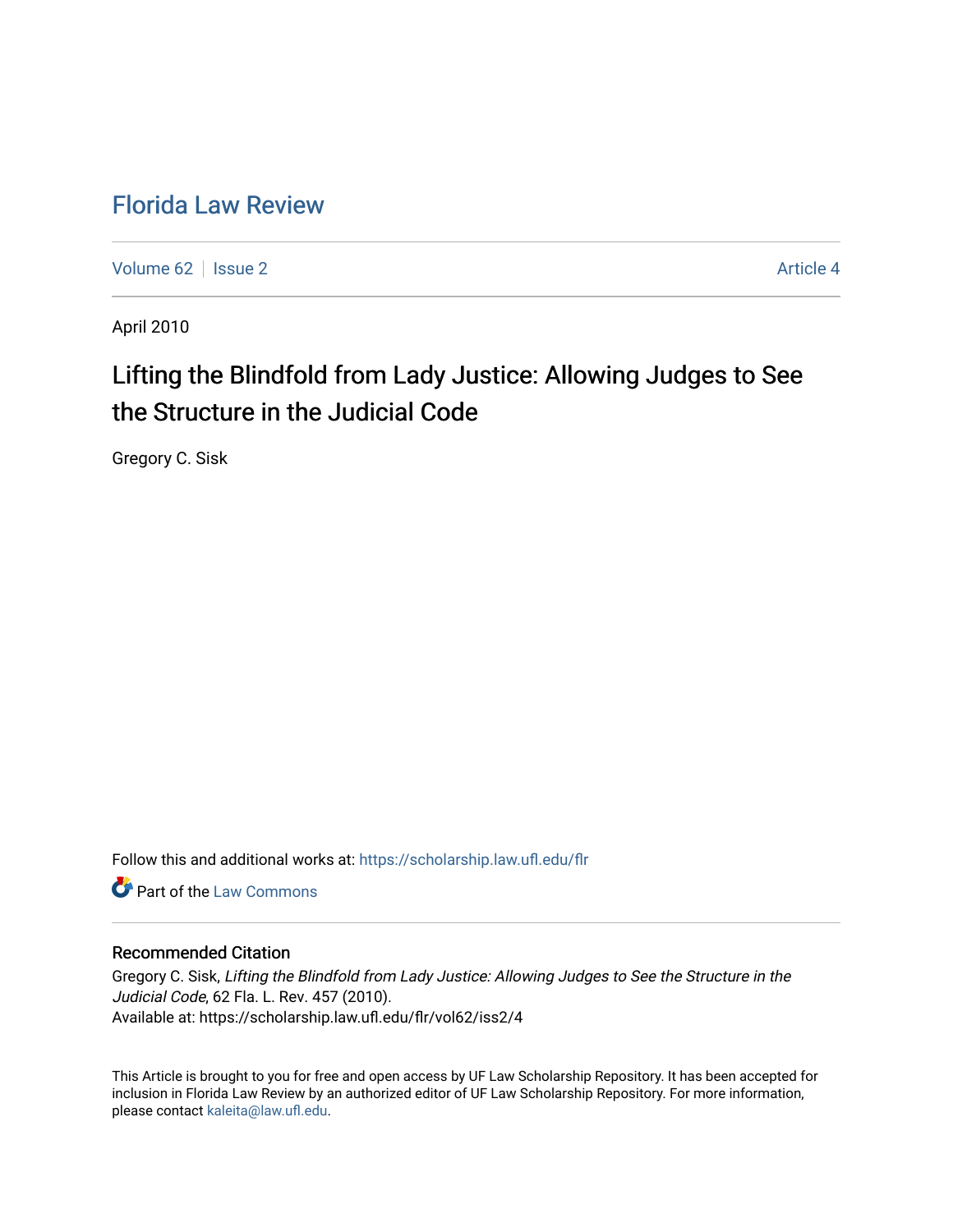### LIFTING THE BLINDFOLD FROM LADY JUSTICE: ALLOWING JUDGES TO SEE THE STRUCTURE IN THE JUDICIAL CODE

### *Gregory C. Sisk\**

| П.   | <b>INTERPRETING STATUTES IN CONTEXT AND THE 1948</b><br>STRUCTURAL REVISION OF THE JUDICIAL CODE459                                                                                                                                                                                                                                                      |  |
|------|----------------------------------------------------------------------------------------------------------------------------------------------------------------------------------------------------------------------------------------------------------------------------------------------------------------------------------------------------------|--|
| III. | UNJUST AND INCONSISTENT RESULTS WHEN THE JUDICIARY IS<br>SUPPOSEDLY BLINDED TO STATUTORY STRUCTURE: TWO CASE<br>A. Declining to Respect the Codification of the Statute of<br>Limitations for the Court of Federal Claims in a<br>Honoring the Jurisdictional and Non-Jurisdictional<br><b>B.</b><br>Classification of Statutory Sections in the Federal |  |
|      |                                                                                                                                                                                                                                                                                                                                                          |  |
|      | IV. SUBVERTING FAITHFUL JUDICIAL INTERPRETATION OF                                                                                                                                                                                                                                                                                                       |  |
|      | V. MAKING THE CASE FOR REPEAL OF LEGISLATION THAT<br>BLINDS THE COURTS TO STRUCTURAL REALITY  484                                                                                                                                                                                                                                                        |  |
|      | VI. STRUCTURAL CONTEXT AS A REINVIGORATED TOOL TO                                                                                                                                                                                                                                                                                                        |  |
|      |                                                                                                                                                                                                                                                                                                                                                          |  |

### I. INTRODUCTION

Two centuries ago, Chief Justice John Marshall wrote that "[w]here the mind labours to discover the design of the legislature, it seizes everything from which aid can be derived."<sup>1</sup> Yet for more than half a century, Congress has forbidden judges to use the evidence before their own eyes when interpreting the federal Judicial Code. In what will come as a surprise to most readers, Congress has directed judges to ignore the plainly visible structure of logically organized parts and

 <sup>\*</sup> Orestes A. Brownson Professor of Law, University of St. Thomas School of Law (Minnesota). For valuable comments and suggestions on an earlier draft of this Article that strengthened the analysis, but retaining full responsibility for substance of the final version, the author thanks Judith Resnik, Kevin Clermont, David Shapiro, Thomas Mengler, Philip Frickey, and Jay Tidmarsh.

 <sup>1.</sup> United States v. Fisher, 6 U.S. (2 Cranch.) 358, 386 (1805).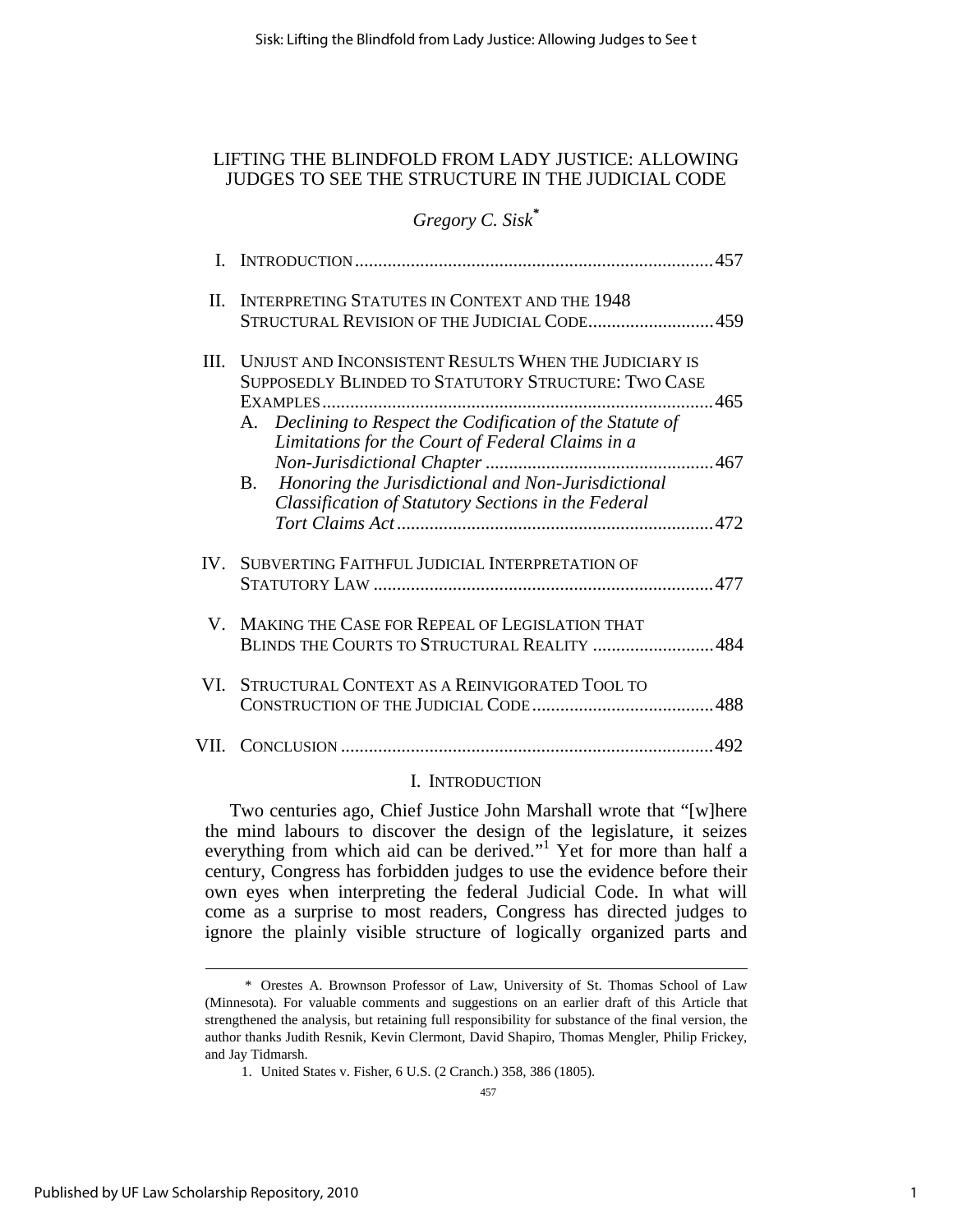chapters with their identifying headings into which statutory sections have been placed through the 1948 enactment of Title 28 of the United States Code.<sup>2</sup>

In an uncodified provision, Congress instructed that "[n]o inference of a legislative construction is to be drawn" by the location of a section in a particular chapter in Title 28 nor by the "catchlines" for parts, chapters, and sections.<sup>3</sup> Thus, this little-known and half-hidden section casts the the Judicial Code's brightly-lit profile into jurisprudential darkness.

In the sculptures and statues that ornament our courthouses, the Roman goddess Justicia often is portrayed with the sword of justice in one hand, the scales for weighing just deserts in the other hand, and a blindfold across her eyes symbolizing her lack of preferential favor for any person. 4 While blindfolded to ward against the corruption of personal partiality,<sup>5</sup> the assumption remains that Lady Justice can still see the law clearly with the eyes of the mind. But when abstruse legislation clouds the legal mind,<sup>6</sup> Lady Justice must lift her blindfold so that the visible contours of the law come into sharper relief.

Sixty years of legislatively-imposed blindness on the federal judiciary is more than enough. The time has long since passed to retire this mischievous provision, to introduce transparency to the interpretation of the provisions collected in Title 28, and to let the light shine upon the federal Judicial Code's carefully designed structure.

 5. Although understood today to "suggest[] judgment uncorrupted," placing a blindfold on an image of Justice during the Renaissance often carried "negative connotations," such as Justice's eyes being "bandaged to keep her from having to see the pain caused by the sanctions imposed in the name of the law," the eyes being covered to communicate "the pain of judgment," or Justice being blindfolded by a fool to lead her "astray." Resnik & Curtis, *supra* note 4, at 160–64. In more recent times, the blindfold has come to be commonly used as a celebrated attribute of the icon. *Id*. at 163.

 <sup>2.</sup> *See* Act of June 25, 1948, ch. 646, 62 Stat. 869 (revising and codifying Title 28). *See also infra* Part II.

 <sup>3.</sup> Act of June 25, 1948, ch. 646, § 33, 62 Stat. 869, 991.

 <sup>4.</sup> *See* Dennis Curtis & Judith Resnik, *Images of Justice*, 96 YALE L.J. 1727, 1727, 1755 (1987). This familiar icon of Justice—"the oddly dressed woman with a set of attributes (scales, sword, and sometimes a blindfold)"—dates to the medieval and Renaissance periods. Judith Resnik & Dennis E. Curtis, *Representing Justice: From Renaissance Iconography to Twenty-First Century Courthouses*, 151 PROC. AM. PHIL. SOC'Y 139, 143–45 (2007). Beginning with Babylonian iconography, "one can trace Justice's roots through goddesses both Greek and Roman, from Themis and Dike to Iusitia," and into Christian representations in the Middle Ages of the Virtues. *Id*. As Judith Resnik and Dennis Curtis conclude in their study of the symbol, this particular image of Justice has achieved near-universal recognition and has enjoyed remarkable durability because "it has been deployed, politically, by governments seeking to link their rules and judgments to her legitimacy." *Id*. at 145.

 <sup>6.</sup> *See infra* Parts III & IV.

 <sup>7.</sup> *See infra* Parts V & VI.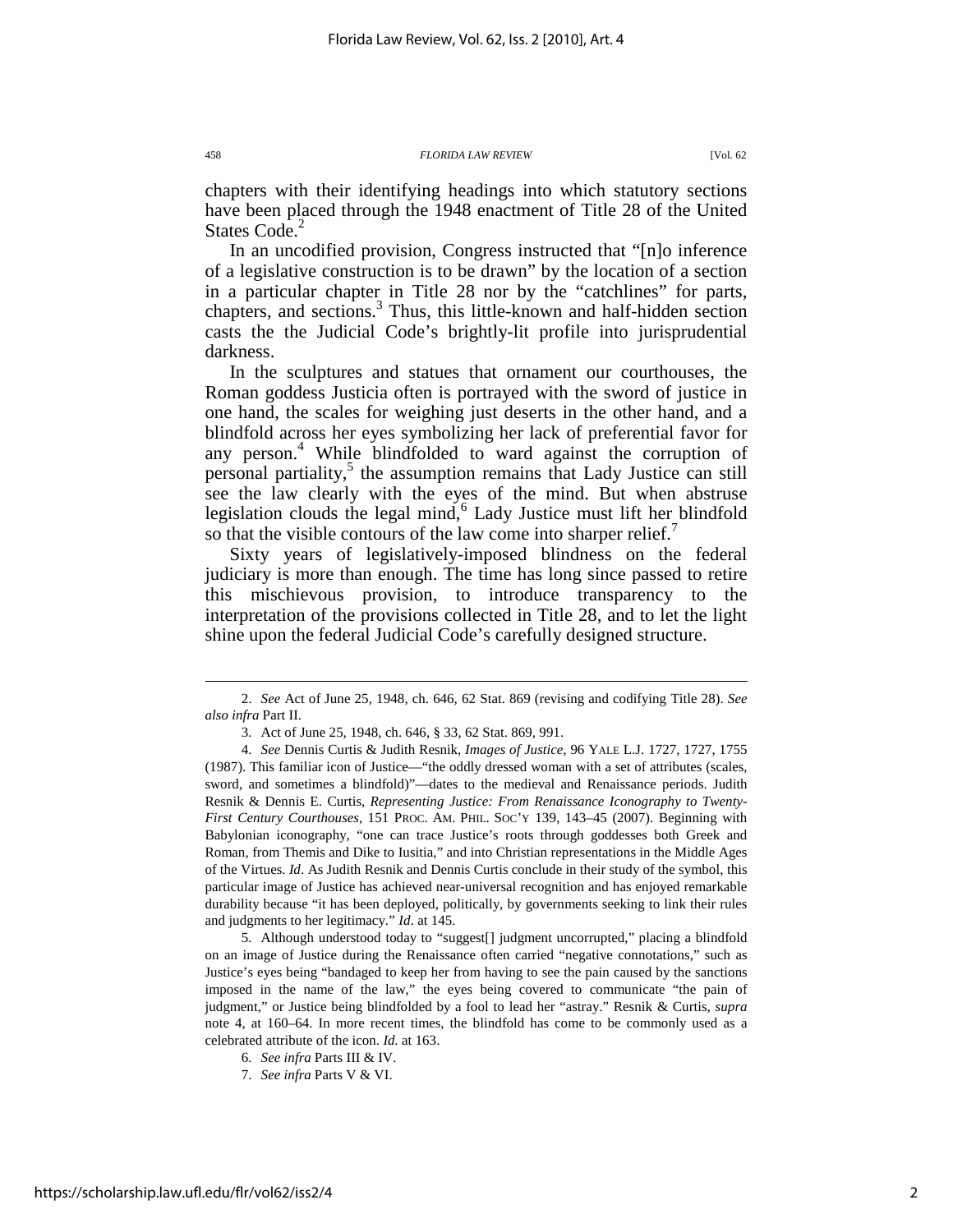### II. INTERPRETING STATUTES IN CONTEXT AND THE 1948 STRUCTURAL REVISION OF THE JUDICIAL CODE

"It is a fundamental canon of statutory construction that words of a statute must be read in their context and with a view to their place in the overall statutory scheme."<sup>8</sup> William Eskridge and Philip Frickey describe "the main lines of textual inquiry" as including consideration of "how the statutory provision at issue coheres with the general structure of the statute."<sup>9</sup> Given that statutory provisions typically are organized into separately-named parts and chapters within a particular legislative act or as codified within a title of the United States Code, the location of a particular statutory section within the broader structure of a legislative enactment may communicate essential information about how that section should be understood.<sup>10</sup>

The importance of structure may be especially evident when the interpretive question focuses on the basic nature of a provision, such as whether it states a jurisdictional, substantive, or procedural rule. Divining the essential nature of a statutory rule may be critical or dispositive to the outcome of a lawsuit. When a provision is embedded into jurisdictional bedrock, for example, the parties are deprived of the ability to decide which issues to litigate and which to waive or forfeit, the court assumes the burden to raise the matter sua sponte, and both the court and the parties may be prevented from reaching the merits.<sup>11</sup> Regarding the salience of structure on such a question, consider *Zipes v. Trans World Airlines, Inc.*, <sup>12</sup> in which the Supreme Court held that the timely filing of an employment discrimination charge with the Equal Employment Opportunity Commission was not a jurisdictional prerequisite to suit in federal court. The Court observed that the provision actually granting the court jurisdiction "contains no reference to the timely-filing requirement," while the provision setting the time limitation appears as an entirely separate section of the legislation.<sup>13</sup>

 <sup>8.</sup> Raygor v. Regents of the Univ. of Minn., 534 U.S. 533, 545–46 (2002).

 <sup>9.</sup> William N. Eskridge, Jr. & Philip P. Frickey, *Statutory Interpretation as Practical Reasoning*, 42 STAN. L. REV. 321, 354–44 (1990); *see also* United States v. Fausto, 484 U.S. 439, 449 (1988) (explaining that the conclusion that certain civilian employment matters are not subject to judicial review under the Civil Service Reform Act or otherwise "emerges not only from the statutory language, but also from . . . the structure of the statutory scheme").

 <sup>10.</sup> *See* Fla. Dep't of Revenue v. Piccadilly Cafeterias, Inc., 128 S. Ct. 2326, 2336 (2008) ("find[ing] it informative that Congress placed" a statutory section within a particularly labeled subchapter).

 <sup>11.</sup> *See infra* notes 178–80 and accompanying text.

 <sup>12. 455</sup> U.S. 385 (1982).

 <sup>13.</sup> *Id*. at 383–94; *see also* Arbaugh v. Y&H Corp., 546 U.S. 500, 516 (2006) ("[W]hen Congress does not rank a statutory limitation on coverage as jurisdictional, courts should treat the restriction as nonjurisdictional in character.").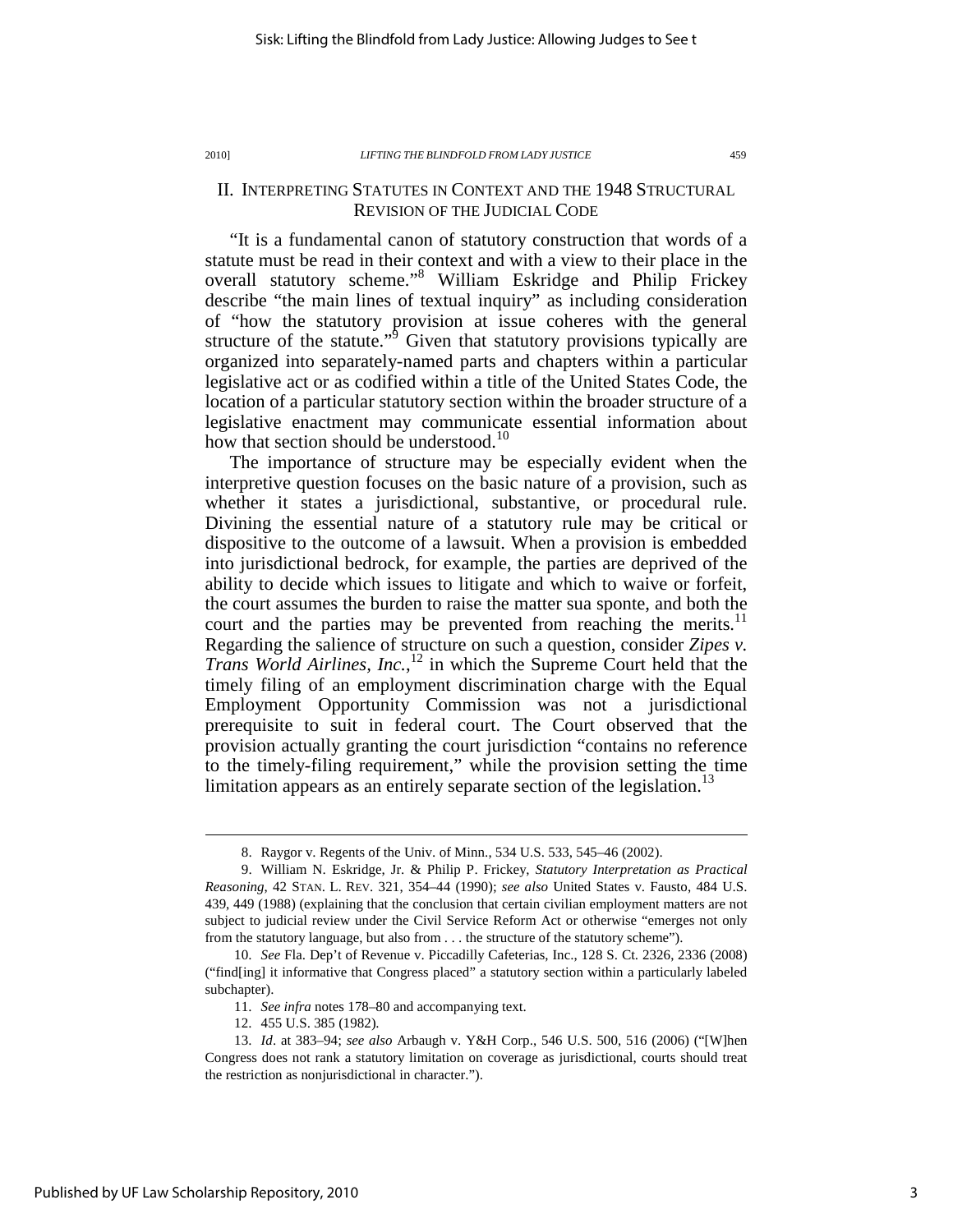The central place of structure in statutory construction may be a noteworthy common ground in the ongoing debate over methods of interpretation. Textualists, who are more likely to find "that the meaning of a statute is apparent from its text and from its relationship with other laws,"<sup>14</sup> may give greatest weight to structural context within a codified title. At the same time, those advocating alternative approaches to ascertaining or reconstructing legislative intent will also find salient evidence in the purposeful structure of a code. Intentionalists, moreover, will take note of statements in the legislative history behind a revision and codification of a set of laws that emphasize the importance that Congress attached to the coherent arrangement of chapters and sections.<sup>15</sup>

For the federal judiciary, the rules of the adjudicative game—the organization of the courts, jurisdiction and venue, procedure, and adoption of court rules—are to be found in various provisions of the Judicial Code, codified today in Title 28 of the United States Code. Any particular section addressing these court-related matters ideally should be interpreted so that it "fit[s] harmoniously within a set of provisions composing a coherent chapter of the Judicial Procedure part of the United States Code."<sup>16</sup> And, indeed, Congress adopted a careful and deliberate organization for Title 28 that should facilitate judicial interpretation. But the work of the code revisers and the action of Congress in enacting that meticulously designed structure appears to be of little avail in terms of judicial interpretation—a disappointing postscript to the 1948 codification.<sup>17</sup>

Prior to 1948, Title 28 of the United States Code had not been enacted as an integrated statute and thus served only as prima facie evidence of the law, making it necessary for lawyers and judges "to

 <sup>14.</sup> Antonin Scalia, *Judicial Deference to Administrative Interpretations of Law*, 1989 DUKE L.J. 511, 521.

 <sup>15.</sup> William Eskridge, Philip Frickey, and Elizabeth Garrett question whether, in light of the less than "single-minded" nature of "actual legislative practice," the "whole act rule," by which a statutory provision is interpreted in a "holistic" manner within a statutory scheme, is consistent with an intentionalist approach to statutory interpretation. WILLIAM N. ESKRIDGE, JR., PHILIP P. FRICKEY & ELIZABETH GARRETT, LEGISLATION AND STATUTORY INTERPRETATION 263 (2000). Nonetheless, they conclude that "on rule of law grounds," "there might be greater legal legitimacy, as well as aesthetic advantage, if courts presume coherence among statutes as well as within statutes." *Id*. at 264. In addition, when Congress passes a revision and codification of a title within the United States Code, there may be a stronger basis for believing that the integrated whole accurately reflects collective legislative intent. As confirmed by the history of the 1948 code revision that is sketched in the following text, when Congress undertakes to specifically revise and codify an entire Title, it is acting with unique, specific, and common intent to create that very "coherence among statutes." *See id*.

 <sup>16.</sup> *See* Things Remembered, Inc. v. Petrarca, 516 U.S. 124, 136 (1995) (Ginsburg, J., concurring) (discussing appellate review of remand orders in removed cases).

 <sup>17.</sup> *See infra* notes 22–37 and accompanying text.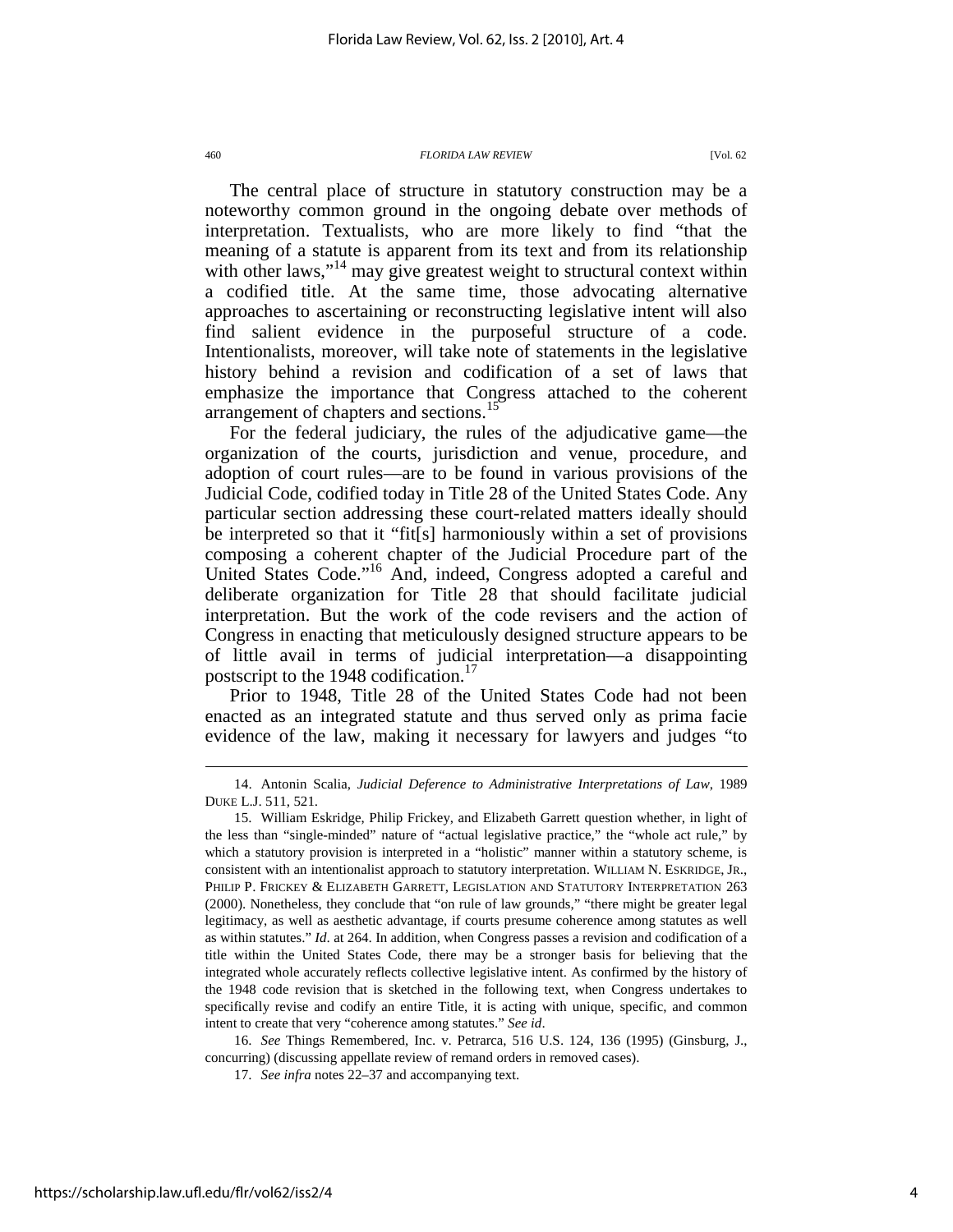refer back to the Judicial Code of 1911 and to later volumes of the Statutes at Large in order to determine the exact text of any statutory provision."<sup>18</sup> In 1948, to address this unsatisfactory state of affairs and to bring the law up to date, Congress enacted the revised and reorganized provisions of the Judicial Code into positive law, through the codification of Title 28 of the United States Code.<sup>19</sup>

Regarding the project to revise and codify Title 28, which culminated in the 1948 Act, the Supreme Court said:

This was scarcely hasty, ill-considered legislation. To the contrary, it received close and prolonged study. Five years of Congressional attention supports the Code. And from the start, Congress obtained the most eminent expert assistance available. The spadework was entrusted to two law-bookpublishing firms, the staffs of which had unique experience in statutory codification and revision. They formed an advisory committee, including distinguished judges and members of the bar, and obtained the services of special consultants. Furthermore, an advisory committee was appointed by the Judicial Conference. And to assist with matters relating to the jurisdiction of this Court, Chief Justice Stone appointed an advisory committee, consisting of himself and Justices Frankfurter and Douglas.

The textual framework of the Title 28 revision and codification was a clear, meaningful, and deliberately-constructed structure upon which judges, lawyers, and ordinary citizens could rely. Congress's conscientious purpose in classifying statutes within the Judicial Code's various parts, chapters, and subchapters is plainly stated in the House Report on the legislation:

The first step in revision was the preparation of a preliminary analysis—the framework upon which to build the new title. In drafting this outline the old system of classification was discarded and modern subject matter arrangement was substituted. The material was divided into six major categories. Part I provides for organization of courts; part II treats of the attorneys and marshals; part III covers court officers and employees; part IV sets forth the

 <sup>18.</sup> Alexander Holtzoff, *The New Federal Judicial Code*, 8 F.R.D. 343, 343–44 (1948- 49).

 <sup>19.</sup> Act of June 25, 1948, ch. 646, 62 Stat. 869. For a history of the enactment of the federal Judicial Code in Title 28, see generally 13 CHARLES A. WRIGHT, ARTHUR R. MILLER, EDWARD H. COOPER & RICHARD D. FREER, FEDERAL PRACTICE AND PROCEDURE § 3509 (2007); Holtzoff, *supra* note 18.

 <sup>20.</sup> *Ex parte* Collett, 337 U.S. 55, 65–66 (1949).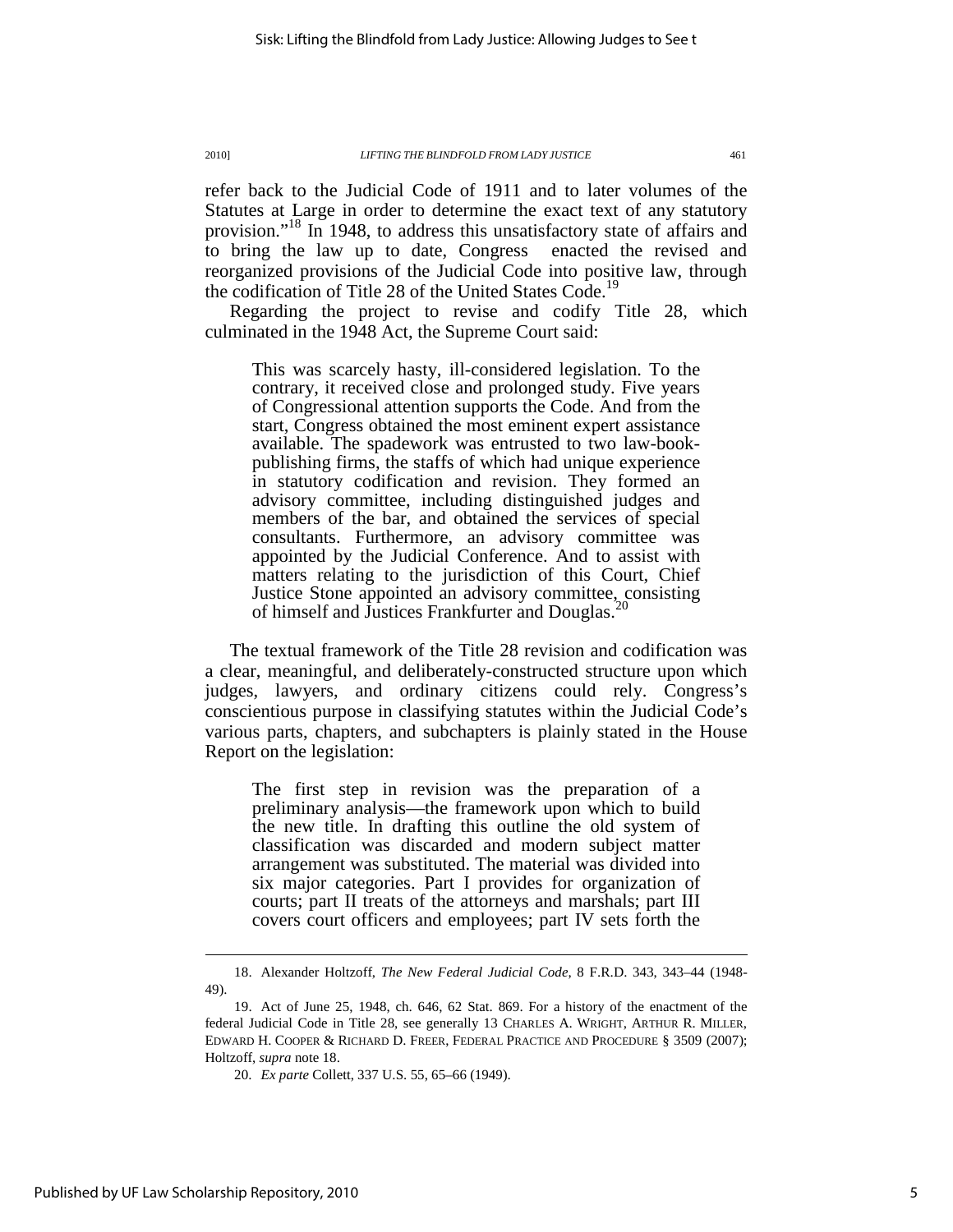provisions on jurisdiction and venue; part V deals with procedure; and part VI takes up particular proceedings.

Within these parts, the subject matter was arranged under appropriate chapter heads. The numbering system adopted makes adequate provision for future legislation. Chapters were given odd numbers, leaving the even numbers available for related chapters containing future acts. Sufficient section numbers were left between chapters to accommodate such growth. $^{21}$ 

Unfortunately, while winding up the meticulous process of enacting the revision of Title 28, Congress apparently lost its nerve and was unwilling to allow these deliberate choices to be recognized by the courts as reflecting actual legislative intent. In a little-known and uncodified provision of the 1948 legislation, Congress precluded the courts from drawing a direct inference of legislative intent from the fact that a particular statutory section was classified within a certain chapter of Title 28 under a specific descriptive heading. Section 33 of the 1948 Revision of Title 28 reads: "No inference of a legislative construction is to be drawn by reason of the chapter in Title 28, Judiciary and Judicial Procedure, as set out in section 1 of this Act, in which any section is placed, nor by reason of the catchlines used in such title."<sup>22</sup>

 <sup>21.</sup> H.R. REP. NO. 80-308, at 5 (1947).

 <sup>22.</sup> Act of June 25, 1948, ch. 646, § 33, 62 Stat. 869, 991. A nearly identical uncodified provision applies to Title 18, the federal criminal code, which was revised and codified as part of the same 1948 Act. Act of June 25, 1948, ch. 645, § 19, 62 Stat. 683, 862 ("No inference of a legislative construction is to be drawn by reason of the chapter in Title 18, Crimes and Criminal Procedure, as set out in section 1 of this Act, in which any particular section is placed, nor by reason of the catchlines used in such title."). Similar language, reciting that no inference of a legislative construction is to be drawn from the placement of a section into a chapter or within the United States Code or from the caption or catchline of a provision, has been enacted as well with respect to the codification of other titles of the United States Code, including Title 13 (Census), Act of Aug. 31, 1954, ch. 1158, § 5, 68 Stat. 1024; Title 14 (Coast Guard), Act of Aug. 4, 1949, ch. 393, § 3, 63 Stat. 557; Title 26 (Internal Revenue Code), 26 U.S.C. § 7806(b) (2006); Title 31 (Money and Finance), Pub. L. No. 97-258, § 4(e), 96 Stat. 877, 1067 (1982); Title 36 (Patriotic and National Observances, Ceremonies, and Organizations), Pub. L. No. 105- 225, § 5(e), 112 Stat. 1253, 1499 (1998); Title 39 (Postal Service), Pub. L. No. 91-375, § 11(b), 84 Stat. 719, 785 (1970); Title 40 (Public Buildings, Property, and Works), Pub. L. No. 107- 217, § 5(f), 116 Stat. 1062, 1304 (2002); and Title 44 (Public Printing and Documents), Pub. L. No. 90-620, § 2(e), 82 Stat. 1238, 1306 (1968). While largely hidden provisions erasing the significance of the deliberately-enacted structure of a code in construing its provisions strike me as equally pernicious elsewhere in the law, my lack of expertise in fields such as criminal law and tax causes me to hesitate from proposing a repeal of these similar blindness directives. Making the case for unveiling the structure of Title 28 for forthright use in judicial interpretation is sufficient work for one article. Most importantly, as addressed above in the text, one of the most distinctive features and crowning achievements of the codification of Title 28 was its structure and classification of provisions into designated parts and chapters.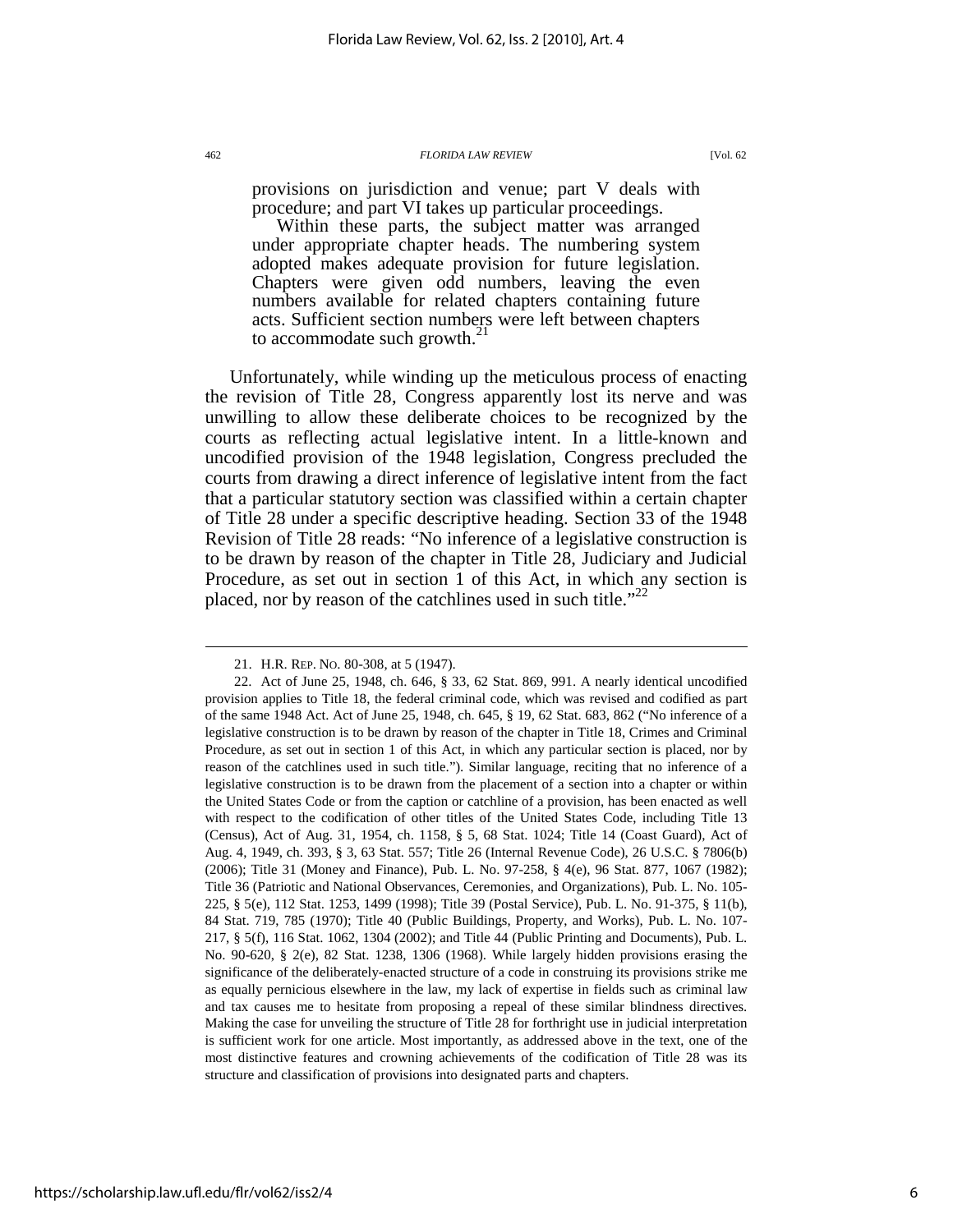$\overline{a}$ 

By enacting the § 33 codicil to the revision and codification of Title 28, Congress perhaps wished to avoid inadvertent changes in law.<sup>23</sup> To be sure, in general, the 1948 revision legislation was designed to clarify, simplify, and harmonize statutory provisions governing the judiciary rather than to make substantive changes in the law.<sup>24</sup> But while "the majority of the provisions of the Code constitute restatements of existing law, as is generally true of most codifications," the Judicial Code revisers deliberately introduced "[a] number of changes in the law," some of which were understood to be of "considerable consequence."<sup>25</sup> Major substantive changes in the Title 28 revisions enacted in 1948 included new provisions defining diversity of citizenship jurisdiction to include suits between citizens of the District of Columbia and citizens of different states, granting authority to district courts to transfer venue, directing that petitions for removal of cases from state to federal court are to be filed only in the federal court, and setting a uniform period for filing a notice of appeal in civil cases.<sup>26</sup>

And among those revisions to the Judicial Code in which the drafters took special pride was the careful classification of jurisdictional, substantive, procedural, and other provisions into designated parts and chapters.<sup>27</sup> " $[$ F $]$ ar from being a random collection of provisions," the organization of Title 28 was by conscious and scrupulous design.<sup>28</sup>

 26. William W. Barron, *The Judicial Code*, 8 F.R.D. 439, 441–43 (1949) (quoting BENJAMIN N. CARDOZO, THE GROWTH OF THE LAW 19 (1924)).

 27. *Revision of Titles 18 and 28 of the United States Code: Hearings on H.R. 1600 and H.R. 2055 Before Subcomm. No. 1 of the H. Comm. on the Judiciary*, 80th Cong. 44 (1947) (statement of John F. X. Finn, former special counsel to the House Committee on Revision of the Laws) (stating that he was "proudest of the way this proposed code deals with jurisdiction, venue, removal of causes, full faith and credit, and evidence and procedure"); *see also* Holtzoff, *supra* note 18, at 344–45 (describing the revised Judicial Code "[i]n its arrangement" as being "a considerable improvement on its predecessor"); Albert B. Maris, *New Federal Judicial Code: Enactment by 80th Congress a Notable Gain*, 34 A.B.A. J. 863, 864 (1948) (saying that "the revisers have been particularly successful in arranging, in a logical and consistent way, the statutory material which remains in force"). For further discussion of the deliberate structural changes introduced into the Judicial Code, see also *infra* notes 173–75 and accompanying text.

 28. Susan S. McDonald, *A Case of Statutory Misinterpretation: An 1839 Statute of Limitation on a Form of Debt Action is Being Misapplied to Limit Modern Regulatory Proceedings*, 49 AM. U. L. REV. 659, 673 (2000).

 <sup>23.</sup> Beyond reciting that the section "provides against any inference of a legislative construction by reason of the classification of any section in a particular chapter or by reason of the captions or catch lines used throughout the title," the legislative history sheds no light on the congressional purpose behind adoption of this veiling provision. H.R. REP. NO. 80-308, at 7 (1947).

 <sup>24.</sup> *See* Judith Resnik, *Constricting Remedies: The Rehnquist Judiciary, Congress, and Federal Power*, 78 IND. L.J. 223, 279 (2003) ("The legislative history described revisions of Title 28 in general as stylistic rather than substantive, aimed at ending needless searches into the Statutes at Large, eliminating anachronistic provisions, and simplifying language.").

 <sup>25.</sup> Holtzoff, *supra* note 18, at 345.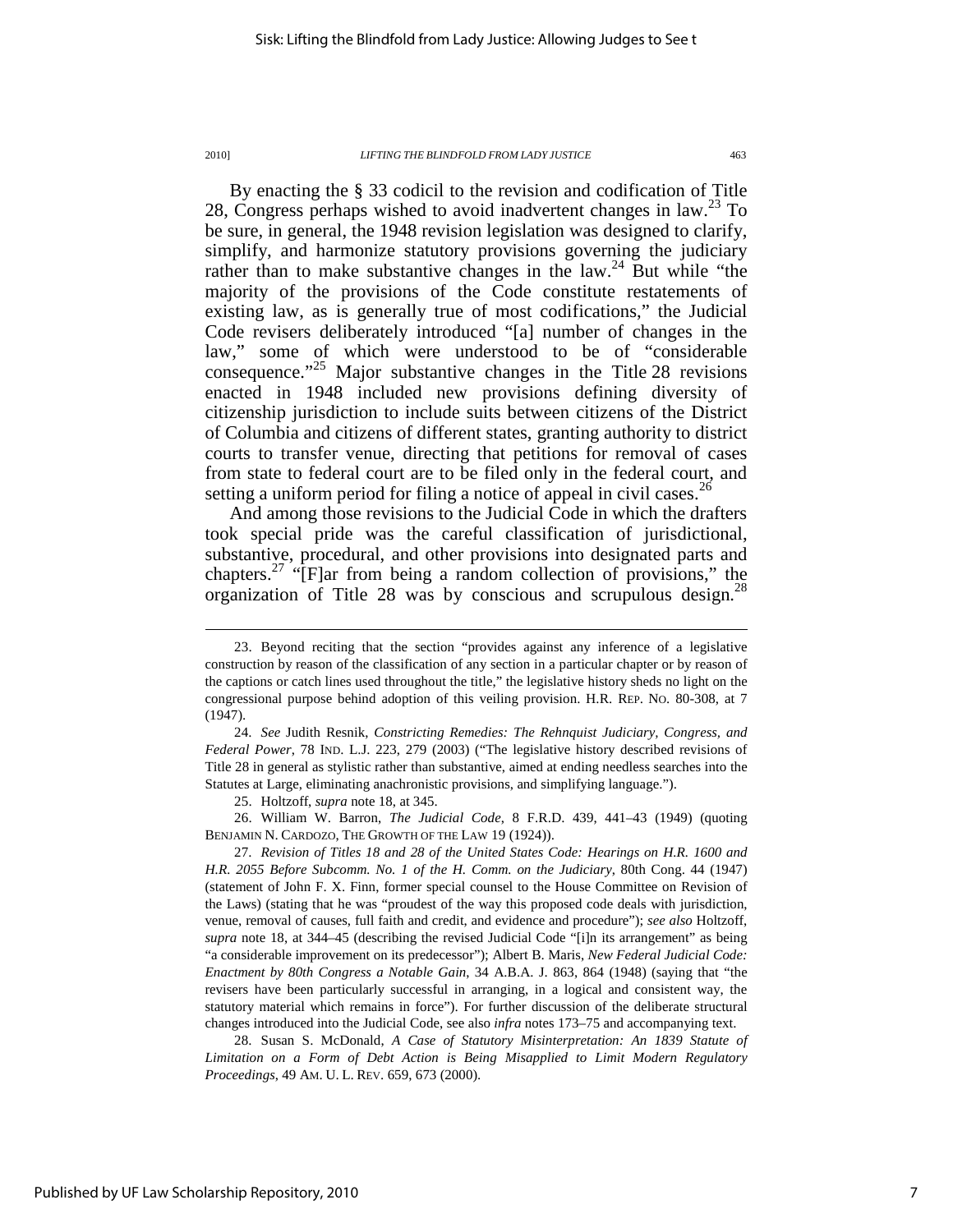Moreover, by this "regrouping of sections," Congress was able to compare and reconcile "inconsistent or conflicting provisions that otherwise might pass unnoticed."<sup>29</sup>

William W. Barron, the chief reviser, explained that the Title 28 revision brought about

a consolidation of varied and scattered sections pertaining to similar subject matter, a logical, orderly grouping of related principles. While no change was made for the sake of change, we have made the effort, in the words of [Justice] Cardozo, "to reckon our gains and losses, strike a balance and start afresh."

Importantly, notwithstanding § 33, Congress affirmatively enacted the revised Title 28 as an integrated whole—complete with parts, chapters, and subchapters—and thereby embedded a restructured Judicial Code into positive law. $31$ 

Moreover, concerns about reading too much meaning into the structure of a revised and codified Title should be alleviated by the general presumption that changes made during a codification are for purposes of clarification, unless clear indication is present that a change in meaning was intended.<sup>32</sup> To say that an inference of legislative intent may legitimately be drawn from the structure of a code is not to say that such an inference will in every case outweigh other textual and contextual indicia of statutory meaning.<sup>33</sup>

In this respect, the primary information conveyed with clarity by the choice of organization within a code concerns the basic nature of a provision rather than its precise meaning in application.<sup>34</sup> Thus, classification of a section within a particular chapter does say something important, but it does not say everything or even most things about a

 <sup>29.</sup> Barron, *supra* note 26, at 440.

 <sup>30.</sup> *Id*. at 446 (quoting CARDOZO, *supra* note 26, at 19).

 <sup>31.</sup> *See infra* Part IV.

 <sup>32.</sup> *See* Keene Corp. v. United States, 508 U.S. 200, 209 (1993) (saying about the "comprehensive revision of the Judicial Code completed in 1948, we do not presume that the revision worked a change in the underlying substantive law 'unless an intent to make such [a] chang[e] is clearly expressed'" (quoting Fourco Glass Co. v. Transmirra Prods. Corp., 353 U.S. 222, 227 (1957))); Anderson v. Pac. Coast S.S. Co., 225 U.S. 187, 198–99 (1912) ("The change of arrangement, which placed portions of what was originally a single section in two separated sections cannot be regarded as altering the scope and purpose of the enactment. For it will not be inferred that Congress, in revising and consolidating the laws, intended to change their effect unless such intention is clearly expressed."); *see generally* 1A NORMAN J. SINGER, SUTHERLAND STATUTORY CONSTRUCTION § 28:11, at 493 (5th ed.) (noting the presumption that a change in language "is for purposes of clarity rather than for a change in meaning").

 <sup>33.</sup> *See infra* Part VI.

 <sup>34.</sup> *See infra* Part III.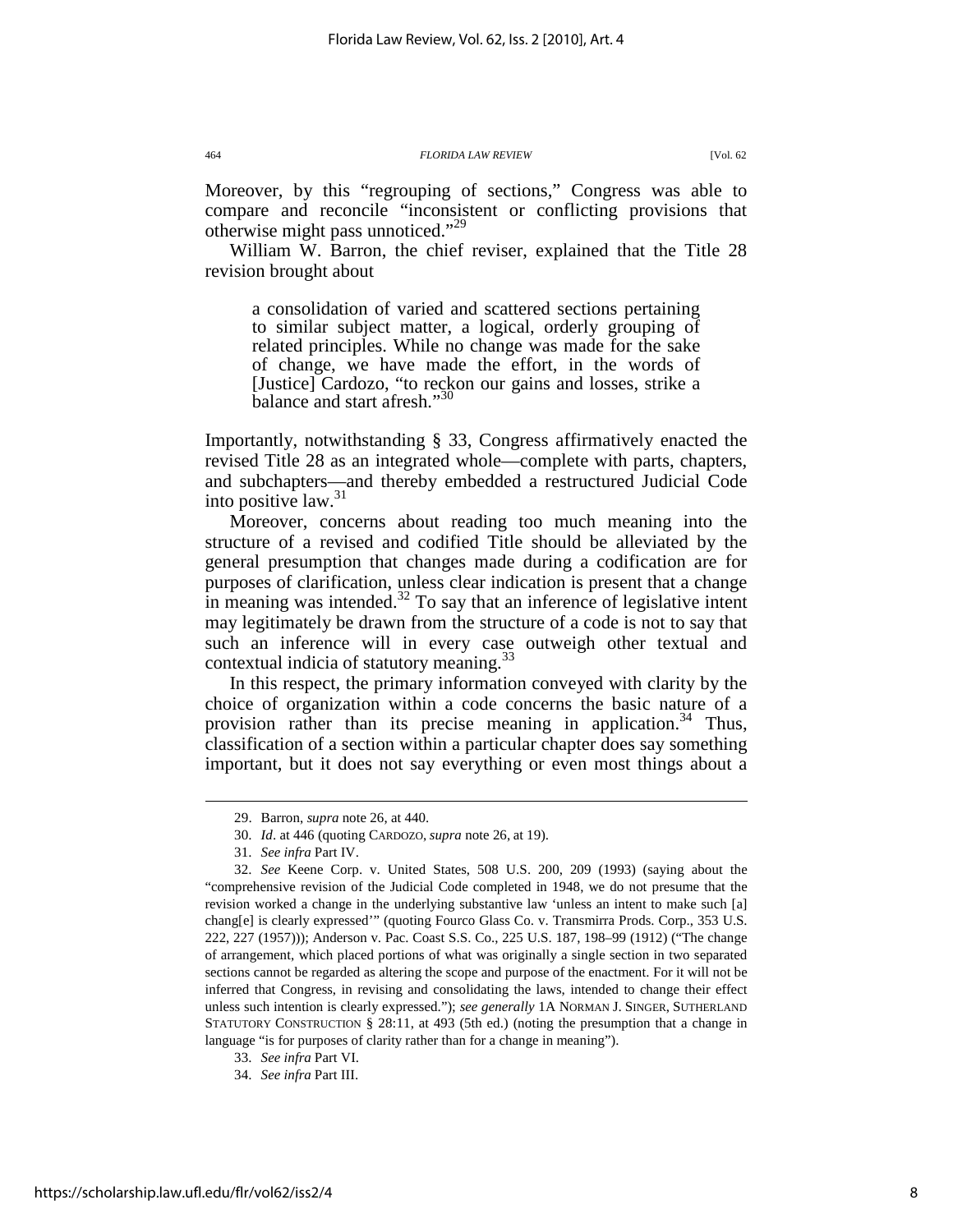provision.<sup>35</sup> And placement within a particular chapter certainly suggests nothing that may contradict the plain operating language of the section or that would preclude simultaneous and careful consideration by a court of the legislative history, contemporary legal understanding, and other commonly-invoked sources and canons regarding the meaning of a particular statutory provision.

That consideration of structure, like every other rule or canon of statutory construction, is a tool of limited application is no reason to require a court to leave it in the tool-box when structure may be a useful guide to statutory understanding.<sup>36</sup> By directing the courts not to give any meaning to parts, chapters, and catchlines, § 33 prevents courts from making a complete examination of a statutory section within the Judicial Code and from deriving every piece of information necessary to give faithful meaning to the enacted text. $37$ 

### III. UNJUST AND INCONSISTENT RESULTS WHEN THE JUDICIARY IS SUPPOSEDLY BLINDED TO STATUTORY STRUCTURE: TWO CASE EXAMPLES

Although § 33 of the 1948 Act codifying the Judicial Code<sup>38</sup> remains in force and has present-day practical effect,<sup>39</sup> judges and lawyers have little awareness of this disruption to the ordinary practice of statutory interpretation.<sup>40</sup> In the sixty years since the 1948 revision of Title 28, this uncodified constraint on judicial interpretation has been cited on only five occasions by federal courts at all levels—none later than 1958 and only once by the Supreme Court.<sup>41</sup>

In the single case in which the Supreme Court remarked on this provision, the structure of Title 28 would not have played a meaningful role in the Court's decision, even if it had been adduced as evidence of legislative intent. In *Ex parte Collett*, <sup>42</sup> the Court rejected the suggestion that the venue transfer statute applies only to civil suits for which special venue requirements were set out in neighboring provisions

 <sup>35.</sup> *See infra* Part IV.

 <sup>36.</sup> *See* Fla. Dep't of Revenue v. Piccadilly Cafeterias, Inc., 128 S. Ct. 2326, 2336 (2008) (saying that while "a subchapter heading cannot substitute for the operative text of the statute," that "[n]onetheless, statutory titles and section headings 'are tools available for the resolution of a doubt about the meaning of a statute'" (citation omitted)).

 <sup>37.</sup> *See infra* Part V.

 <sup>38.</sup> Act of June 25, 1948, ch. 646, § 33, 62 Stat. 869, 991.

 <sup>39.</sup> *See infra* Part III.A–B.

 <sup>40.</sup> *See infra* notes 154–59 and accompanying text.

 <sup>41.</sup> *Ex parte* Collett, 337 U.S. 55, 59 (1949); Steckel v. Lurie, 185 F.2d 921, 923 (6th Cir. 1950); Hernandez v. Watson Bros. Trans. Co., 165 F. Supp. 720, 721 (D. Colo. 1958); Du Roure v. Alvord, 120 F. Supp. 166, 170 (S.D.N.Y. 1954); Boye v. United States, No. 07-195C, 2009 WL 3824371, at \*6 (Fed. Cl. Nov. 12, 2009).

 <sup>42. 337</sup> U.S. 55 (1949).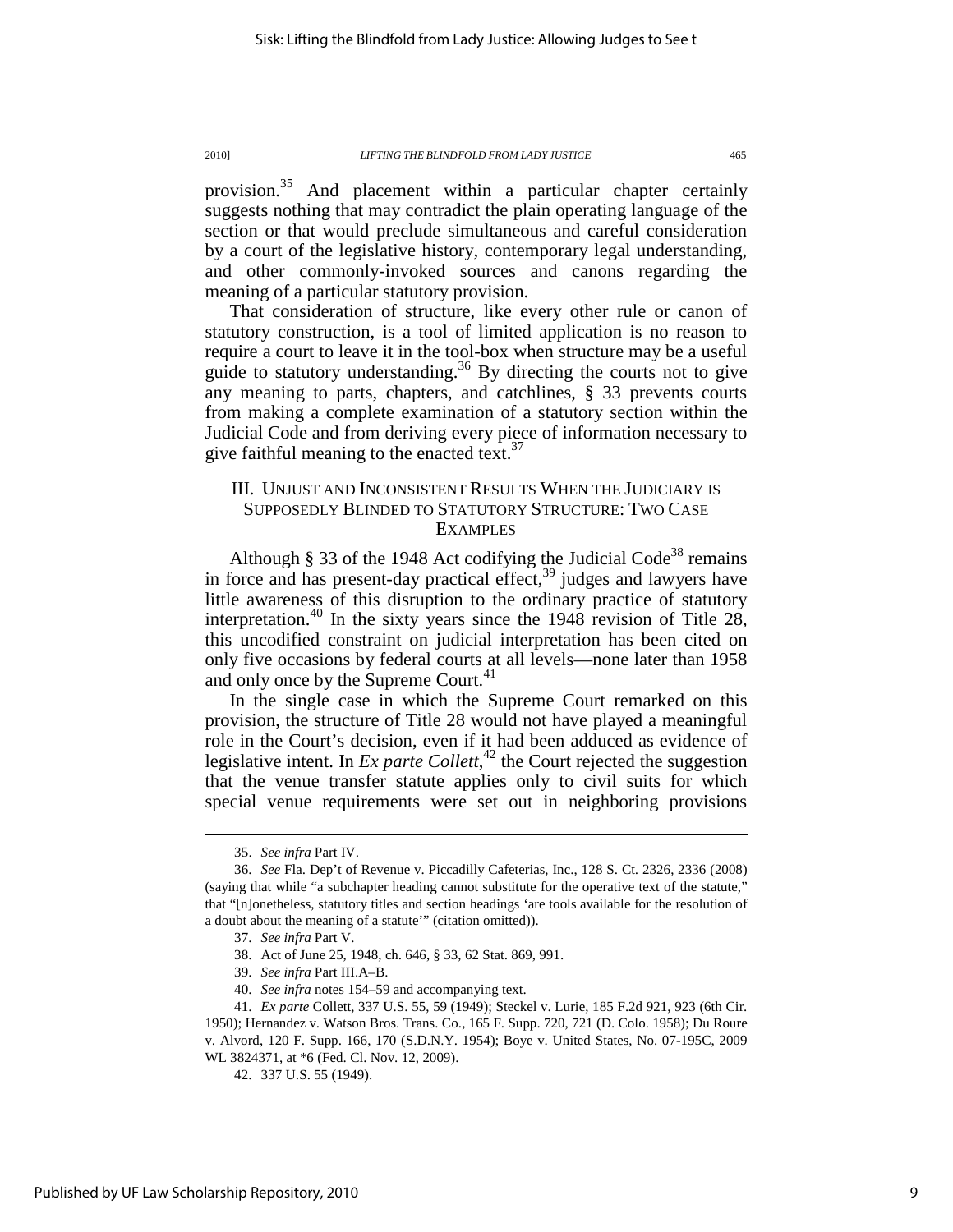within the venue chapter of the Judicial Code.<sup>43</sup> The Court mentioned § 33 as disqualifying any argument based on placement of the venue transfer statute in this chapter.<sup>44</sup> Nevertheless, the Court observed that the plain language of the statute, which authorizes transfer of "any civil action," as well as the fact that other venue provisions in the chapter obviously apply generally to ordinary civil lawsuits, directed the result.<sup>45</sup> Thus, even if evidence of structure had been admissible, it simply had little relevance in that case.

Unfortunately, the parsity of citations to § 33 does not necessarily mean its practical effect is feeble. First, because a court may silently defer to § 33, the court may thereby dodge the question of whether the outcome would have been different had the court conscientiously interpreted the governing statutory provision within its structural context. While at least one case example of apparent avoidance is described below,  $46$  we can never know on how many other occasions a statutory provision has been given an a-contextual and arguably mistaken reading because a federal court gave mute ascension to the congressional directive to ignore the structure of the Judicial Code. Second, whether by quiet circumvention or blissful ignorance, a court may interpret a section of the Judicial Code in a manner consistent with and informed by its structure, without ever acknowledging the contrary instruction of  $\S 33<sup>47</sup>$  Unless the court references the Judicial Code framework by chapter and verse, the reader may not be certain whether structure played a crucial interpretive role in the outcome or whether the consistency of the judicial treatment of the section with that structure was serendipitous.

That courts may sometimes depart from the command of § 33 and take the structure of the Judicial Code into account, while courts on other occasions may adhere to its confining injunction and refuse to consider structure, leaves litigants to the vagaries and injustice of discordant and capricious results. That questions implicating structure under the Judicial Code frequently involve jurisdictional versus procedural classifications means that an a-contextual interpretation may deprive a party of a federal forum or otherwise result in dismissal of a claim.

 <sup>43.</sup> *Id.* at 58–59 (interpreting 28 U.S.C. § 1404 (2006)).

 <sup>44.</sup> *Id.*

 <sup>45.</sup> *Id.*

 <sup>46.</sup> *See infra* Part III.A.

 <sup>47.</sup> *See infra* Part III.B.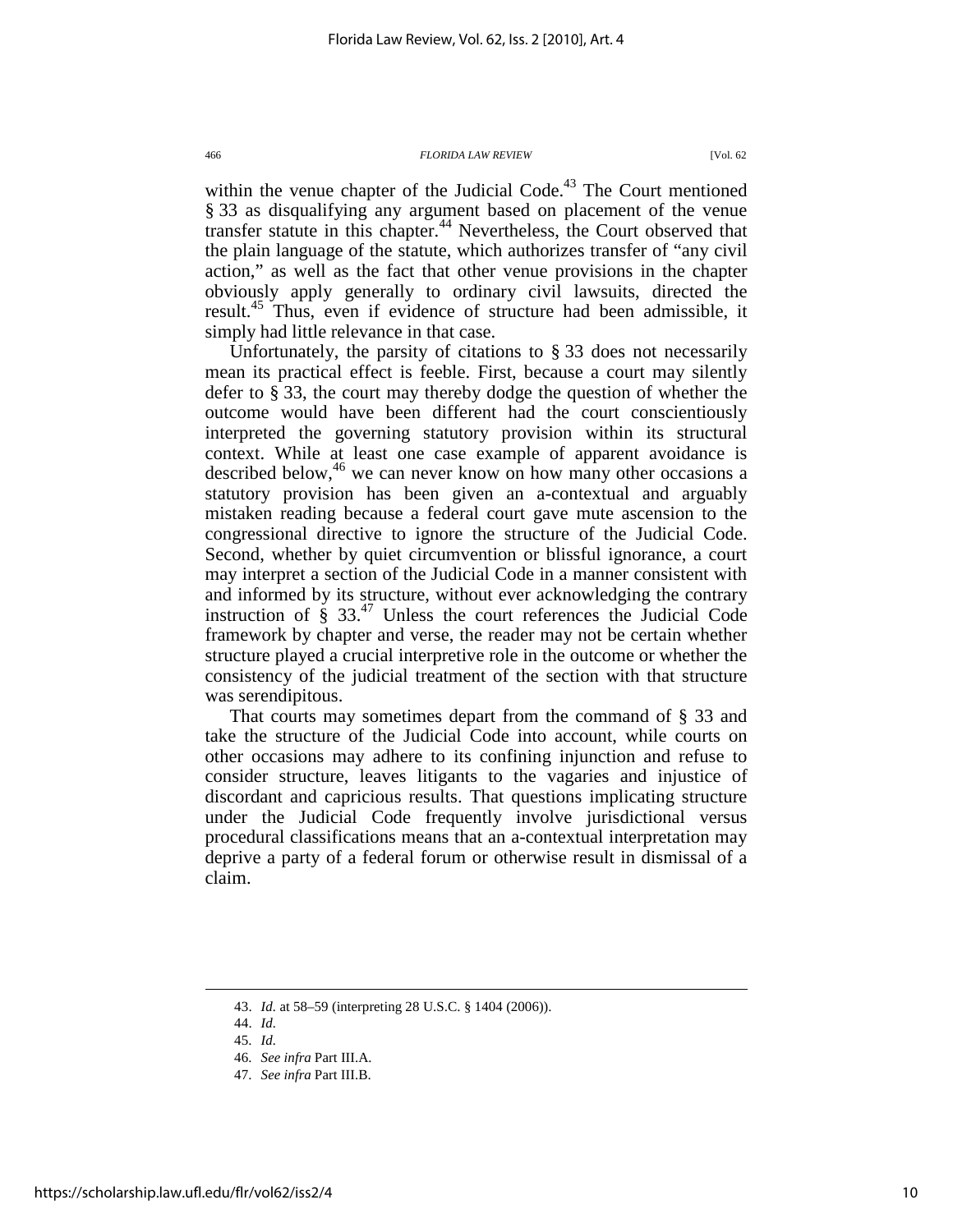### A. *Declining to Respect the Codification of the Statute of Limitations for the Court of Federal Claims in a Non-Jurisdictional Chapter*

The baneful effect of the blinding of the judiciary to manifest structural context within the Judicial Code was felt rather sharply in the Supreme Court's recent 2008 decision in *John R. Sand & Gravel Co. v. United States*. <sup>48</sup> As I have written previously, the *John R. Sand* case presented

a question that seemingly only a lawyer could love (or care about): whether the statute of limitations governing nontort money claims against the federal government in the United States Court of Federal Claims is *jurisdictional*. In other words, is this an ordinary statute of limitations, that is, an affirmative defense and a procedural time constraint that may be waived or forfeited by the government? Or is this instead a special and absolute rule of subject matter jurisdiction, one that cannot be relinquished and indeed that must be raised by the court on its own motion, even if both the claimant and the government agree that the lawsuit was timely filed? $4$ 

Yet the answer to the question of jurisdictionality in *John R. Sand* was anything but esoteric and abstract in its consequence. Categorizing a provision as jurisdictional or not determines whether the parties maintain control over what issues they choose to litigate, or instead whether a matter must be raised by the court sua sponte at each stage of the litigation, which in turn may mean that a decision on the merits may later be vacated, even if the parties had agreed that an element was satisfied.<sup>50</sup> Moreover, the Supreme Court generally presumes that procedural rules in federal government cases, including the application of statutes of limitations to statutory waivers of sovereign immunity, are to be applied in the same manner as with private litigants.<sup>51</sup> But if what

 <sup>48. 552</sup> U.S. 130 (2008). In the interests of full disclosure and because work on the case resulted in my first and consequential encounter with § 33, see *infra* notes 154–55 and accompanying text, I was co-counsel for the petitioner before the Supreme Court in this case.

 <sup>49.</sup> Gregory C. Sisk, *The Continuing Drift of Federal Sovereign Immunity Jurisprudence*, 50 WM. & MARY L. REV. 517, 521 (2008).

 <sup>50.</sup> *See also infra* notes 177–80 and accompanying text.

 <sup>51.</sup> *See, e.g.*, Irwin v. Dep't of Veterans Affairs, 498 U.S. 89, 93–96 (1990) (holding that the limitations period on employment discrimination claims against the United States is subject to equitable tolling in the same manner as in cases among private litigants); Henderson v. United States, 517 U.S. 654, 663–71 (1996) (holding that service of process for claims against the federal government under the Suits in Admiralty Act may be accomplished under ordinary service provisions of the Federal Rules of Civil Procedure, notwithstanding a stricter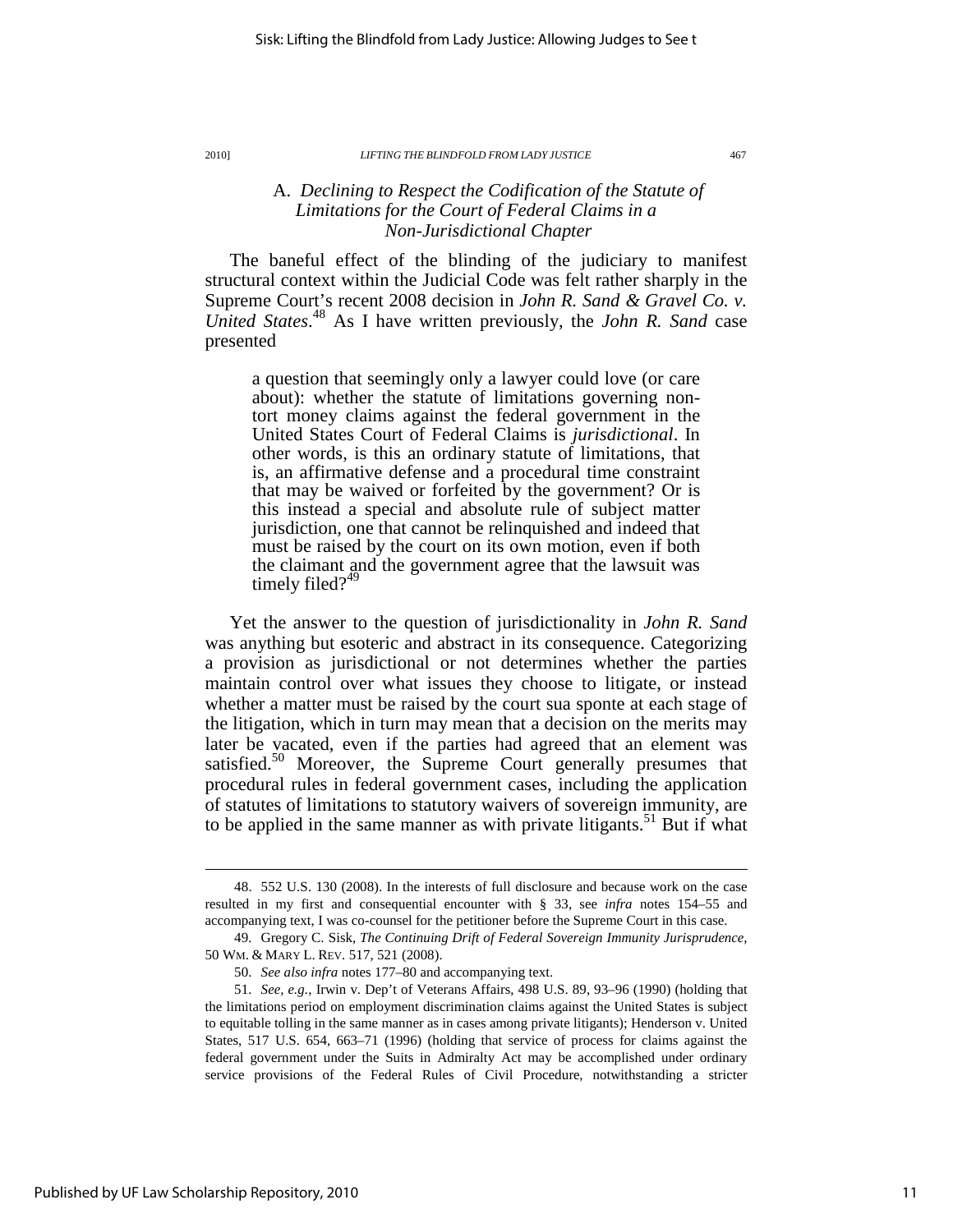appeared to be a procedural or case-processing rule is instead designated as jurisdictional, the general presumption of procedural custom is thereby rebutted.

The petitioner in *John R. Sand* was not without forceful arguments against a jurisdictional reading of the statute of limitations at issue in that case.<sup>52</sup> The statute of limitations for non-tort money claims in the United States Court of Federal Claims is found in § 2501 of Title 28 of the United States Code: "Every claim of which the United States Court of Federal Claims has jurisdiction shall be barred unless the petition thereon is filed within six years after such claim first accrues. $553$  The plain language suggests that the jurisdictional inquiry is to be separately completed before application of the time limitation. Jurisdiction is assumed in the first phrase of § 2501, before the time bar is set forth in the second phrase.<sup>54</sup> When the predecessor statute was enacted in 1863, the legislative history indicated that members of Congress expected this statute of limitations to apply to the government in the same manner as to private parties.<sup>55</sup> The contemporary legal understanding at the time of enactment was that a statute of limitations was a waivable defense.<sup>56</sup>

requirement under the statute). On application of procedural rules in federal government cases, see generally Sisk, *supra* note 49, at 580–87.

 52. *See generally* Sisk, *supra* note 49, at 587–94 (developing in detail the arguments against characterization of § 2501 as jurisdictional).

53. 28 U.S.C. § 2501 (2006).

 54. *See* Grass Valley Terrace v. United States, 69 Fed. Cl. 341, 347 (2005) (referring to this understanding as the "plain English interpretation of the statute"); *see also* John R. Sand & Gravel Co. v. United States, 457 F.3d 1345, 1362 (Fed. Cir. 2006) (Newman, J., dissenting) ("The text of the statute confirms that the limitations period is applied to claims of which the Court of Federal Claims already 'has jurisdiction'"), *aff'd*, 552 U.S. 130 (2008); Howard Wasserman, *Jurisdiction, Merits, and Procedure: Thoughts on a Trichotomy*, 102 NW. U. L. REV. 1547, 1550 (2008) (saying that "properly read, [§ 2501] addresses the time for bringing claims and not the jurisdiction of the Court of [Federal] Claims").

 55. *See, e.g.*, CONG. GLOBE, 37th Cong., 3d Sess. 414 (1863) (statement of Sen. Sherman) ("As this bill proposes to throw open this court to all claimants, I think the same statute of limitations ought to be applied to existing claims as would be applied between private individuals."); CONG. GLOBE, 36th Cong., 1st Sess. 984 (1860) (statement of Sen. Bayard) (justifying the inclusion of a statute of limitations "because there can be no reason whatever for acts of limitation as between citizen and citizen, . . . which does not apply as between Government and citizen"). Nothing in the legislative history suggests that the statute of limitations was intended to be jurisdictional in nature.

 56. During the period when the 1863 statute of limitations was enacted, statutes of limitations were understood to affect the remedy and not the underlying right of action. Campbell v. Holt, 115 U.S. 620, 624–29 (1885); Townsend v. Jemison, 50 U.S. (9 How.) 407, 413 (1850); M'Elmoyle v. Cohen, 38 U.S. (13 Pet.) 312, 327–28 (1839). *See generally* JOSEPH K. ANGELL, A TREATISE ON THE LIMITATIONS OF ACTIONS AT LAW AND SUITS IN EQUITY AND ADMIRALTY § 22, at 17 (4th ed. 1861). A statute of limitations thus has been a classic example of an affirmative defense left to the defendant to raise and establish and subject to waiver or forfeiture. *See* FED. R. CIV. P. 8(c) (listing "statute of limitations" as among the "affirmative defenses" that a defendant "must affirmatively state"); Day v. McDonough, 547 U.S. 198, 205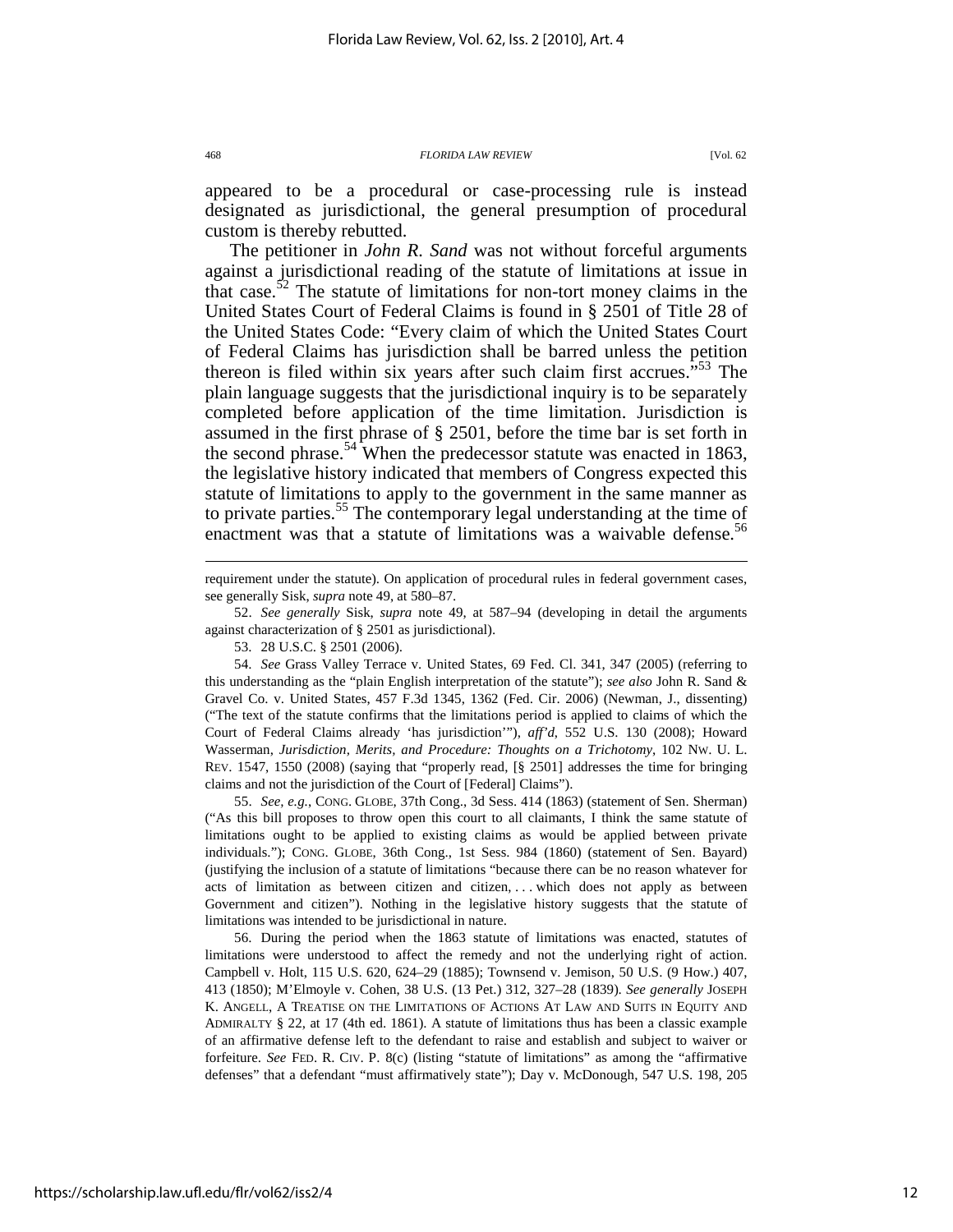Congress had selected language from typical state statutes of limitations of this mid-nineteenth-century period, thus drafting § 2501 to be what the Supreme Court later called an "unexceptional" statute of limitations.<sup>57</sup>

Indeed, in deciding the *John R. Sand* case, the Supreme Court disagreed with none of these points on their merits. Nonetheless, the Court ruled that the statute of limitations *did* have jurisdictional force, thus requiring a court to "raise on its own the timeliness of a lawsuit filed in the Court of Federal Claims, despite the Government's waiver of the issue."<sup>58</sup> The Court's decision was premised squarely and exclusively on stare decisis,<sup>59</sup> adhering to a nineteenth century line of  $\csc^{60}$  from a very early stage in the Court's sovereign immunity jurisprudence that reflected a rigid jurisdictional attitude toward thennovel legislation that afforded a general judicial remedy against the federal government for monetary claims.<sup>61</sup> Two Justices dissented, agreeing both that the jurisdictional rule reaffirmed by the majority had been expressly abandoned in prior decisions and that any ambiguity in the case-law "ought to be resolved in favor of clarifying the law, rather than preserving an anachronism whose doctrinal underpinnings were discarded years ago."<sup>62</sup>

Due to § 33, the petitioner in *John R. Sand* was deprived of effective use of yet another powerful argument against implying jurisdiction into a statute of limitations, one based directly upon the structure of Title 28. Because the 1948 revision and codification of Title 28 post-dated the Court's nineteenth century detour into jurisdictional analysis, this renewed legislative attention should have provided a basis for bringing

<sup>(2006) (&</sup>quot;A statute of limitations defense . . . is not 'jurisdictional,' hence courts are under no *obligation* to raise the time bar *sua sponte*."); Zipes v. Trans World Airlines, Inc., 455 U.S. 385, 393 (1982) (stating that, rather than being "a jurisdictional prerequisite," "a statute of limitations, is subject to waiver, estoppel, and equitable tolling").

 <sup>57.</sup> *See* Franconia Assocs. v. United States, 536 U.S. 129, 145 (2002) (declaring unanimously—after re-examining the text and historical context of the predecessor statute—that § 2501 is an "unexceptional" statute of limitations, comparable in text to "[a] number of contemporaneous [nineteenth century] state statutes of limitations applicable to suits between private parties").

 <sup>58.</sup> John R. Sand & Gravel Co. v. United States, 552 U.S. 130, 132 (2008).

 <sup>59.</sup> *Id.* at 132–40.

 <sup>60.</sup> *See, e.g.*, United States v. Wardwell, 172 U.S. 48, 50, 52 (1898) (declaring that the statute of limitations for the Court of Claims was "not merely a statute of limitations but also jurisdictional in its nature," although the jurisdictional question was not presented because the government was openly challenging the timeliness of the action in the courts); Kendall v. United States, 107 U.S. 123, 124–25 (1883).

 <sup>61.</sup> *See* Sisk, *supra* note 49, at 550–52, 592–94.

 <sup>62.</sup> *John R. Sand & Gravel Co.*, 552 U.S. at 140–43 (Stevens, J., dissenting).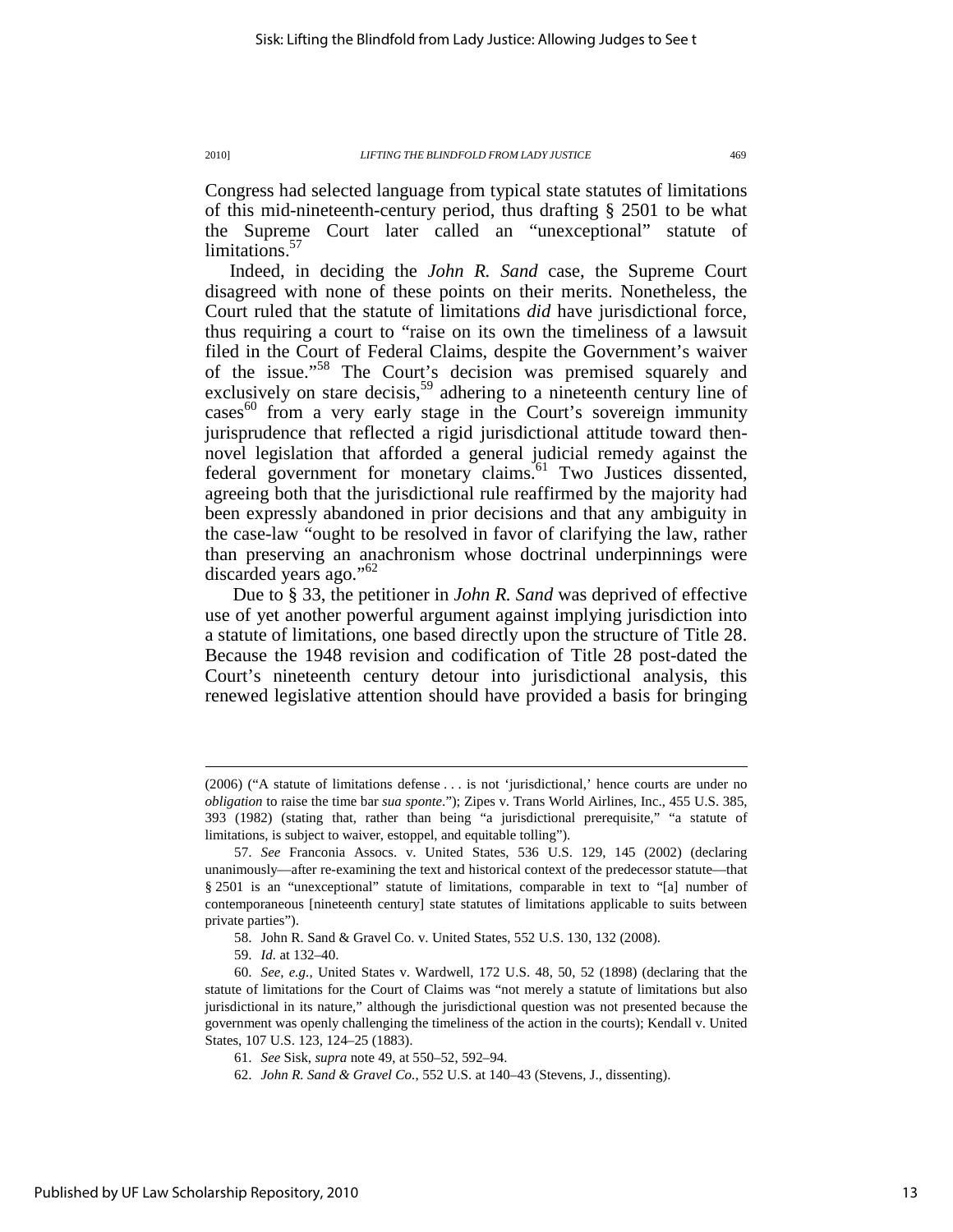14

https://scholarship.law.ufl.edu/flr/vol62/iss2/4

When we examine the jurisdictional and procedural statutes applicable to the Court of Federal Claims by how they were classified into specific statutory parts and chapters by Congress in the 1948 codification of Title 28, the structural framework of the Judicial Code strongly suggests that the statute of limitations did not limit the subject matter jurisdiction of the court.

In its revision of Title 28 of the United States Code, Congress reserved the fourth part for provisions on federal courts jurisdiction and venue: "Part IV—Jurisdiction and Venue." Chapter 91 of that part, titled "United States Court of Federal Claims," now contains sixteen sections expressly defining and limiting the court's subject matter jurisdiction. Nearly all the sections in Chapter 91 speak forthrightly in the language of "jurisdiction."<sup>64</sup> Thus, when Congress wishes to grant or withhold "jurisdiction" from the Court of Federal Claims, its choice of both text and code classification in this chapter of Title 28 shows that it knows how to do so in the most distinctive terms and by clear structural organization.

 64. Most of the sections in this chapter state that "[t]he United States Court of Federal Claims shall have jurisdiction" over a defined claim or set of claims. 28 U.S.C. §§ 1491, 1494– 97, 1499, 1503, 1505, 1507–08. A few sections state that "[t]he United States Court of Federal Claims shall not have jurisdiction" over a defined set of other claims. *Id*. §§ 1500–02, 1509. There are only two exceptions to this pattern of language expressly granting or withholding "jurisdiction." First, the unique provision for congressional reference of claims to the Court of Federal Claims, *id.* § 1492, does not speak in jurisdictional terms because it does not grant jurisdiction as such. Second, the provision waiving sovereign immunity for claims alleging infringement of patents and copyrights by the United States, *id*. § 1498, confers jurisdiction by creating an exclusive action in the Court of Federal Claims.

the case law back onto the original path set by Congress. $63$  Section 33. however, drained persuasive force away from this structural argument.

 <sup>63.</sup> As part of the 1948 Act, a slight change was made in the language of the statute of limitations, 28 U.S.C. § 2501, substituting the words "has jurisdiction" for "cognizable by" in describing the claims falling within the authority of the Court of Federal Claims. The 1863 predecessor statute read: "[E]very claim against the United States, cognizable by the court of claims, shall be forever barred unless the petition setting forth a statement of the claim be filed in the court or transmitted to it under the provisions of this act within six years after the claim first accrues." Act of Mar. 3, 1863, ch. 92, § 10, 12 Stat. 765, 767. As currently codified, the statute speaks of the Court of Federal Claims as having "jurisdiction." 28 U.S.C. § 2501 (2006). The word "cognizable" means "'within [the] jurisdiction of [a] court or power given to [a] court to adjudicate [a] controversy.'" FDIC v. Meyer, 510 U.S. 471, 476 (1994) (quoting BLACK'S LAW DICTIONARY 259 (6th ed. 1990)). In *John R. Sand & Gravel Co.*, the Court said that it would not presume this revision worked a change in the substantive law without a clear expression by Congress. *John R. Sand & Gravel Co.*, 552 U.S. at 134–36 (majority opinion). As neither party suggested that "has jurisdiction" and "cognizable by" were anything other than synonymous, the Court unsurprisingly found "no such expression of intent here[]" to change the meaning based solely on its text. *Id.* at 136. By contrast, after briefing by the parties regarding § 33, the Court chose not to address the classification of the statute of limitations into a procedural chapter in the 1948 revision.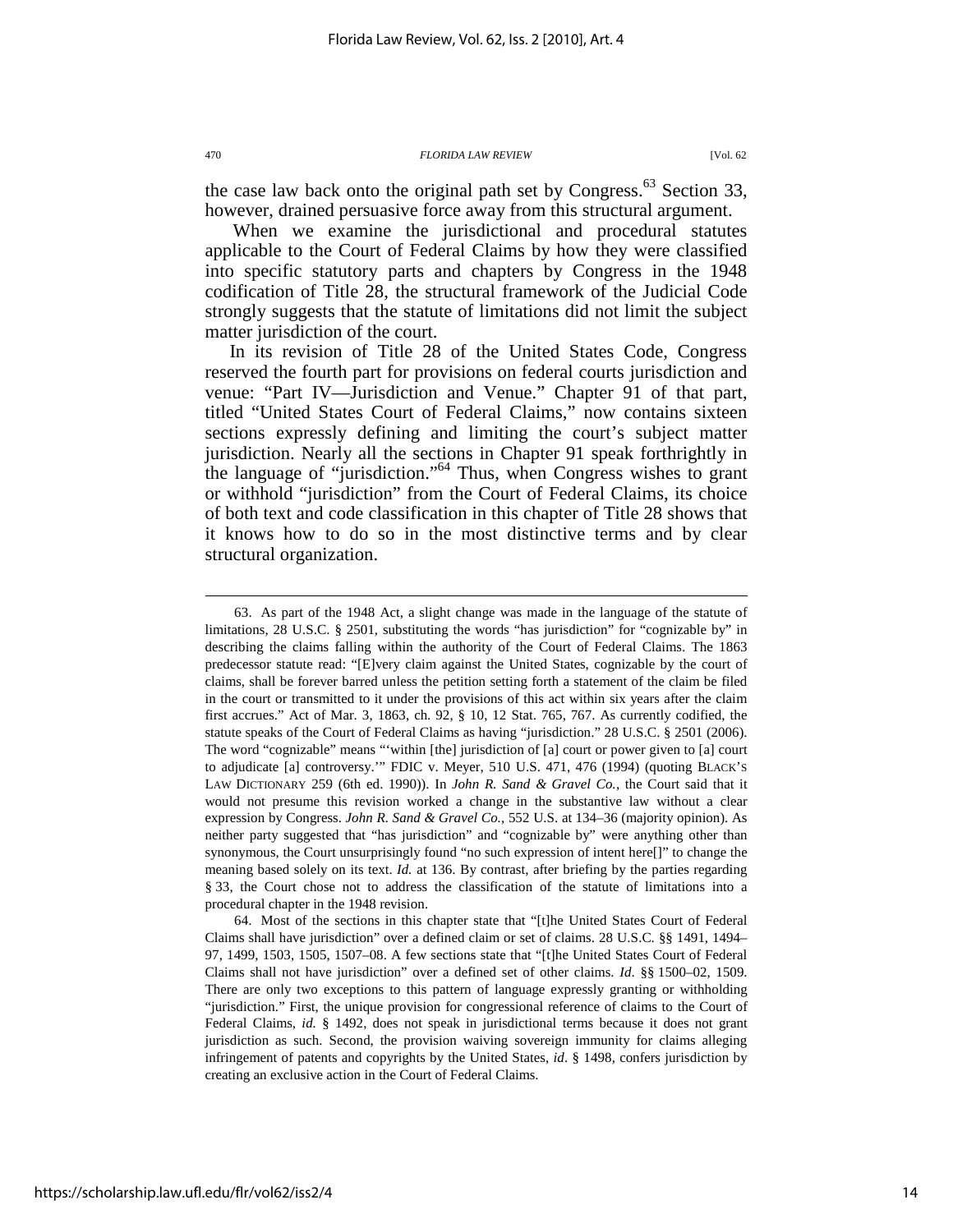By contrast,  $\S 2501<sup>65</sup>$  as the general statute of limitations for claims before the Court of Federal Claims, is codified in a separate part of Title 28 titled "Part VI—Particular Proceedings" and in Chapter 165 titled "United States Court of Federal Claims Procedure." In addition to setting the time for filing suit, the sections in this chapter address such procedural, non-jurisdictional matters as aliens' privilege to sue;<sup>66</sup> appearance of parties before the court, presentation of evidence, examination of witnesses, rules of practice and procedure, and holding trials;<sup>67</sup> the qualifications of witnesses;<sup>68</sup> discovery;<sup>69</sup> new trials and stays of judgment;<sup>70</sup> payment of judgments;<sup>71</sup> and the conclusiveness of judgments.<sup>72</sup> None of the provisions in Chapter 165 speak in the language of "jurisdiction"—except to confirm the court's previous exercise of or the availability of subject matter jurisdiction over the claim to which the court is to apply the procedural rule.<sup>73</sup>

Accordingly, the designation of § 2501 within a procedural chapter as enacted by Congress in the 1948 revision should have confirmed that this was indeed an ordinary and unexceptional statute of limitations that should be construed and applied according to common legal standards. Even the government, in its brief before the Supreme Court in *John R. Sand*, acknowledged that given the deliberate structural arrangement of Title 28, it is likely that the 1948 code "*revisers* did not understand the preexisting six-year filing requirement to be a limit on the Court of Claims' jurisdiction."<sup>74</sup>

But none of that mattered. Through § 33, Congress had effectively instructed the courts to ignore this organization and classification. And the Supreme Court apparently obliged.

 $\overline{a}$ 

72. *Id.* § 2519.

 73. *See id.* § 2501 ("Every claim of which the United States Court of Federal Claims *has jurisdiction* shall be barred unless the petition thereon is filed within six years after such claim first accrues.") (emphasis added); *id.* § 2502(a) ("Citizens or subjects of any foreign government which accords to citizens of the United States the right to prosecute claims against their government in its courts may sue the United States in the United States Court of Federal Claims if the subject matter of the suit is otherwise *within such court's jurisdiction*.") (emphasis added); *id.* § 2510(a) ("The Comptroller General may transmit to the United States Court of Federal Claims for trial and adjudication any claim or matter of which the Court of Federal Claims might *take jurisdiction* . . . .") (emphasis added).

 74. Brief for the United States at 34, *John R. Sand & Gravel Co.*, 552 U.S. 130 (2008) (No. 06-1164).

 <sup>65.</sup> *Id.* § 2501.

 <sup>66.</sup> *Id.* § 2502.

 <sup>67.</sup> *Id.* § 2503.

 <sup>68.</sup> *Id.* § 2506.

 <sup>69.</sup> *Id.* § 2507.

 <sup>70.</sup> *Id.* § 2515.

 <sup>71.</sup> *Id.* § 2517.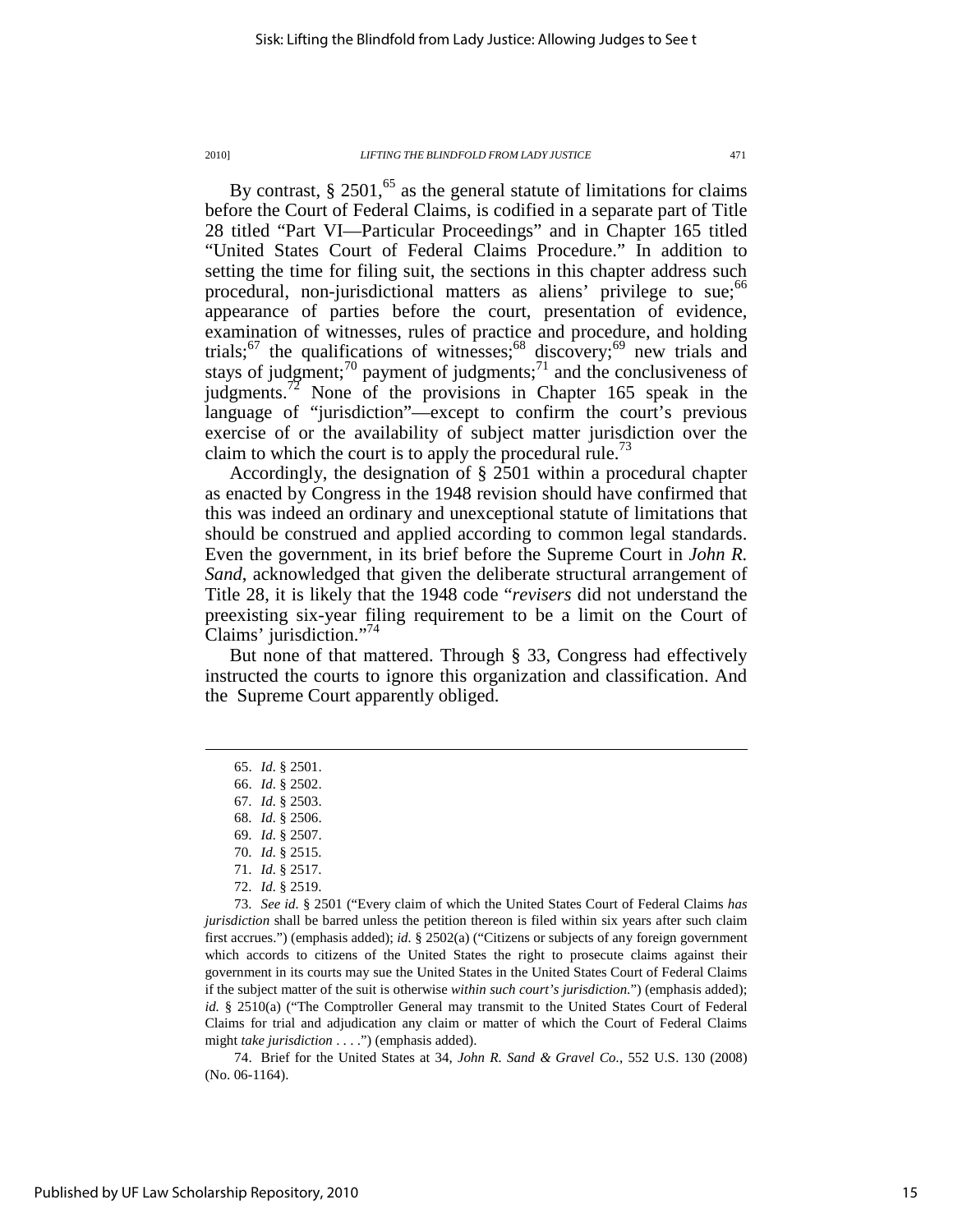### B. *Honoring the Jurisdictional and Non-Jurisdictional Classification of Statutory Sections in the Federal Tort Claims Act*

The Federal Tort Claims Act  $(FTCA)^{75}$  is the most comprehensive and commonly invoked waiver of federal sovereign immunity for tort claims against the federal government.<sup>76</sup> Under the FTCA, the United States is liable on the same basis and to the same extent as recovery would be allowed for a tort committed under like circumstances by a private person in that state. $\frac{7}{7}$ 

While the FTCA waives the federal sovereign immunity for tort claims generally, the United States remains the beneficiary of several special rules and protections, notably including: restrictions on the standards of liability (such as the exclusion of strict liability);<sup>78</sup> numerous defined exceptions to liability that bar certain types of claims (such as claims for assault, libel, misrepresentation, and interference with contract) $79$  or that preclude liability arising out of certain governmental activities (including discretionary or policymaking functions,  $80$  transmission of mail,  $81$  and military combat);  $82$  restrictions on damages available (precluding prejudgment interest and punitive  $d$ amages); $^{83}$  and the exclusion of certain categories of people from eligibility to seek a damages remedy under the FTCA (federal civilian employees covered by a compensation  $act<sup>84</sup>$  and military service members injured incident to service).<sup>85</sup>

In *FDIC v. Meyer*,<sup>86</sup> the Supreme Court considered whether the Federal Tort Claims Act superseded another statute that generally permits a particular agency to sue and be sued. By express statutory directive, the FTCA is the exclusive venue for suits against agencies that are authorized to sue and be sued in their own name *if* the claim is

 <sup>75. 28</sup> U.S.C. §§ 1346(b), 2671–80 (2006).

 <sup>76.</sup> GREGORY C. SISK, LITIGATION WITH THE FEDERAL GOVERNMENT § 3.02, at 104 (4th ed. 2006).

 <sup>77.</sup> United States v. Olson, 546 U.S. 43, 44 (2005).

 <sup>78.</sup> *See* Laird v. Nelms, 406 U.S. 797, 797–803 (1972) (construing 28 U.S.C. § 1346(b)(1), making the government liable for the "negligent or wrongful act or omission" of any government employee, as encompassing only fault-based causes of action, such as negligence or intentional wrongdoing).

 <sup>79. 28</sup> U.S.C. § 2680(h).

 <sup>80.</sup> *Id.* § 2680(a).

 <sup>81.</sup> *Id.* § 2680(c).

 <sup>82.</sup> *Id.* § 2680(j).

 <sup>83.</sup> *Id.* § 2674.

 <sup>84.</sup> Federal Employees' Compensation Act, 5 U.S.C. § 8116(c) (2006).

 <sup>85.</sup> *See* Feres v. United States, 340 U.S. 135, 141–46 (1950) (holding that claims by

military personnel for injuries sustained incident to service should be excluded from the FTCA). 86. 510 U.S. 471 (1994).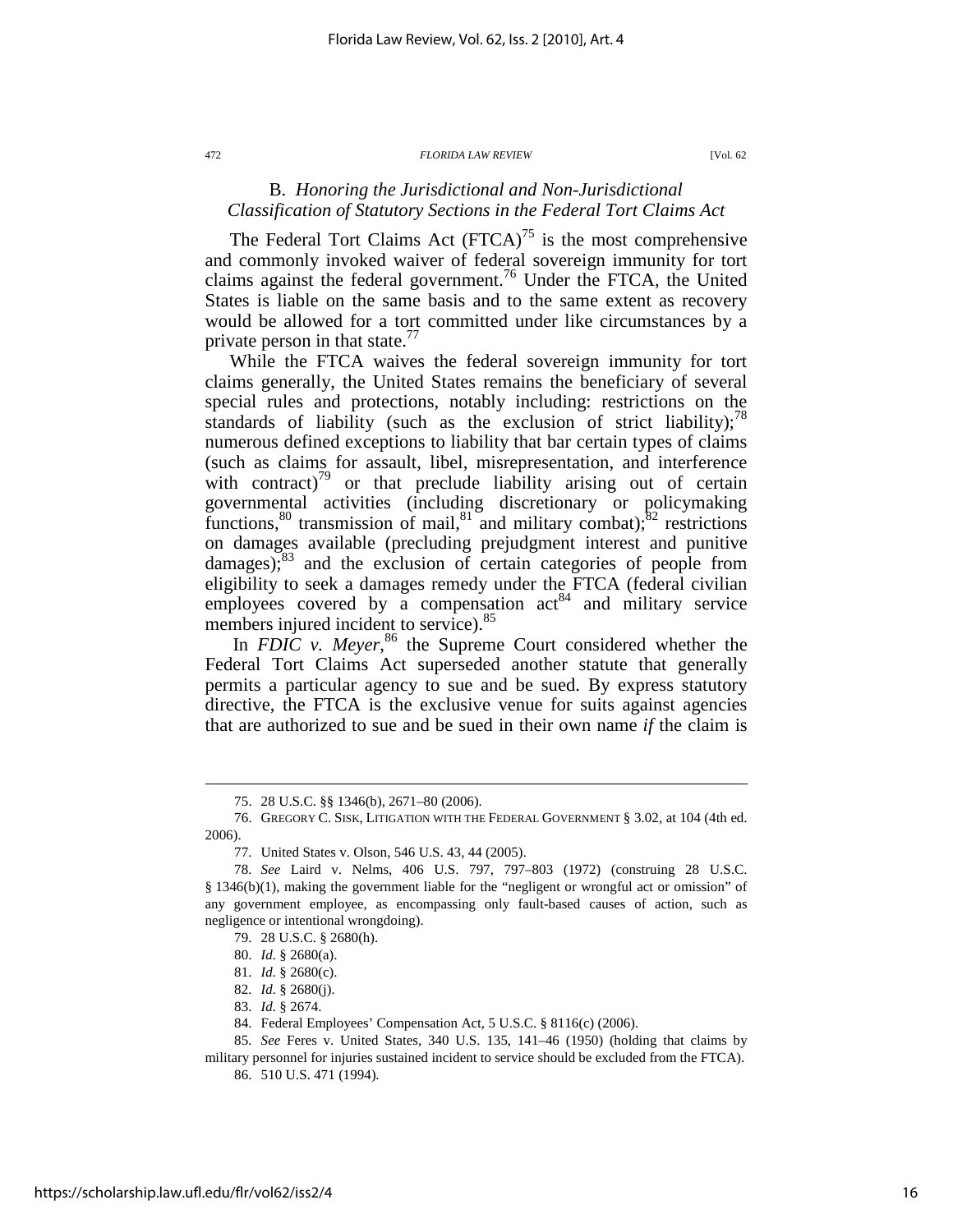"cognizable" under the FTCA. $^{87}$  Defining "cognizable" as meaning that a claim is within the adjudicative authority of a court, the Court ruled that the "inquiry focuses on the jurisdictional grant provided by  $§ 1346(b).$ <sup>88</sup>

Subsection 1346(b) not only speaks in the language of jurisdiction but also is codified in Chapter 85 of the Judicial Code, which bears the legend "District Courts; Jurisdiction." Focusing on this section, the Supreme Court in *Meyer* described the jurisdictional directions for FTCA claims:

Section 1346(b) grants the federal district courts jurisdiction over a certain category of claims for which the United States has waived its sovereign immunity and "render[ed]" itself liable. This category includes claims that are:

"[1] against the United States, [2] for money damages, . . . [3] for injury or loss of property, or personal injury or death [4] caused by the negligent or wrongful act or omission of any employee of the Government [5] while acting within the scope of his office or employment, [6] under circumstances where the United States, if a private person, would be liable to the claimant in accordance with the law of the place where the act or omission occurred." 28 U.S.C. § 1346(b).

A claim comes within this jurisdictional grant and thus is "cognizable" under § 1346(b)—if it is actionable under § 1346(b). And a claim is actionable under § 1346(b) if it alleges the six elements outlined above.<sup>89</sup>

Accordingly, as confirmed by its jurisdictional language and its location within a jurisdictional chapter of the Judicial Code, § 1346(b) demarks the jurisdictional compass of federal court authority over tort claims against the United States, setting forth six requisite jurisdictional elements. Thus, for example, whether a government employee was "acting within the scope of his . . . employment," and whether the "circumstances" are such that a "private person" would be liable are

 <sup>87. 28</sup> U.S.C. § 2679(a).

 <sup>88.</sup> *Meyer*, 510 U.S. at 476.

 <sup>89. 510</sup> U.S. at 477 (citations omitted); *see also* Feres v. United States, 340 U.S. 135, 140–41 (1950) (describing § 1346(b) as conferring jurisdiction, while regarding other provisions in the FTCA as prescribing what claims are allowable, to be determined by courts in exercising that jurisdiction).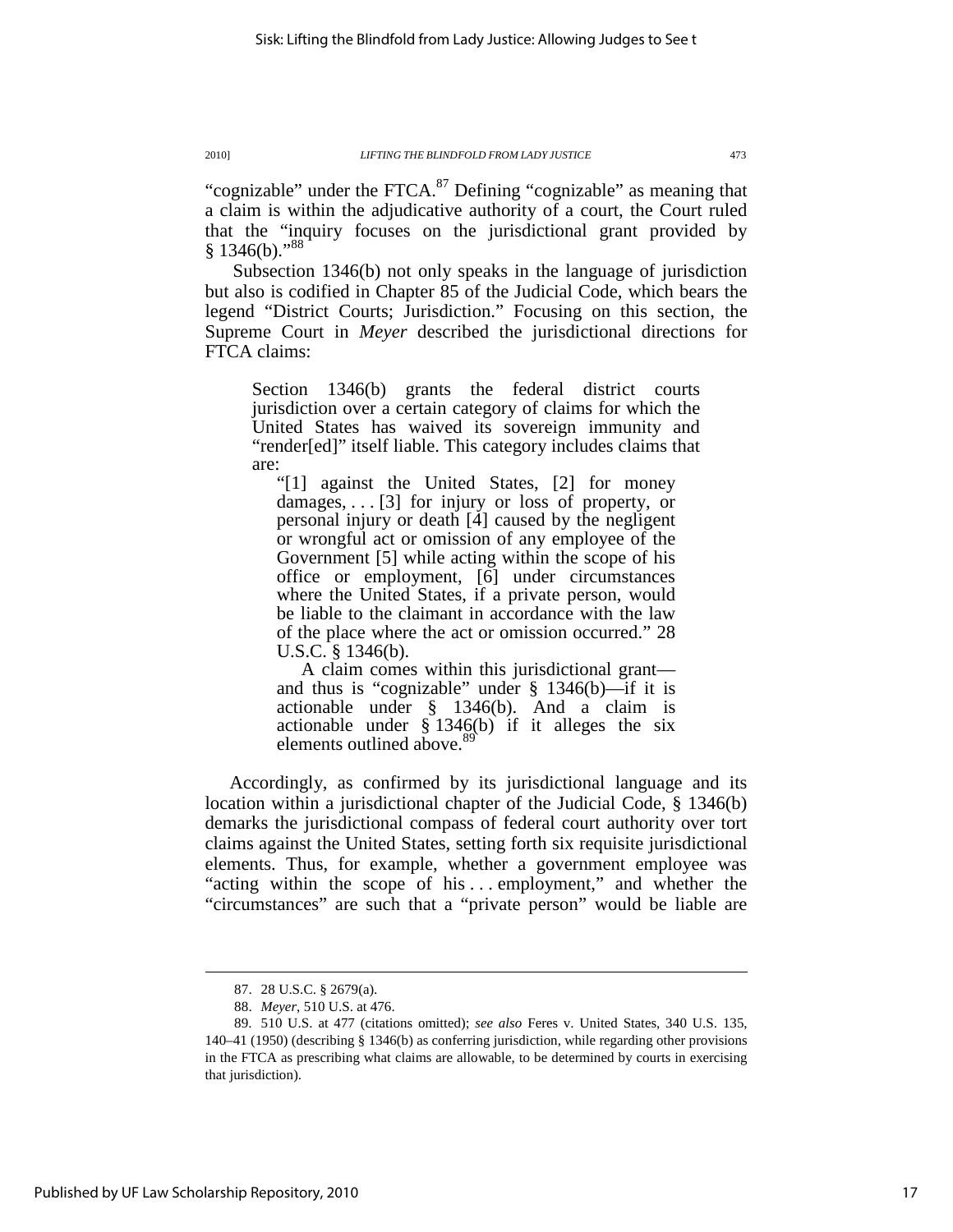jurisdictional questions that must be satisfactorily answered before the court has the authority to adjudicate the claim.  $90$ 

By contrast, the remaining statutory sections that comprise the FTCA are located in a separate chapter of the Judicial Code, namely Chapter 171 which is designated "Tort Claims Procedure." By virtue of being classified in a non-jurisdictional chapter, and even more specifically in a chapter that is reserved for standards and rules of "procedure," these additional statutory provisions presumably should not be given a jurisdictional construction. Thus, while §§ 2671 through  $2680$  of the  $\text{FTCA}^{91}$  set forth additional standards, prerequisites, directions, and exceptions which are enforceable expressions of legislative intent, the presence or absence of these elements generally does not have a jurisdictional effect so as to deprive the court of any authority to proceed. If the parties should stipulate to or waive objections respecting these elements, the action could proceed without the court being obliged to act sua sponte to ensure that each provision was satisfied.

And, indeed, the courts appear to have arrived at just that conclusion about the distribution of jurisdictional and non-jurisdictional elements in the FTCA, although without directly referencing the chapter structure of the Judicial Code in doing so. Thus, for example, § 2674 of the  $FTCA<sup>92</sup>$  more specifically describes the standard of liability and adds exclusions of governmental liability for "interest prior to judgment" and "for punitive damages." When the Supreme Court construed this prohibition on awards of punitive damages in *Molzof v. United States*,<sup>93</sup> it rejected the government's suggestion of a special definition that would limit governmental liability to strictly compensatory damages, instead adopting the traditional common-law understanding of punitive damages as that which is designed to punish a party for egregious misconduct.<sup>94</sup> In relying on ordinary principles of statutory construction, rather than applying the kind of strict and jurisdictional construction often applied to the core of a statutory waiver of sovereign immunity,<sup>95</sup> the Court rejected the government's "restrictive reading of the statute.<sup> $196$ </sup> In fact, after quoting the punitive damages limitation as

 <sup>90.</sup> *See* 28 U.S.C. § 1346(b).

 <sup>91.</sup> *Id.* §§ 2671–80.

 <sup>92.</sup> *Id*. § 2674 ("The United States shall be liable, respecting the provisions of this title relating to tort claims, in the same manner and to the same extent as a private individual under like circumstances, but shall not be liable for interest prior to judgment or for punitive damages.").

 <sup>93. 502</sup> U.S. 301 (1992).

 <sup>94.</sup> *Id*. at 304–12.

 <sup>95.</sup> *See* Sisk, *supra* note 49, at 562–66.

 <sup>96.</sup> *Molzof*, 502 U.S. at 310.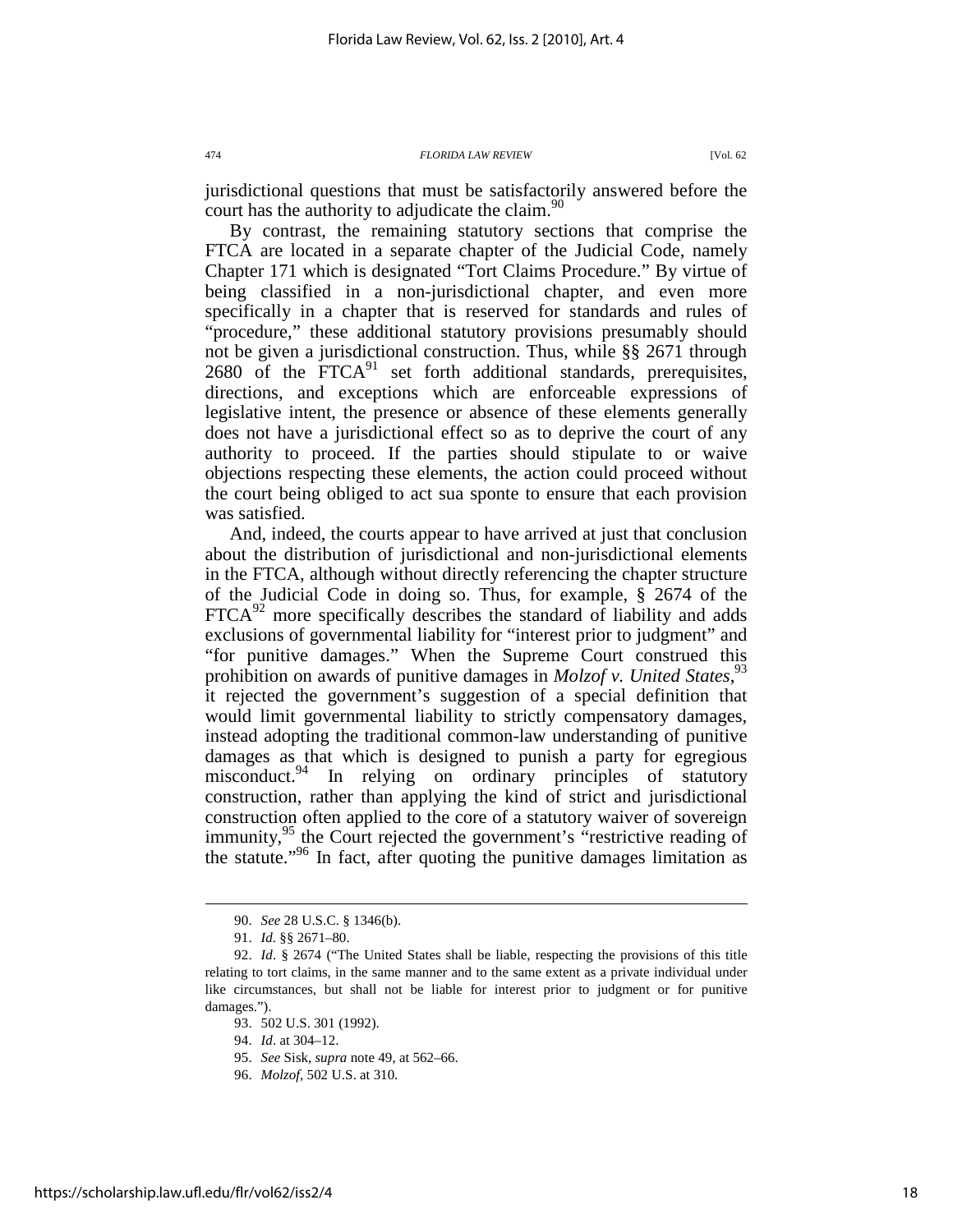found in § 2674, the Court referred to the "jurisdictional grant over FTCA cases" as being separately found in § 1346(b).<sup>97</sup>

Similarly, with respect to the exceptions to liability under the FTCA found in § 2680,<sup>98</sup> in *Indian Towing Co. v. United States*<sup>99</sup> and *Block v.* Neal,<sup>100</sup> the Supreme Court noted the government's concessions that the discretionary function exception<sup>101</sup> did not apply in these cases waivers the Court did not question as it would have been obliged to do sua sponte were it a jurisdictional element.

In the recent *Dolan v. U.S. Postal Service* decision,<sup>102</sup> the Court explained that it was inclined to construe exceptions to the waiver more narrowly, so as not to defeat the sweeping purpose of the FTCA in waiving sovereign immunity.<sup>103</sup> If these standards, restrictions, or exceptions were instead jurisdictional limitations, the presumption would be in the other direction, as the burden lies with the party seeking to invoke the limited subject matter jurisdiction of the federal courts.<sup>104</sup>

For comparative purposes, special attention should be drawn to the statute of limitations governing FTCA claims. The limitations period is not established through the general section waiving sovereign immunity and simultaneously conferring district court jurisdiction<sup>105</sup> nor in any other section classified in a jurisdictional chapter of the Judicial Code. Rather, § 2401(b)<sup>106</sup> is located in Chapter 161 of Title 28, which is headed "United States as Party Generally." In language with significant parallels to the statute of limitations for non-tort money claims in the United States Court of Federal Claims,  $107$  Subsection 2401(b) provides:

 $\overline{a}$ 

100. 460 U.S. 289, 294 (1983).

 103. *Id.* at 491–92; *see also* United States v. Nordic Vill., Inc., 503 U.S. 30, 34 (1992) (saying that the Court has "narrowly construed exceptions to waivers of sovereign immunity where that was consistent with Congress' clear intent, as in the context of the 'sweeping language' of the Federal Tort Claims Act").

 104. *See* Thomson v. Gaskill, 315 U.S. 442, 446 (1942) ("[I]f a plaintiff's allegations of jurisdictional facts are challenged by the defendant, the plaintiff bears the burden of supporting the allegations by competent proof."); Shamrock Oil & Gas Corp. v. Sheets, 313 U.S. 100, 108 (1941) ("[T]he policy of the successive acts of Congress regulating the jurisdiction of federal courts is one calling for the strict construction of [the statute allowing removal of cases from state to federal court]."); Grace v. Am. Cent. Ins. Co., 109 U.S. 278, 283 (1883) ("[T]he presumption is that a cause [brought in federal court] is without its jurisdiction unless the contrary affirmatively appears.").

105. 28 U.S.C. § 1346(b).

106. *Id*. § 2401(b).

107. *Id*. § 2501; *see supra* Part III.A.

 <sup>97.</sup> *Id*. at 305.

 <sup>98. 28</sup> U.S.C. § 2680.

 <sup>99. 350</sup> U.S. 61, 64 (1955).

 <sup>101. 28</sup> U.S.C. § 2680(a).

 <sup>102. 546</sup> U.S. 481 (2006).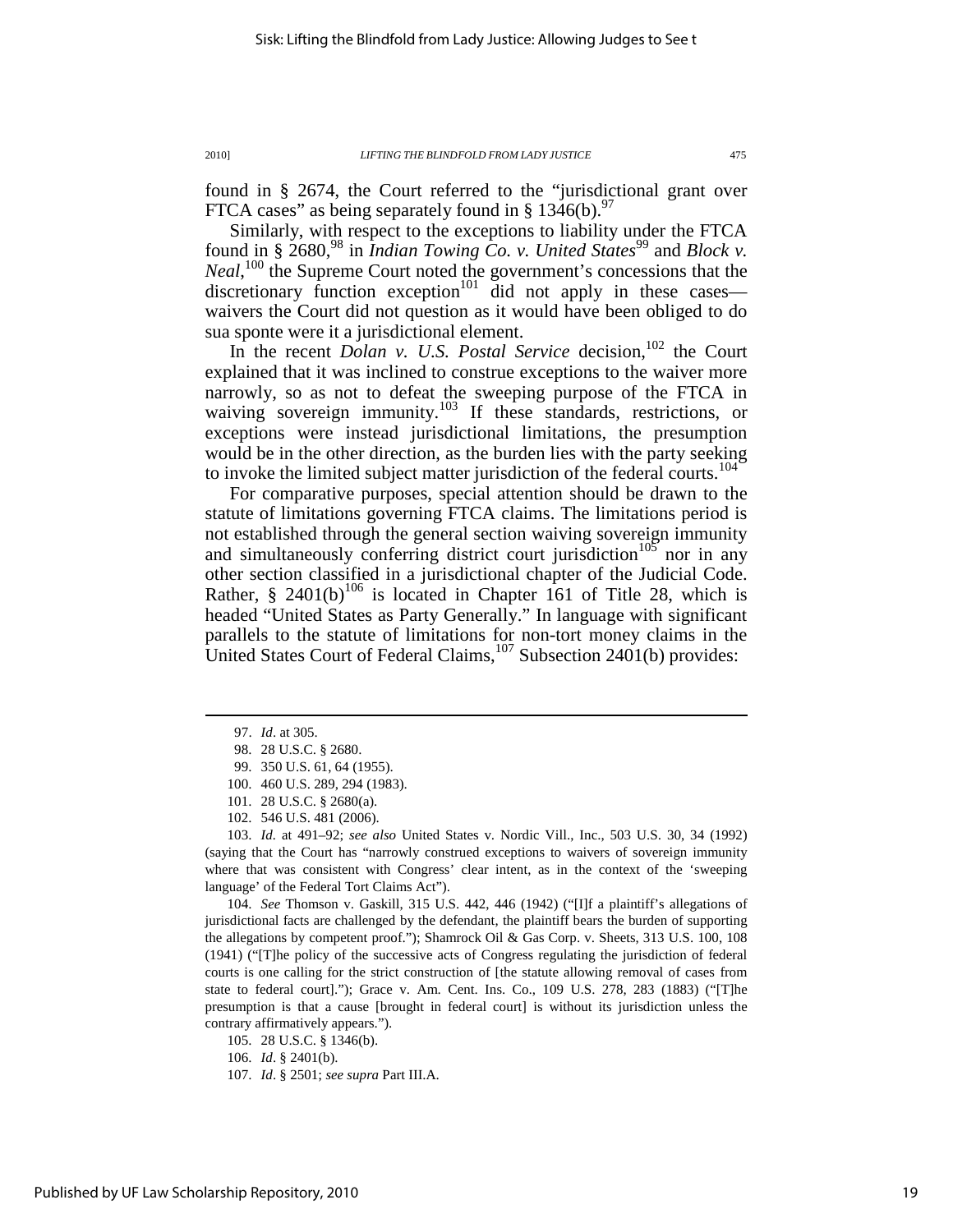A tort claim against the United States shall be forever barred unless it is presented in writing to the appropriate Federal agency within two years after such claim accrues or unless action is begun within six months after . . . notice of final denial of the claim by the agency to which it was presented. $108$ 

Although previously describing this FTCA statute of limitations as a "condition of [the] waiver" of sovereign immunity,<sup>109</sup> the Supreme Court has never characterized it as jurisdictional nor addressed the question of whether it is subject to equitable tolling. Reasoning that the FTCA contains "a garden variety limitations provision,"<sup>110</sup> nearly every court of appeals to address the question has concluded or suggested that the FTCA provision falls within the presumption of *Irwin v. Department of Veterans Affairs*<sup>111</sup> that statutes of limitations in federal government cases are subject to equitable tolling.<sup>112</sup> As "[t]he *sine qua non* of a jurisdictional rule is a demand for strict and nonwaivable compliance with its terms,"<sup>113</sup> whatever label the courts might apply to the provision, a holding that the FTCA statute of limitations may be equitably adjusted confirms its non-jurisdictional nature.<sup>114</sup>

 $\overline{a}$ 

 112. *See, e.g.*, T.L. *ex rel*. Ingram v. United States, 443 F.3d 956, 963 (8th Cir. 2006); Rakes v. United States, 442 F.3d 7, 24–25 (1st Cir. 2006); Hughes v. United States, 263 F.3d 272, 278 (3d Cir. 2001); *Perez*, 167 F.3d at 917; Glarner v. U.S. Dep't of Veterans Admin., 30 F.3d 697, 701 (6th Cir. 1994); Pipkin v. U.S. Postal Serv., 951 F.2d 272, 274–75 (10th Cir. 1991); *see also* Schmidt v. United States, 933 F.2d 639, 640 (8th Cir. 1991) (holding that strict compliance with FTCA statute of limitations is not a jurisdictional prerequisite). *But see* Marley v. United States, 567 F.3d 1030, 1034–35 (9th Cir. 2009) (holding, with reliance on *John R. Sand & Gravel Co.*, 552 U.S. 130 (2008), that the FTCA statute of limitations is jurisdictional and that the doctrines of equitable estoppel or equitable tolling do not apply); Wukawitz v. United States, 170 F. Supp. 2d 1165, 1169 (D. Utah 2001) (holding that Congress did not intend to permit equitable tolling of the FTCA statute of limitations); Ugo Colella & Adam Bain, *Revisiting Equitable Tolling and the Federal Tort Claims Act: Putting the Legislative History in Proper Perspective*, 31 SETON HALL L. REV. 174 (2000) (arguing that the legislative history of the FTCA indicates Congress did not intend the statute of limitations to be subject to equitable exceptions); Richard Parker & Ugo Colella, *Revisiting Equitable Tolling and the Federal Tort Claims Act: The Impact of* Brockamp *and* Beggerly, 29 SETON HALL L. REV. 885 (1999) (same).

113. Sisk, *supra* note 49, at 554.

 114. *See* Bowles v. Russell, 551 U.S. 205, 214 (2007) (holding that "the timely filing of a notice of appeal in a civil case is a jurisdictional requirement," meaning that the "Court has no authority to create equitable exceptions to jurisdictional requirements."); Zipes v. Trans World Airlines, Inc., 455 U.S. 385, 393 (1982) (noting that "filing a timely charge of discrimination with the EEOC is not a jurisdictional prerequisite to suit in federal court, but a requirement that, like a statute of limitations, is subject to waiver, estoppel, and equitable tolling"); Scott Dodson, *In Search of Removal Jurisdiction*, 102 NW. U. L. REV. 55, 60 (2008) ("Defects in subject matter

 <sup>108. 28</sup> U.S.C. § 2401(b).

 <sup>109.</sup> United States v. Kubrick, 444 U.S. 111, 117–18 (1979).

 <sup>110.</sup> Perez v. United States, 167 F.3d 913, 917 (5th Cir. 1999).

 <sup>111. 498</sup> U.S. 89, 94–95 (1990).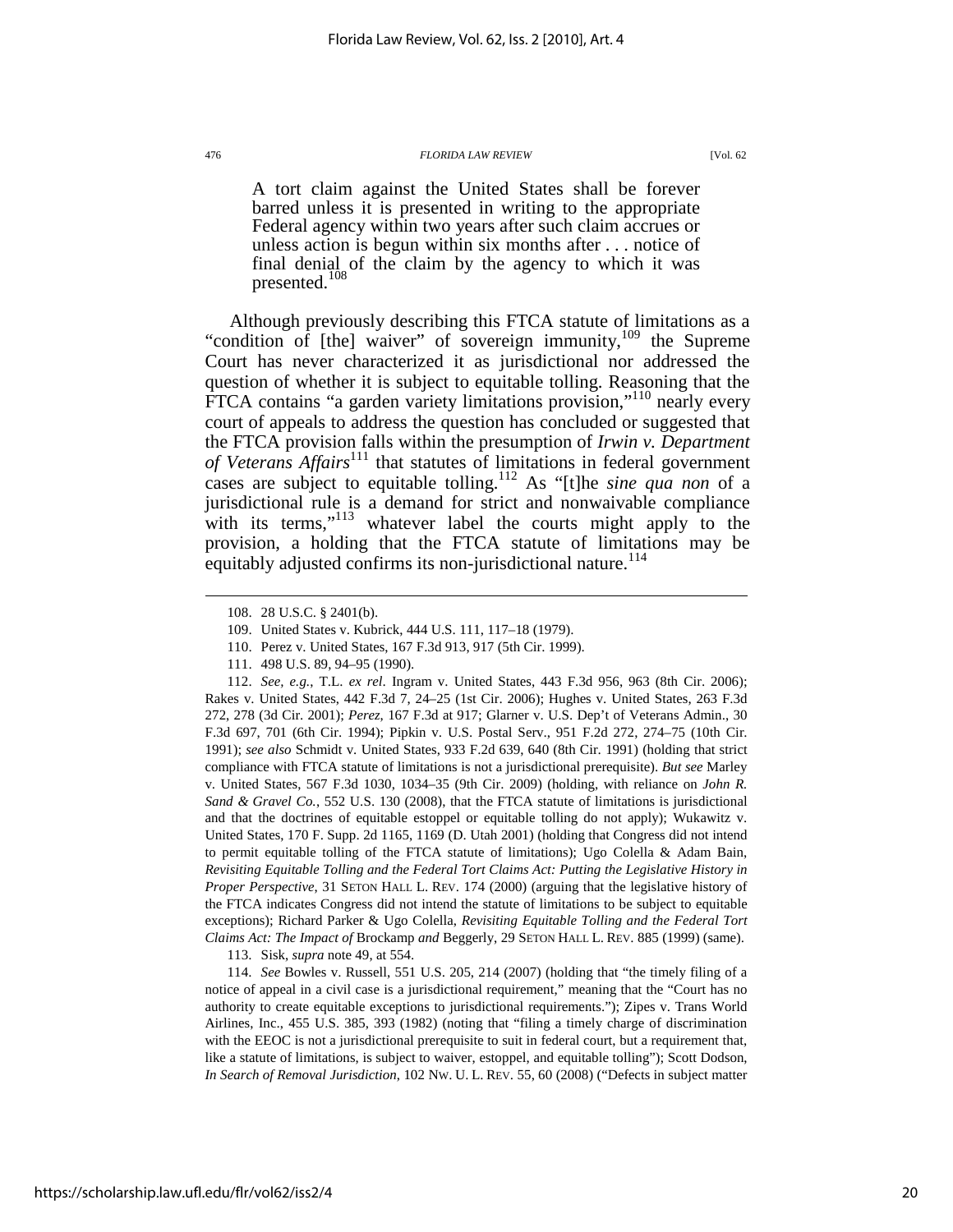None of the court decisions declining to confer jurisdictional significance or effect on the substantive standards, the exceptions to liability, and the statute of limitations to the FTCA has expressly cited the placement of these provisions in non-jurisdictional chapters of Title 28. Yet, recalling the Supreme Court's drawing of the jurisdictional line through the six elements found in the one statutory section that is classified in a jurisdictional chapter and appreciating the court rulings that decline to categorize as jurisdictional the various other statutory provisions which are not codified in a jurisdictional chapter, the results rather neatly track the framework of Title 28. This may simply be a coincidence, or it may be adequately explained by the clear use of jurisdictional language in § 1346(b) and the absence of such language in other FTCA sections. Still, one might be forgiven for suspecting that some judges may have peeked at the structure of the Judicial Code in making decisions classifying the basic nature of these statutory provisions.

In any event, the very same arguments based upon both language and structure should apply with full force to the statute of limitations for non-tort money claims against the federal government that are brought in the Court of Federal Claims.<sup>115</sup> Instead, giving rise to an anomaly in the law and disharmony with code structure, similarly worded statutes of limitations that are both codified in non-jurisdictional chapters have been given contradictory readings. This disparate treatment could and should be avoided by encouraging the courts in every case to give heed to the structure of the Judicial Code.

### IV. SUBVERTING FAITHFUL JUDICIAL INTERPRETATION OF STATUTORY LAW

On at least some occasions, the courts appear to have heard and heeded the call of  $\S$  33 to ignore the structure of the Judicial Code.<sup>116</sup> Still, might there be a plausible basis for urging the courts instead to ignore § 33? Or, more in keeping with the principle of judicial candor,  $117$  might the courts have a legitimate basis for forthrightly refusing to listen to § 33? If § 33 either fails to clearly limit the judiciary's choices among the available tools of statutory construction or improperly constrains the courts or the legislature in performance of their constitutional responsibilities, then it may be nullified without the need for affirmative legislative annulment.

jurisdiction cannot be forfeited, waived, or consented to; they are not subject to principles of estoppel; and they can be raised at any time and by any party, including a court sua sponte.").

 <sup>115.</sup> *See* 28 U.S.C. § 2501 (2006); *see also supra* Part III.A.

 <sup>116.</sup> *See supra* Part III.

 <sup>117.</sup> *See infra* note 164.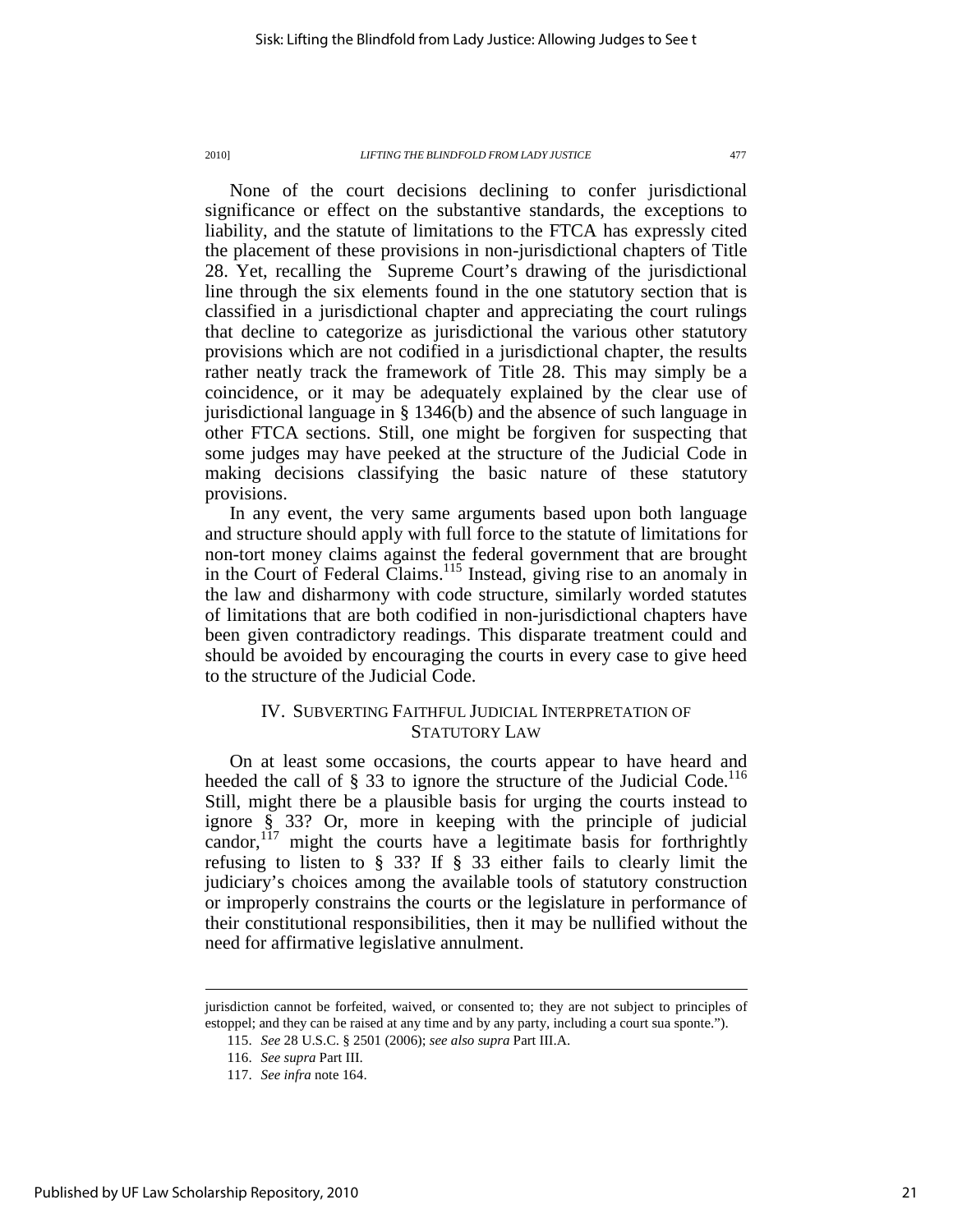First, § 33 of the 1948 Act instructs the reader that "[n]o inference of a legislative construction is to be drawn" by reason of the chapters and catchlines that form the framework of the Judicial Code.<sup>118</sup> An ingenious exponent might insist that this interpretive directive is without functional efficacy because it aims at the wrong target, that is, it speaks to an assessment of legislative intent rather than a judicial interpretation of the authoritative text. Taking literally its prohibition of reliance on structure as a basis for drawing an "inference of legislative construction," § 33 arguably fails to circumscribe the textualist judge who focuses upon the language enacted by Congress and has no interest in divining the underlying legislative intent.<sup>119</sup> As the nation's most prominent textualist jurist, Justice Antonin Scalia, puts it, the judge should decide "on the basis of what the legislature said," rather than "on the basis of what [the legislature] *meant*."<sup>120</sup> In the instance of the Judicial Code, what Congress "said" is to be found in both the phrasing of individual statutory sections and the wording of parts and chapters and catchlines. In sum, because a textualist jurist draws no "inference of legislative construction" whatsoever, the argument could be made that § 33's attempt to regulate how judges ascertain legislative intent is a misdirected nullity. $^{121}$ 

But this dismissal of § 33 as an empty gesture might fairly be characterized as too clever by half. Precisely because such a reading of § 33 would deprive language enacted by Congress of having any consequence, the textualist judge who sidestepped this provision arguably would contradict his or her own text-focused theory of judging. As William Eskridge, Philip Frickey, and Elizabeth Garrett ask, "[i]f the statutory text tells the judge to follow legislative intent, what is the textualist to do?" $122$  And, of course, a judge who did not strictly adhere to a textualist approach to statutory interpretation would not blanch at the statutory reference to "legislative construction" (even

 <sup>118.</sup> Act of June 25, 1948, ch. 646, § 33, 62 Stat. 869, 991.

 <sup>119.</sup> *See* Antonin Scalia, *Common-Law Courts in a Civil-Law System: The Role of United States Federal Courts in Interpreting the Constitution and Laws*, *in* A MATTER OF INTERPRETATION: FEDERAL COURTS AND THE LAW 3, 17 (1997) (arguing that the judge should focus upon the text of the statute—"what the lawgiver promulgated"—rather than seek to give effect to the intent of the legislature—"what the lawgiver meant"); John F. Manning, *Textualism as a Nondelegation Doctrine*, 97 COLUM. L. REV. 673, 684 (1997) (citing Max Radin's "compelling indictment of legislative intent" as a basis for statutory interpretation, including the argument that "a search for legislative intent is futile").

 <sup>120.</sup> Scalia, *supra* note 119, at 18.

 <sup>121.</sup> *See* WILLIAM N. ESKRIDGE, JR., PHILIP P. FRICKEY & ELIZABETH GARRETT, CASES AND MATERIALS ON LEGISLATION: STATUTES AND THE CREATION OF PUBLIC POLICY 955 (4th ed. 2007) (posing the question of how a judicial textualist, such as Justice Scalia, should respond to interpretive directives that contradict the textualist premises for appropriate interpretation of a statute).

 <sup>122.</sup> *Id.*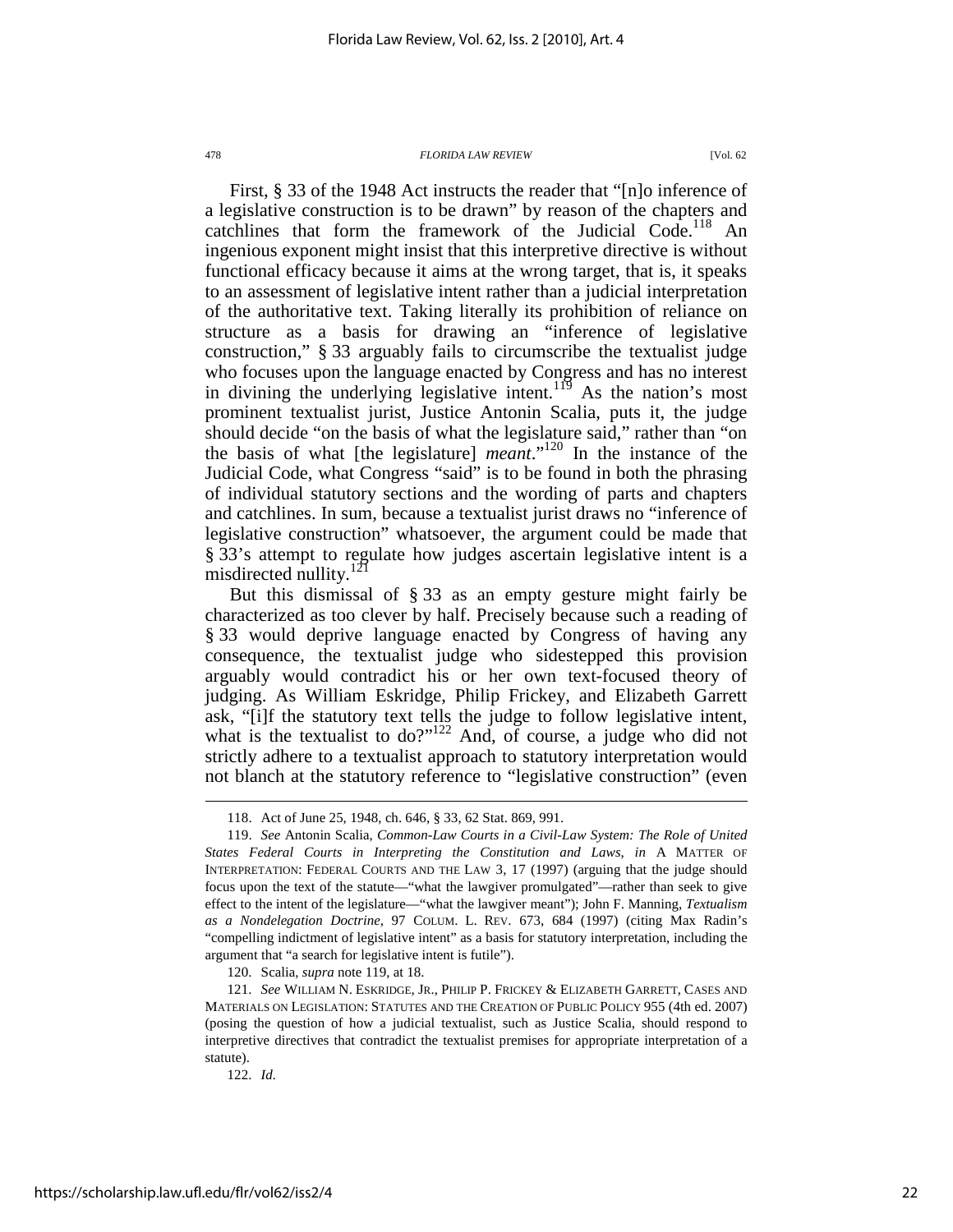if that judge found this particular directive to be disquieting for other reasons).

Moreover, despite the quaint parlance of "inference of legislative construction," the meaning of § 33 is clear in forbidding interpretive reliance upon the structure and labeling of the Judicial Code. Thus, whatever the respective merits of a textualist versus an intentionlist (or other) approach to statutory interpretation in general, this particular interpretive directive can be implemented, if awkwardly for other reasons, without engaging in any subjective inquiry into legislative intent.

Second, the discomfort that a judge might experience in obeying a statutory directive that demands deliberate disregard for a visible part of the legislative product could be the symptom of other and more fundamental infirmities in § 33. Does § 33 trespass on the constitutional responsibilities of the Judicial Branch in faithful interpretation of statutory law or interfere with the constitutional prerogatives of the Legislative Branch in exercising its powers without being regulated by the dead hand of prior legislative actors?

The traditional and majority view among scholars is that "Congress has the constitutional power to adopt interpretive instructions for courts' use in interpretation."<sup>123</sup> In a comprehensive analysis of the question, Nicholas Rosenkranz concludes that, with exceptions where a particular provision overrides constitutional default rules demanding a clear legislative statement or prospectively delegates legislative power to define statutory terms, "[m]ost of the interpretive decisions courts make—whether choosing a dictionary, referencing a canon, or spurning pre-enactment legislative history—may be regulated by Congress."<sup>124</sup> Indeed, Rosenkranz opines that the legislative power to issue instructions to the courts on how to interpret statutes "is an exceptionally potent one."<sup>125</sup>

 <sup>123.</sup> Adam W. Kiracofe, Note, *The Codified Canons of Statutory Construction: A Response and Proposal to Nicholas Rosenkranz's Federal Rules of Statutory Interpretation*, 84 B.U. L. REV. 571, 591 (2004); *see also* 1A SINGER, *supra* note 32, § 27:4, at 473 ("There should be no question that an interpretive clause operating prospectively is within legislative power."); Jefferson B. Fordham & J. Russell Leach, *Interpretation of Statutes in Derogation of the Common Law*, 3 VAND. L. REV. 438, 448 (1950) ("Any serious suggestion at this day that since interpretation is a judicial function a general interpretive act, applicable only to future statutes, would be unconstitutional, could hardly be taken seriously.").

 <sup>124.</sup> Nicholas Quinn Rosenkranz, *Federal Rules of Statutory Interpretation*, 115 HARV. L. REV. 2085, 2140 (2002); *see also* Jonathan R. Siegel, *The Use of Legislative History in a System of Separated Powers*, 53 VAND. L. REV. 1457, 1502 (2000) ("Congress makes the laws that the courts must apply, and it is appropriate for Congress, as for any giver of binding instructions, to give instructions about how those who must carry out the instructions should understand them.") (footnote omitted).

 <sup>125.</sup> Rosenkranz, *supra* note 124, at 2140.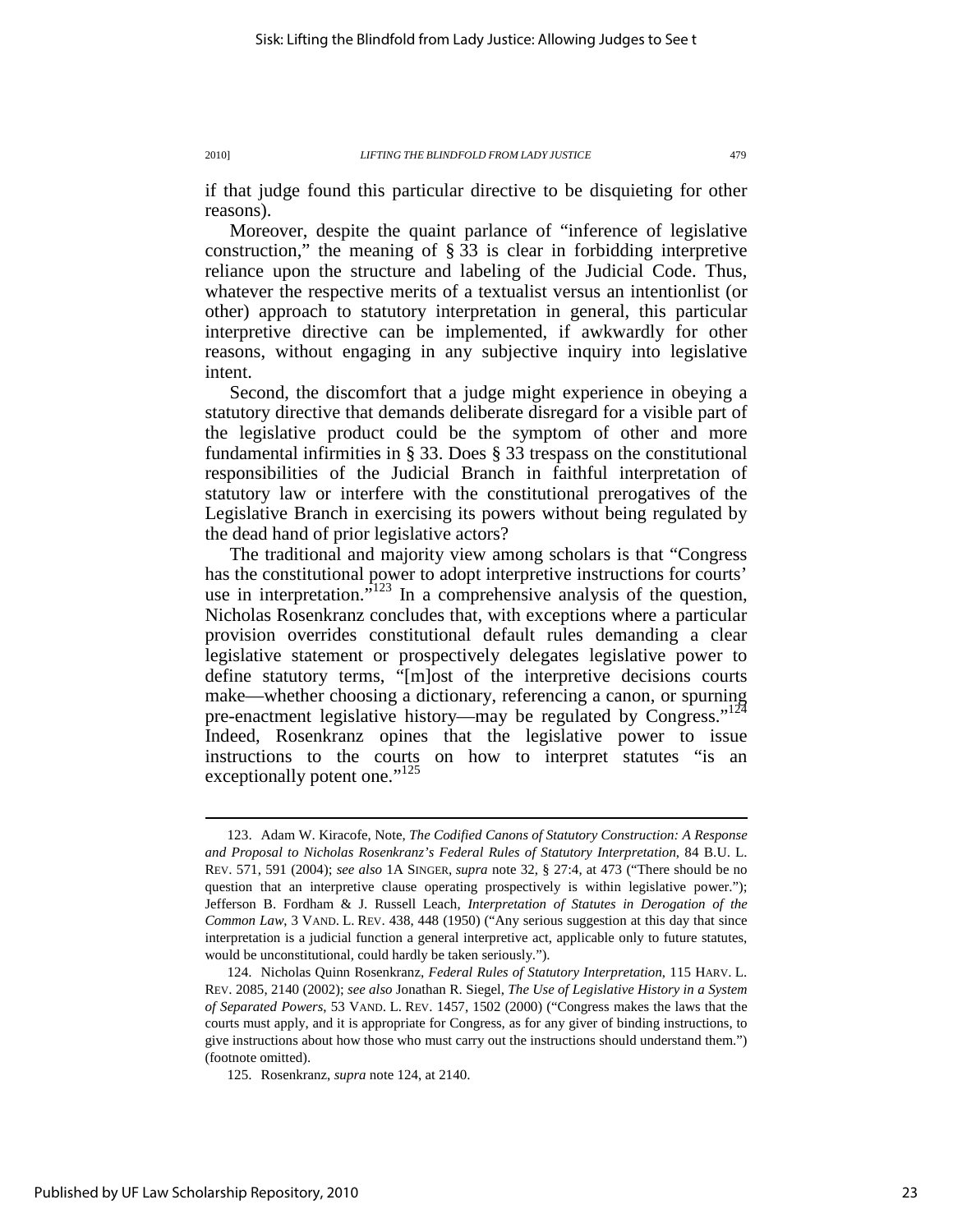But other scholarly voices have been raised in dissent against the conventional wisdom. Drawing upon *Marbury v. Madison*'s venerable principle that it is "the province and duty of the judicial department to say what the law is," $126$  these scholars argue that "[t]he legislature has the power to make the laws, while the judiciary declares what those laws mean."<sup>127</sup> Larry Alexander and Saikrishna Prakash contend that "[b]ecause the lodestar of statutory interpretation is the discernment of the statute's meaning, binding rules of interpretation of whatever sort must be ignored when an interpreter decides that the meaning of a statute differs from the constructed 'meaning' derived from the application of binding rules of construction."<sup>128</sup> Linda Jellum concludes that, while "[t]he legislature may legitimately try to influence the interpretive outcome to promote specific policy choices," the Legislative Branch would violate separation of powers principles by "attempting to control the interpretive process."<sup>129</sup> In particular, Jellum argues that an interpretive directive crosses the constitutional line and invades the judicial territory when it seeks to "identify what evidence a court may consider when interpreting statutes<sup>"130</sup> (a negative conclusion that presumably would encompass a directive that the judiciary may not consider the "evidence" of code structure when giving meaning to a statutory section).<sup>131</sup>

In addition to creating a potential collision with the judiciary's duty of faithful interpretation of statutes, the binding effect of prospective interpretive rules on future Congresses may invalidly constrict the free exercise of the constitutional legislative power. Laurence Tribe argues that Congress may not limit the effect of statutes enacted in the future or require future Congresses to use certain language to accomplish a legislative purpose.<sup>132</sup> Relying "upon the limiting provisions" of such statutes "restrictively to construe a statute that other interpretive indicia,

 <sup>126. 5</sup> U.S. (1 Cranch.) 137, 177 (1803).

 <sup>127.</sup> Alan R. Romero, Note, *Interpretive Directions in Statutes*, 31 HARV. J. ON LEGIS. 211, 221 (1994).

 <sup>128.</sup> Larry Alexander & Saikrishna Prakash, *Mother May I? Imposing Mandatory Prospective Rules of Statutory Interpretation*, 20 CONST. COMM. 97, 99–100 (2003).

 <sup>129.</sup> Linda D. Jellum, *"Which is to Be Master," The Judiciary or the Legislature? When Statutory Directives Violate Separation of Powers*, 56 UCLA L. REV. 837, 840 (2009).

 <sup>130.</sup> *Id.* at 882.

 <sup>131.</sup> *See id.* at 849 (listing "components" of a statute, including "titles," as falling into the "intrinsic" category of sources of meaning for statutes).

 <sup>132. 1</sup> LAURENCE H. TRIBE, AMERICAN CONSTITUTIONAL LAW § 2–3, at 125–26 n.1 (3d ed. 2000); *see also* Alexander & Prakash, *supra* note 128, at 105 ("Congress may not force a future Congress to use particular language to legislate. If a meaning emerges from a statute, that meaning must control, rather than some artificial meaning that emerges from an inflexible adherence to rule of interpretation promulgated by a prior Congress.").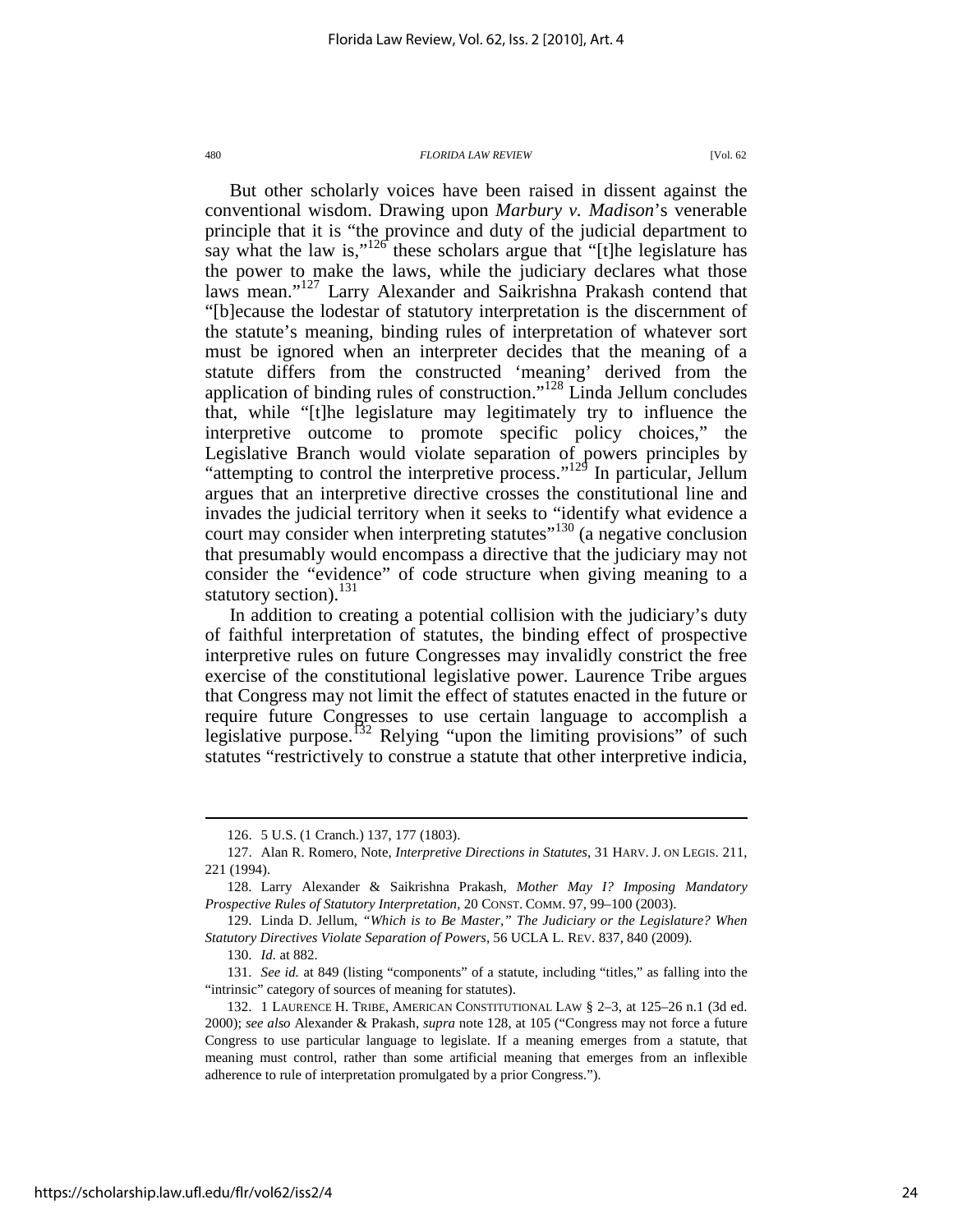taken as a whole, suggest is best read" to mean something different, Tribe argues, "would seem to raise serious constitutional questions."<sup>133</sup>

As most of the constitutional objections to statutory interpretive directions have focused on those that operate prospectively and thus purport to dictate the meaning of statutes enacted by future Congresses, even some scholars raising constitutional questions concede that "Congress could enact mandatory rules of interpretation that are to apply to the very act which created the mandatory rules of interpretation."<sup>134</sup> However, an interpretive directive that is attached to the codification of a title of the United States Code, which will be the subject of dynamic ongoing modification across the decades, $135$  is difficult to classify into a single retrospective or prospective category.

More pointedly, § 33 is not a typical interpretive directive that forthrightly defines a term, establishes a presumption, or sets out a tiebreaking rule of construction to be used when the text of the underlying statute fails to provide a clear answer in a particular case. As Alan Romero reports, "[v]irtually all interpretive directions apply only when a statute is ambiguous and needs to be interpreted."<sup>136</sup> The defense of interpretive instructions against the argument that they "impinge on the federal judiciary's interpretive power" is most trenchant when such provisions are understood as "designed solely to clarify potential ambiguities in the law." $137$  Section 33, however, does not modestly certify a particular canon of interpretation to be employed when the text is ambiguous. Rather, § 33 commands the courts to elide part of the statutory text itself.

In 1948, when Congress passed Title 28 into positive law, it promulgated not only the wording of each individual provision but also

 <sup>133. 1</sup> TRIBE, *supra* note 132, at 125. *But see* Rosenkranz, *supra* note 124, at 2117–18 (saying the "simple answer" to Tribe's objection is that a rule of statutory construction does not add to the constitutional requirements for a future Congress to enact legislation "because the rule itself may be suspended or repealed by an act that comports with Article I, Section 7"); Siegel, *supra* note 124, at 1504 n.235 (arguing that "the legislature, in passing any statute, may always exclude it from the operation of any previously passed interpretive statute," so an interpretative statute does "not really detract from the legislature's power").

 <sup>134.</sup> Alexander & Prakash, *supra* note 128, at 98 n.2.

 <sup>135.</sup> On the frequency of amendments by Congress to Title 28, see *infra* note 164–65 and accompanying text.

 <sup>136.</sup> Romero, *supra* note 127, at 228; *see also* Reves v. Ernst & Young, 507 U.S. 170, 183–84 (1993) (holding that the interpretive clause directing that the Racketeer Influenced and Corrupt Organizations Act (RICO) be given a "liberal construction" does not substitute for "the normal means of interpretation" but "only serves as an aid for resolving an ambiguity" (internal quotations and citation omitted)); Blake A. Watson, *Liberal Construction of CERCLA Under the Remedial Purpose Canon: Have the Lower Courts Taken a Good Thing Too Far?*, 20 HARV. ENVTL. L. REV. 199, 245 (1996) (explaining generally that "the plain meaning of the statute provides a check on the use of [interpretive] canon[s]" by the courts).

 <sup>137.</sup> *See* Kiracofe, *supra* note 123, at 596.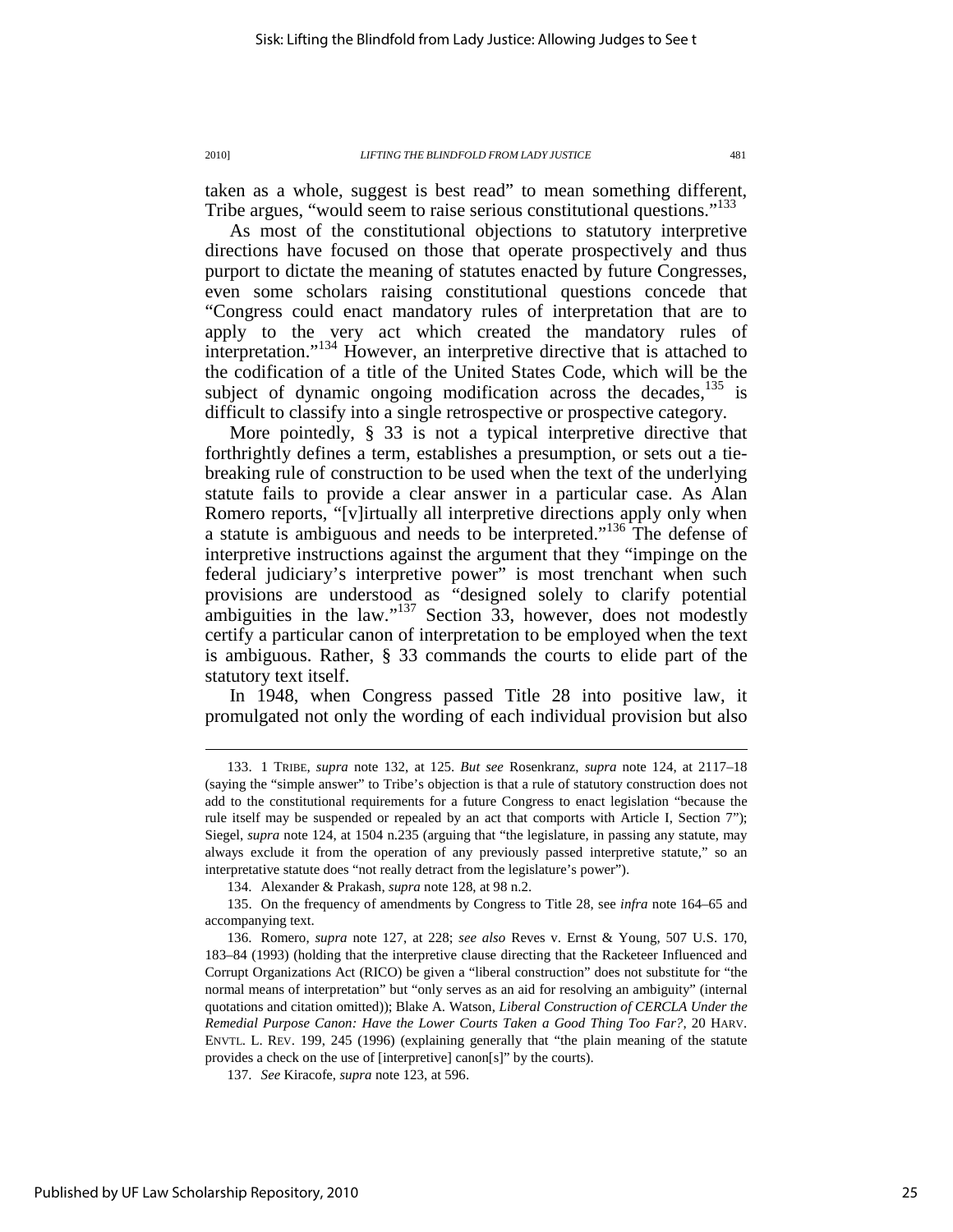the designated parts, chapters, and subchapters into which those provisions were located.<sup>138</sup> The visible body of the Judicial Code is not something outside of the text but rather is composed of a lexical spine to which every section of Title 28 is joined. The arrangement of parts, chapters, and subchapters is marked by black lettering and is carried out by words, no less than the content of the particular statutory sections that are assembled within that textual architecture. Thus, strictly speaking, judicial attention to the structure of the Judicial Code does not involve the mere application of a canon of construction but rather is part and parcel of the primary interpretive focus upon the text itself.<sup>139</sup>

Now Congress certainly could codify a title of the United States Code without arranging sections within parts, chapters, and subchapters, and eschewing any catchline appellation, which plainly would preclude any interpretive exercise based upon structure. That Congress theoretically could enact a code as a hodgepodge of provisions assembled at random, however, is no answer to the straightforward observation that Congress did something quite different with the revision and codification of Title 28. Nonetheless, one still might suggest, Congress surely could codify a statutory title that was structured in a particular manner for the convenience of the legislators during their consideration, while directing that this framework was not to be enacted into law. Indeed, § 33 might be defended as simply accomplishing that modest purpose of demoting the structure of the Judicial Code to something less than the force of law.

But, again, the constitutionally-salient fact remains that Congress chose to instantiate the structure of the Judicial Code into the law when codifying Title 28. The 1948 legislation that enacted Title 28 into positive law—the act which "passed the House of Representatives and the Senate" and was "presented to the President of the United States" pursuant to Article I,  $\hat{\S}$  7 of the Constitution<sup>140</sup>—consisted of a Judicial Code that was divided into parts, chapters, and subchapters and that bore headings for divisions and sections.<sup>141</sup> Thus, within the meaning of Article I, § 7, the whole of Title 28, including its lexical structure, became "a Law."<sup>142</sup> The constitutional question then becomes whether Congress may extract a promise from the judiciary to avert the juridical eye from part of the completed legislative action.

 <sup>138.</sup> *See* Act of June 25, 1948, ch. 646, 62 Stat. 869.

 <sup>139.</sup> *See* Adams Fruit Co., Inc. v. Barrett, 494 U.S. 638, 644–45 (1990) (explaining that "basic principles of statutory construction . . . require giving effect to the meaning and *placement* of the words chosen by Congress" (emphasis added)).

 <sup>140.</sup> U.S. CONST. art. I, § 7, cl. 2.

 <sup>141.</sup> *See* Act of June 25, 1948, ch. 646, 62 Stat. 869.

 <sup>142.</sup> *See* U.S. CONST. art. I, § 7 (declaring the legislative actions that create "a Law").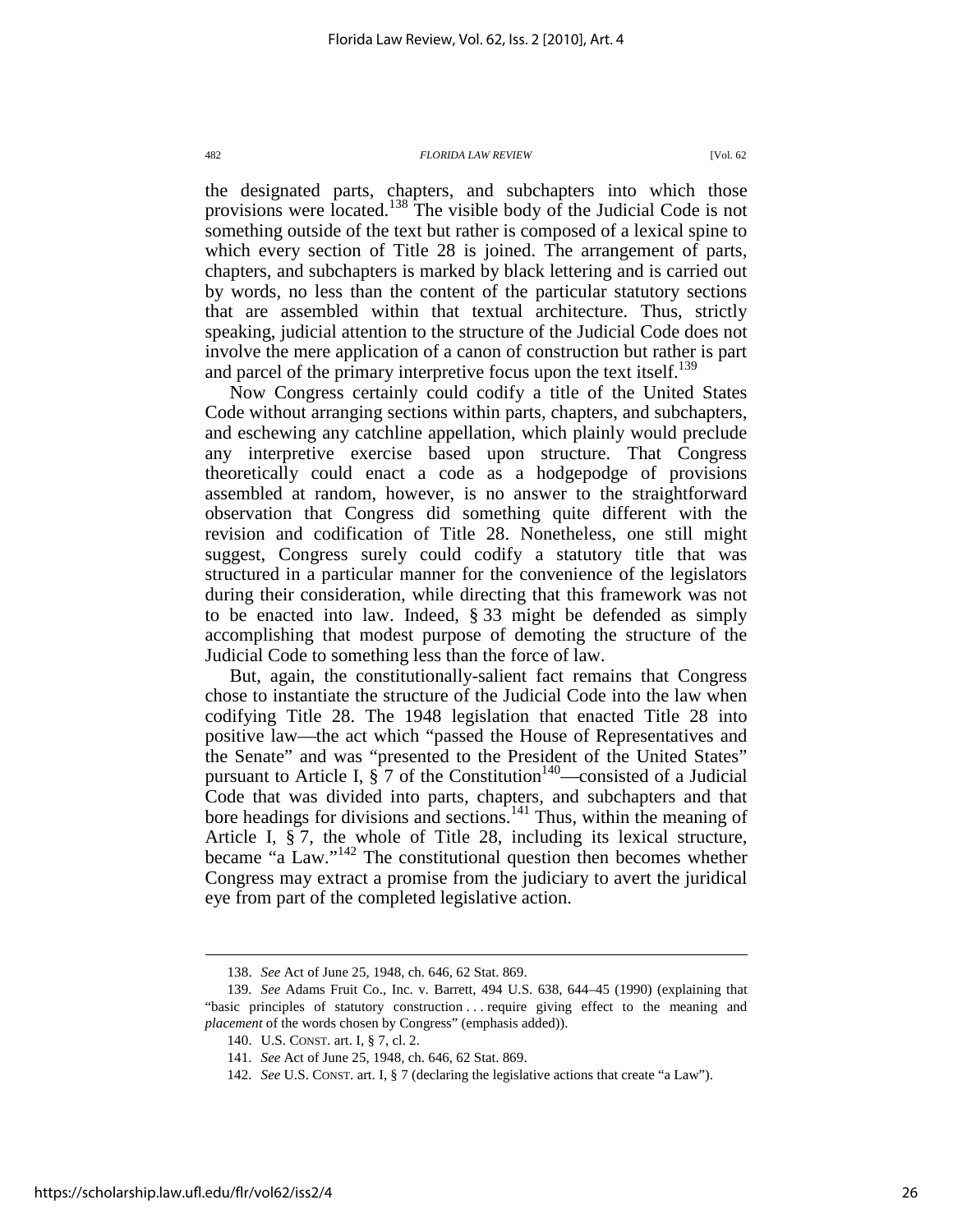To again quote Justice Scalia, "[t]he text is the law, and it is the text that must be observed."<sup>143</sup> Even assuming the general constitutional validity of statutory interpretive directions, no regulation of the courts may "undermine the essential functions of the judiciary."<sup>144</sup> By directing the interpreter to disregard part of the "Law," § 33 may simultaneously contribute to the constitutional delinquency of the Legislative Branch by allowing it to disavow its own legislative act and commit a constitutional trespass against the Judicial Branch by interrupting the conscientious exercise of "[t]he judicial Power of the United States."<sup>145</sup>

Nor can an interpretive provision attached to an act of Congress serve to undo what Congress through the main body of the same act has manifestly done. If dissatisfied with the structure of a code, Congress may subsequently repeal it, thereby erasing it from the United States Code. Congress may not, however, simultaneously enact and repeal the same line of text through a single legislative act, for such an internal inconsistency would abrogate the very law-creating character of the act. Even if such an oxymoron could qualify as a proper exercise of the legislative power, § 33 does not purport to negate or withdraw any part of the enactment. Rather, § 33 seeks to veil part of the legislative action in darkness, with instructions to the courts not to shine a light on to what Congress has done.

In the end, we return to the inescapable fact that Congress's organization and classification of statutory provisions into designated parts and chapters within a newly-codified Title 28 was anything but accidental. As discussed previously and as is further emphasized below, the Title 28 revisers in drafting the revision and codification and the Congress in then enacting the legislation did not regard the structure of the Judicial Code as merely ornamental and without substantive import for the public.<sup>146</sup> Quite to the contrary, the coherent and organized treatment of jurisdiction, venue, removal of causes, full faith and credit, and evidence and procedure were proudly highlighted as among the great successes of the revision. And, again, when Congress took final action on the legislation to revise and codify Title 28, it did not leave behind the structure of the Judicial Code, as mere scaffolding to be broken down after construction, but rather cemented the entire integrated compilation into positive law.

 <sup>143.</sup> Scalia, *supra* note 119, at 22.

 <sup>144.</sup> Jacob E. Gersen & Adrian Vermeule, Chevron *as a Voting Rule*, 116 YALE L.J. 676, 728 (2007).

 <sup>145.</sup> U.S. CONST. art. III, § 1.

 <sup>146.</sup> *See supra* notes 21, 27–31 and accompanying text, and *infra* notes 152, 173–75 and accompanying text.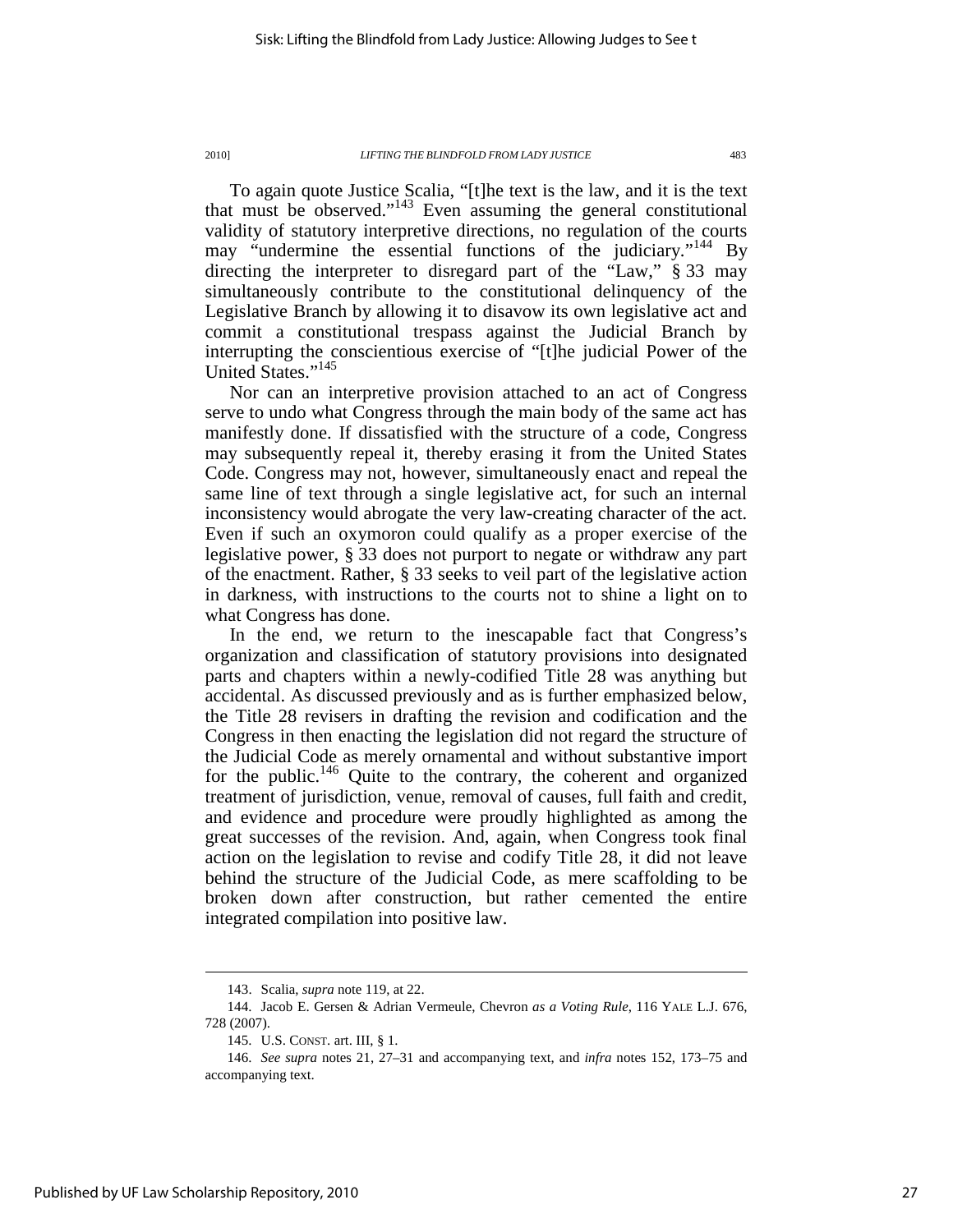In any event, the maladroit "inference of legislative construction" language in § 33 and the constitutional dubiety of a legislative attempt to blind the eyes of the judiciary to a central element of what Congress has enacted should prompt us to question the wisdom of the provision as a matter of policy. Whatever the constitutional strengths or defects of interpretive directives generally or this provision specifically, scholars agree that Congress always remains free to unburden itself of a prior directive that it concludes no longer serves the public interest.<sup>147</sup> Textually ambiguous or not, constitutionally valid or not, § 33 should be repealed.<sup>148</sup>

### V. MAKING THE CASE FOR REPEAL OF LEGISLATION THAT BLINDS THE COURTS TO STRUCTURAL REALITY

Section 33 of the 1948 revision and codification of Title 28 instructs the courts to ignore what a simple reading of the table of contents to the Judicial Code makes readily apparent.<sup>149</sup> By denying that any meaning may be attached to the structure of the Code, § 33 not only withdraws an important tool of statutory construction from the judiciary's tool-box, but undermines the rule of law by blinding the judiciary to the blackand-white format of Title 28, as enacted into positive law.<sup>150</sup>

Whatever uneasiness Congress may have harbored in 1948 that caused it to divert judicial attention from the very structural revisions Congress was enacting Title 28 to produce,<sup>151</sup> there is no apparent contemporary reason to preserve the false directive of § 33. For at least two reasons, this pernicious provision should be repealed.

First, § 33 is dishonest legislation, or at least misleading, because it surreptitiously rewrites Title 28 of the United States Code to erase the palpable organization that is manifest to any reader. Judge Albert Maris of the United States Court of Appeals for the Third Circuit, who had been appointed by Chief Justice Stone to chair the committee of the Judicial Conference working with Congress on the Title 28 revision, observed later that same year after the 1948 enactment:

A glance at the new Act will demonstrate that the revisers

- 150. *See also supra* Part IV.
- 151. *See supra* notes 23–33 and accompanying text.

 <sup>147.</sup> *See* 1 TRIBE, *supra* note 132, § 2-3, at 125 ("[T]he power of Congress *legislatively* to bind subsequent Congresses is limited, for any statute that purported to direct or to forbid subsequent Congresses to do certain things or to follow certain procedures could be repealed, as could any other law, by another duly enacted statute."); Rosenkranz, *supra* note 124, at 2120 (arguing that the answer to any objections about the constitutional validity of statutory interpretive directions is that a current Congress always may exercise the legislative power to repeal the acts of prior Congresses).

 <sup>148.</sup> *See infra* Part V.

 <sup>149.</sup> Act of June 25, 1948, ch. 646, § 33, 62 Stat. 869, 991.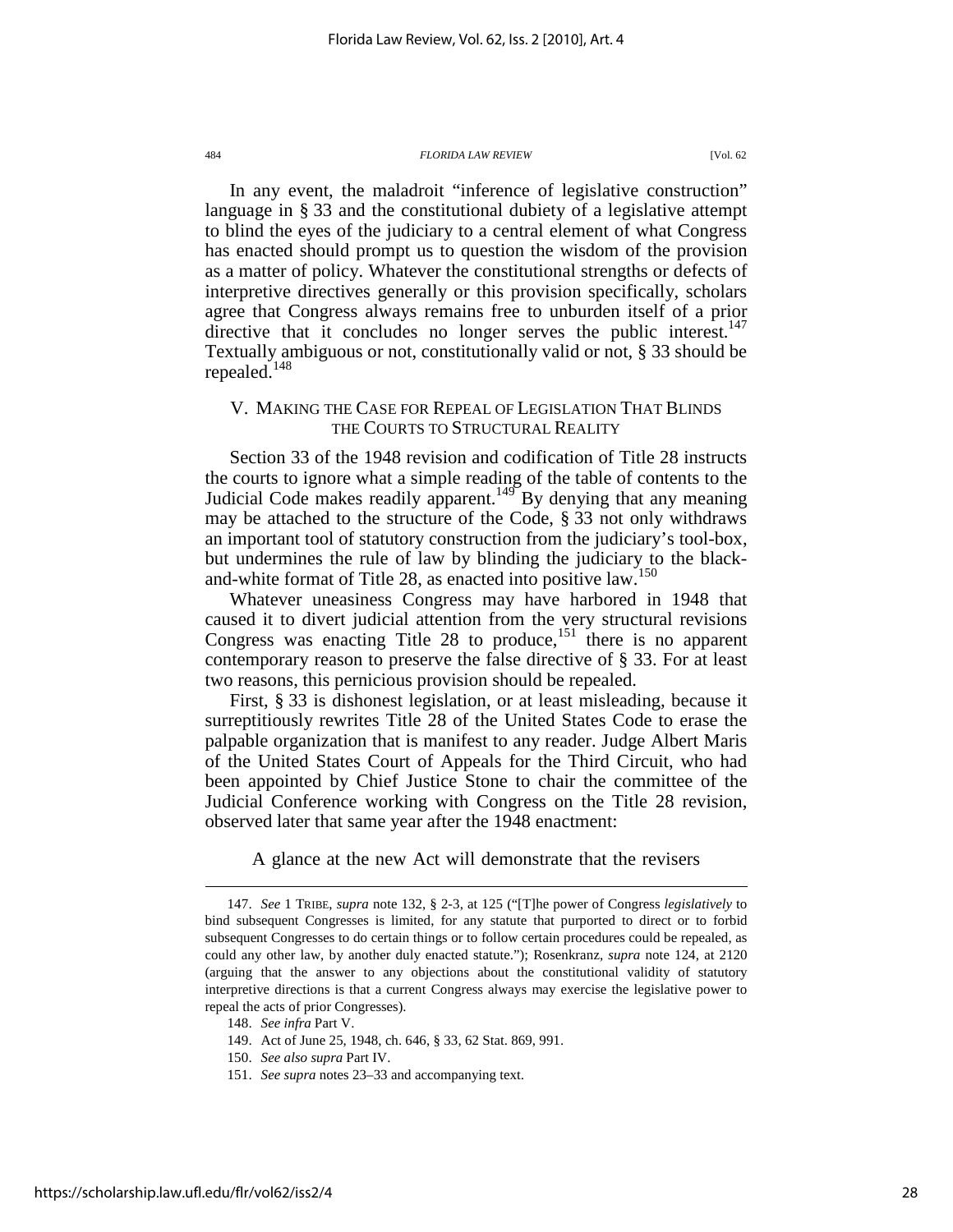have been particularly successful in arranging, in a logical and consistent way, the statutory material which remains in force. The law has been made easily accessible, not only to the lawyer, but to the layman as well.<sup>152</sup>

While a "glance" at Title 28 does indeed demonstrate a "logical and consistent" arrangement of the statutory material, § 33 cloaks the brightly-lit profile observed by both the lawyer and layman in jurisprudential darkness.

In this respect, § 33 foments a paradoxical form of artifice, because it effectively declares that the visible structure of Title 28 is only an illusion and is without meaning, while the classification of statutory provisions into sections that are collected with related provisions into carefully designed and described chapters remains immediately and obviously apparent to any reader of the legal text. In truth, and notwithstanding § 33, this comprehensive statutory framework was painstakingly and deliberately constructed by the 1948 code revisers and was then enacted by Congress as positive law, as the previous discussion confirms.<sup>153</sup> Thus, with one legislative action (the enactment of Title 28 with a plain and visible structure), Congress says one thing, but with another (the veiling directive of § 33), Congress says another.

Especially because it is an uncodified provision, § 33 is likely to be overlooked even by a reasonably diligent legal researcher. Of the many scholars in the fields of federal courts and civil procedure who reviewed a draft of this Article or with whom I have discussed this matter, most of whom have an encyclopedic knowledge of the Judicial Code, nearly all acknowledged that they too had not previously known of the existence of § 33. Despite toiling in the vineyard of the Judicial Code for twenty years as a practitioner, teacher, and scholar, when I began work on the opening brief for the petitioner before the Supreme Court in *John R. Sand & Gravel Co. v. United States*, <sup>154</sup> I failed to discover this codicil to the 1948 revision until my co-counsel, Jeffrey Haynes, brought to our attention the results of his diligent research.

Both to avoid being embarrassed by having failed to mention this uncodified provision, should the government's counsel uncover it and invoke it in the respondent's brief, and because we were ethically obliged to bring mandatory authority to the attention of the Supreme Court,<sup>155</sup> we forthrightly surfaced  $\S 33$  in our brief. In so doing, we

 <sup>152.</sup> Maris, *supra* note 27, at 864; *see also* S. REP. NO. 80-1559, at 1–2 (1948) ("The statutory material presently in force has been arranged in the bill in a logical and consistent way, rendering it easily ascertainable.").

 <sup>153.</sup> *See supra* Parts III & IV.

 <sup>154.</sup> *See supra* Part III.A.

 <sup>155.</sup> *See* MODEL RULES OF PROF'L CONDUCT R. 3.3(a)(3) (2002) (saying the lawyer "shall not knowingly . . . fail to disclose to the tribunal legal authority in the controlling jurisdiction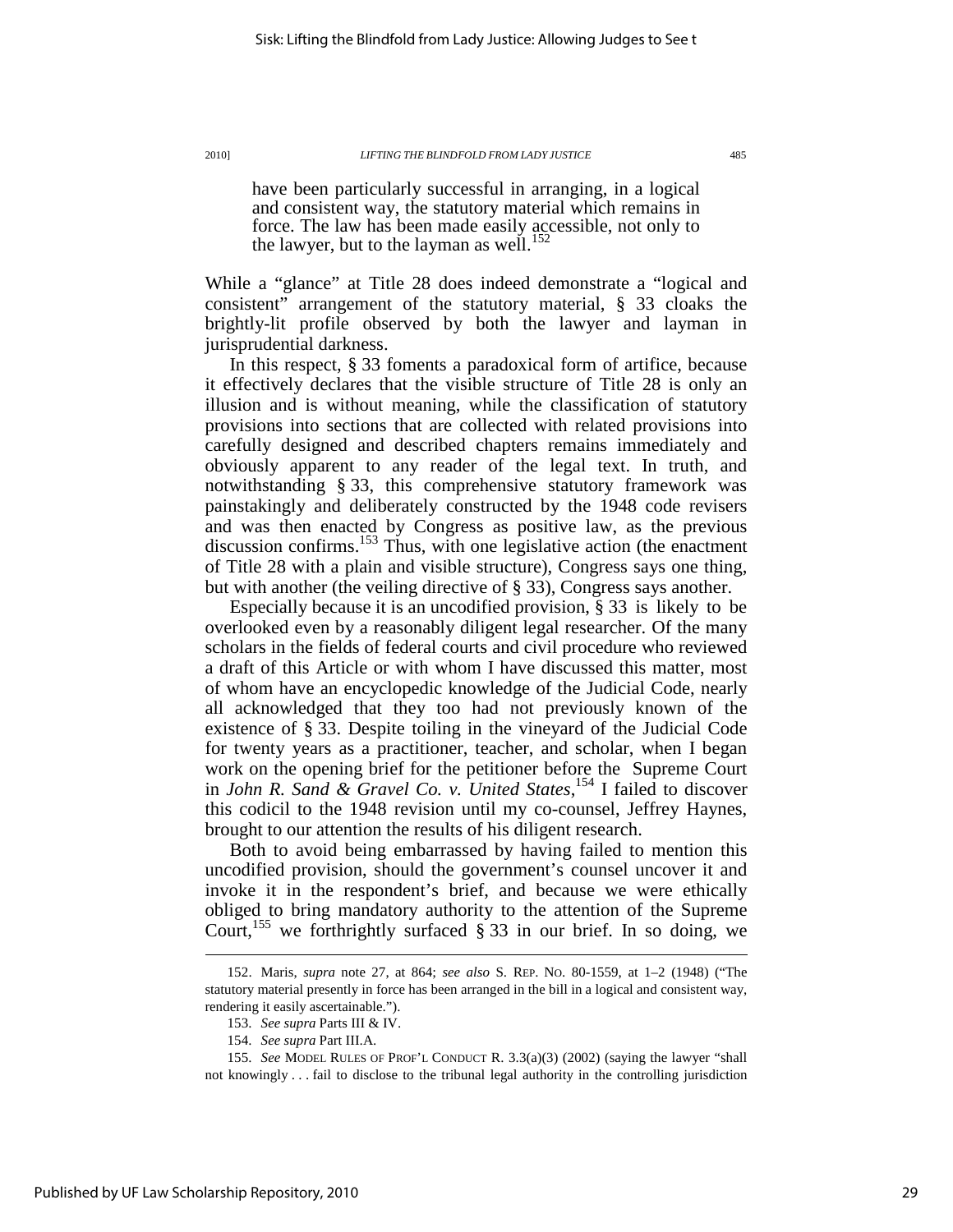realized that § 33 unavoidably withdrew some of the persuasive power from our structural argument and forced us to frame this point as a species of a textual argument based on comparison of the differing language of statutory sections in different chapters of Title 28. My guess is that most advocates would have overlooked § 33 and made the structural argument without qualification, either improperly or to their chagrin when opposing counsel or the Court adduced it.

In sum, § 33 sets up the very kind of pitfall for the unwary that the code revisers intended to eliminate through their studious reorganization of the judicial code in Title 28.<sup>156</sup>

Given the heavy reliance by the public on the United States Code (as found in every law library and every computer database),  $157$  and uncodified statutory section left out of a finished title may be the modern equivalent of what Justice Scalia describes as "one of emperor Nero's nasty practices," which was "to post his edicts high on the columns so that they would be harder to read and easier to transgress."<sup>158</sup> Lon Fuller contended that secret law so contradicts the internal morality of the law as to not truly count as law at all.<sup>159</sup>

To be sure, directed as it is to the judiciary in its interpretive task, § 33 does not bring about the direct injustice of punishing a person for failing to obey a secret law, because no ordinary citizen obeys a rule or canon of statutory construction. Nonetheless, as outlined previously, the

known to the lawyer to be directly adverse to the position of the client and not disclosed by opposing counsel").

 <sup>156.</sup> *See infra* notes 173–75 and accompanying text.

 <sup>157.</sup> *See Revision of Titles 18 and 28 of the United States Code: Hearings on H.R. 1600 and H.R. 2055 Before Subcomm. No. 1 of the H. Comm. on the Judiciary*, 80th Cong. 20 (1947) (statement of Judge Albert Maris, then chairman of the U.S. Judicial Conference Committee on the Revision of the Laws who oversaw codification of Title 28) (explaining that the United States Code "is a tool that is very useful, and it is widely used, not only by judges, but by lawyers and by the public," and therefore codification of Title 28 as positive law with "all the laws grouped appropriately" is vitally important so that the public may rely upon this title of the United States Code).

 <sup>158.</sup> Antonin Scalia, *The Rule of Law as a Law of Rules*, 56 U. CHI. L. REV. 1175, 1179 (1989). I do not mean to suggest that every uncodified statutory provision is an offense against the principle of open and honest government. Most uncodified provisions enacted as part of new legislation are innocuous or auxiliary clauses that are operative primarily for a short period after enactment when attention is still drawn to the original legislative act, such as provisions stating the effective date, setting out transitional rules, requiring studies or reports by government agencies, or providing for severance of invalidated parts of the statute so that other parts remain in effect. By contrast, § 33 is everlasting in effect on interpretation of Title 28, both as originally codified and as regularly amended. Furthermore, in contrast with typical uncodified provisions, § 33 contradicts, rather than facilitates, the positive effect of the legislation.

 <sup>159.</sup> LON L. FULLER, THE MORALITY OF LAW 39 (1964) ("Certainly there can be no rational ground for asserting that a man can have a moral obligation to obey a legal rule that . . . is kept secret from him . . . .").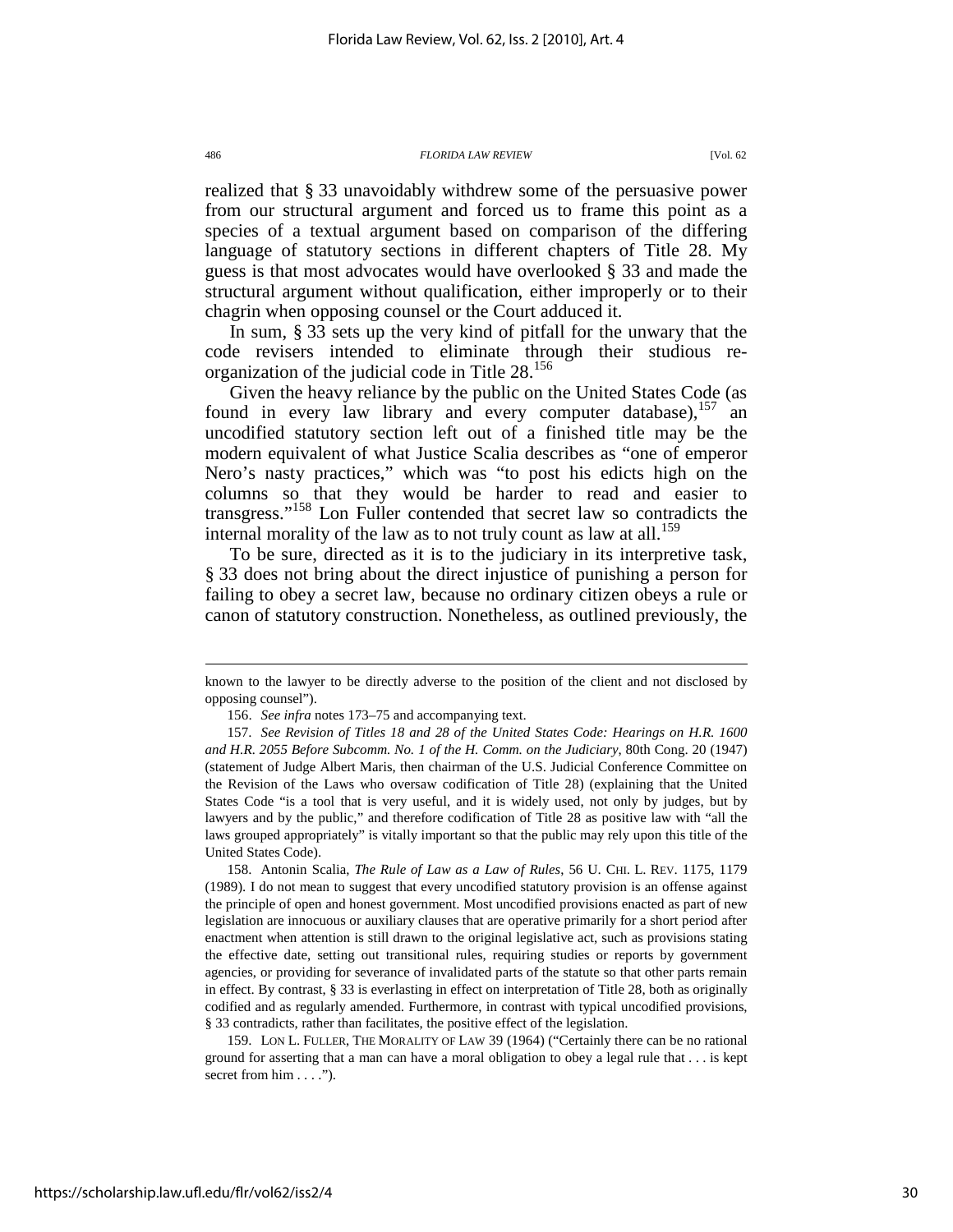vagaries that it produces in results is a matter of justice denied.<sup>160</sup> Nor is § 33 secret in the most formal sense, as it is part of the public laws though few would know to look for it outside of the supposedly comprehensive Judicial Code. But Congress revised and codified Title 28 in 1948 precisely because "the public is entitled primarily to know what the laws of its country are, and . . . to have those laws presented to it in the clearest, most concise and most understandable form."<sup>161</sup> Section 33 contradicts that congressional guarantee of transparency and open government.

Second, § 33 is a continuing obstacle to faithful interpretation by the courts of the statutory provisions codified in Title 28 of the United States Code.<sup>162</sup> Pretending that there is no structure to Title 28, as  $\S 33$ demands, does not spare the courts from having to classify statutory provisions according to their nature. Instead, it forces the courts to undertake that classification work in a less than fully-informed (or fullytransparent) manner. Indeed, given human nature, judges having to ascertain the character of a provision are likely to be influenced by the evidence before their own eyes—as they can plainly see the section, sub-chapter, chapter, and part structure laid out in Title 28—even if those judges are obliged by the directive of  $\S 33$  to pretend otherwise.<sup>163</sup> This is no way to run the enterprise of statutory construction or ensure judicial sincerity in offering genuine public reasons for decisions.<sup>164</sup>

Because § 33 has permanent interpretive force, reaching out across the decades, Congress is well justified in removing its continuing mischievous effects. Repealing § 33 shows no unseemly disregard for the legislative intent of a past Congress, for this uncodified directive is not confined in application to the legislative actions of the past. As a brief perusal of the notes in the United States Code Annotated quickly reveals, Congress has amended Title 28 on dozens of occasions since 1948, acting on a nearly annual basis to incorporate new language or

 <sup>160.</sup> *See supra* Part III.

 <sup>161.</sup> *Revision of Titles 18 and 28 of the United States Code: Hearings on H.R. 1600 and H.R. 2055 Before Subcomm. No. 1 of the H. Comm. on the Judiciary*, 80th Cong. 10 (1947) (statement of Rep. Keogh, Chairman of the House Committee on the Revision of the Laws).

 <sup>162.</sup> *See supra* Part IV.

 <sup>163.</sup> *See supra* Part III.B.

 <sup>164.</sup> *See* Micah Schwartzman, *Judicial Sincerity*, 94 VA. L. REV. 987, 988 (2008) ("Since it is usually wrong to deceive others, judges should be truthful about the reasons for their decisions."); David L. Shapiro, *In Defense of Judicial Candor*, 100 HARV. L. REV. 731, 737 (1987) (arguing that requiring judges to provide candid reasons for their decisions "serves a vital function in constraining the judiciary's exercise of power" and that a lack of candor "serves to increase the level of cynicism about the nature of judging and of judges"); *see also* Laura E. Little, *Hiding with Words: Obfuscation, Avoidance, and Federal Jurisdiction Opinions*, 46 UCLA L. REV. 75, 140 (1998) (arguing that judicial candor is especially important in jurisdictional rulings because "clarity is particularly welcome in this field [of federal court jurisdiction] given the plethora of other roadblocks to understanding").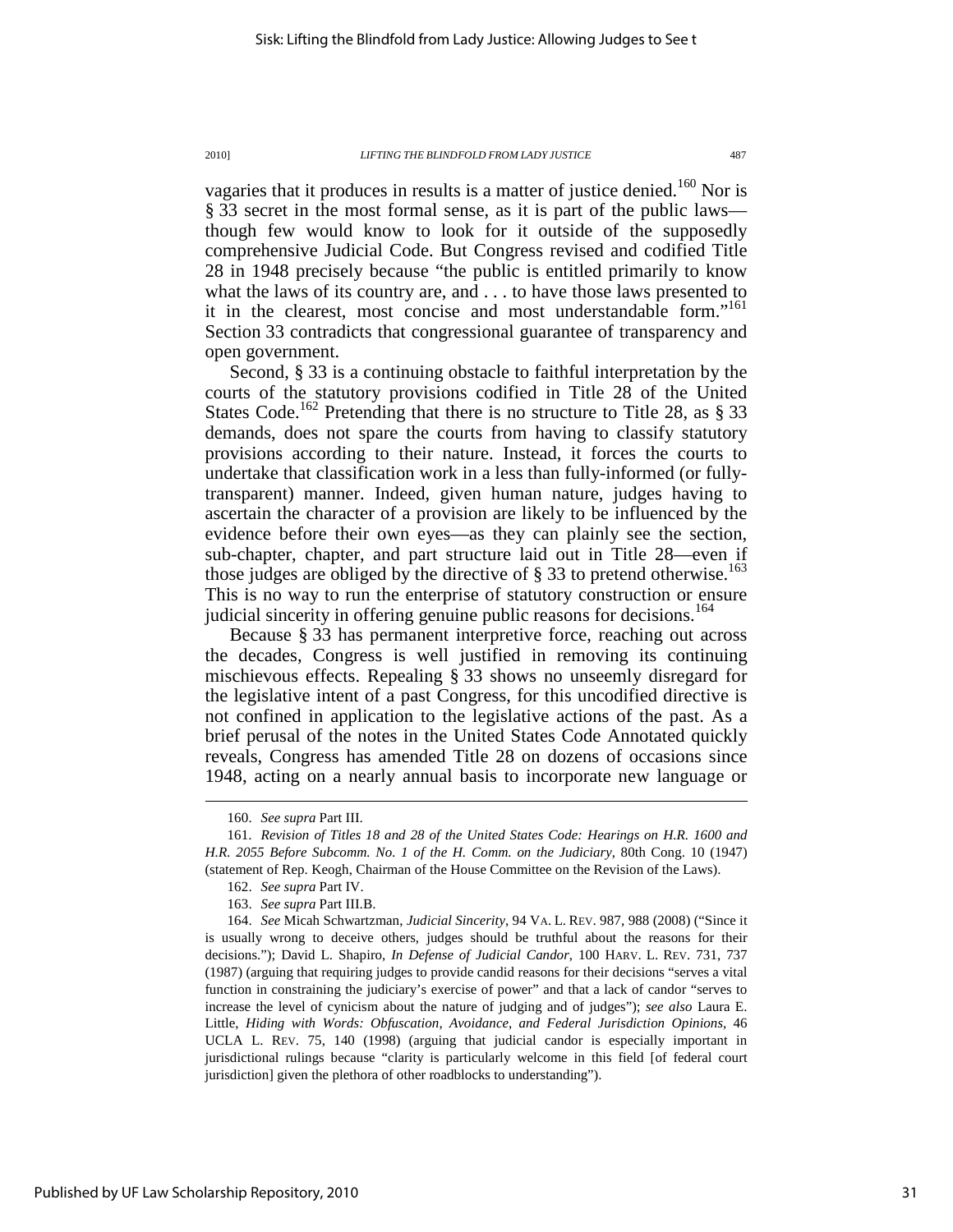new sections into the part, chapter, and subchapter structure of the Judicial Code.

Surely it is not likely that the average member of Congress is any more aware of this uncodified blinding instruction than the average judge, lawyer, or federal courts scholar. Thus, our federal legislative representatives almost certainly are regularly asked to vote on revisions and additions to the visible framework of the Judicial Code under the mistaken impression that legislative choices to locate provisions within that structure means something. Thus, as discussed previously,  $165$ Congress itself has been blinded by § 33, without even being aware that its legislative arrows may fail to reach a partially hidden target.

### VI. STRUCTURAL CONTEXT AS A REINVIGORATED TOOL TO CONSTRUCTION OF THE JUDICIAL CODE

Finally, a few words are in order about how interpretation of Title 28 might look in the brighter light that would come with the dawn of a new day after repeal of § 33. While attention to structure would bring about some changes—among other things clarifying that some statutory provisions do or do not have a jurisdictional or non-jurisdictional character and bringing about consistent treatment of similarly-worded and codified provisions—dramatic changes need not be feared.

To say that an inference of legislative construction *may* be drawn by reason of the location of a statute in a designated part or chapter having a distinct caption would not be to say that any particular inference *must* be drawn in every case, much less that other compelling evidence of statutory meaning would be neglected. In *United States v. Fisher*, <sup>166</sup> the two-hundred-year-old decision quoted at the beginning of this Article, Chief Justice Marshall agreed that the name of a legislative act cannot "controul plain words in the body of the statute."<sup>167</sup> Nonetheless, he explained, when ambiguity is present, "the title claims a degree of notice, and will have its due share of consideration."<sup>168</sup>

Even more directly on point with respect to the importance of location of a section within a statutory structure is the Supreme Court's decision in *Florida Department of Revenue v. Piccadilly Cafeterias, Inc.*,<sup>169</sup> from the 2007 Term. In concluding that the transfer of an asset by a debtor in bankruptcy is eligible for a statutory exemption from a stamp tax only when transferred after confirmation of a Chapter 11 plan by the bankruptcy court, the Court found "it informative that Congress placed [the statutory section providing for an exemption from the tax] in

 <sup>165.</sup> *See supra* Part IV.

 <sup>166. 6</sup> U.S. (2 Cranch.) 358 (1805).

 <sup>167.</sup> *Id.* at 386.

 <sup>168.</sup> *Id.*

 <sup>169. 128</sup> S. Ct. 2326 (2008).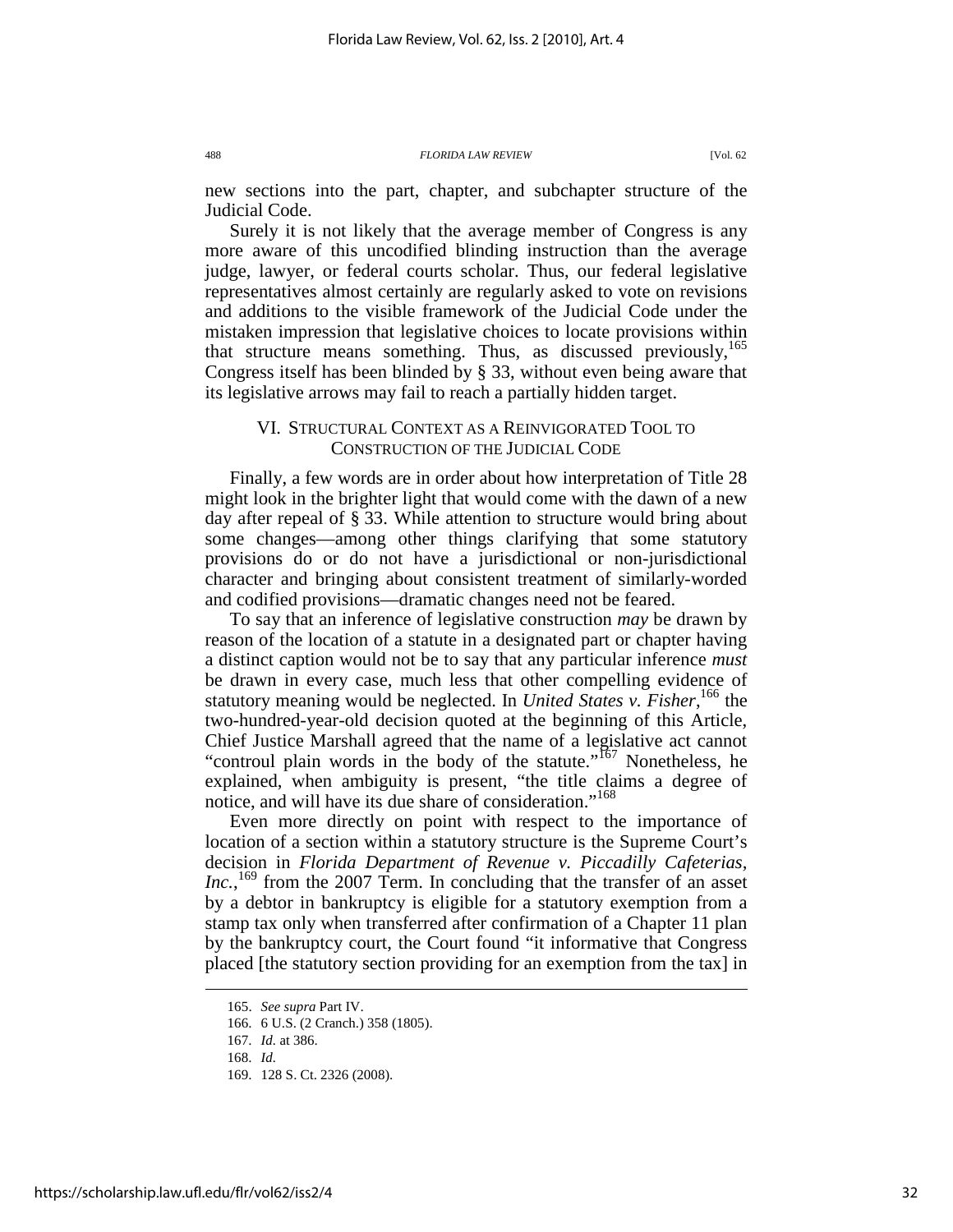a subchapter entitled, 'POSTCONFIRMATION MATTERS.'"<sup>170</sup> The Court acknowledged that "a subchapter heading cannot substitute for the operative text of the statute," but emphasized that titles and headings "'are tools available for the resolution of a doubt about the meaning of a statute."<sup>171</sup> The Court then reiterated that "[t]he placement of [the tax exemption section] within a subchapter expressly limited to postconfirmation matters undermines [the respondent's] view that [the section] covers preconfirmation transfers."<sup>172</sup>

Repealing § 33 and fully restoring the vitality of contextual analysis as part of the interpretive enterprise for the Judicial Code would not mean that the answers are always foreordained. Identifying the part or chapter in which a statutory provision is located may not yield the full operative meaning of the language, especially as we move from the basic classification of a statutory section to more detailed questions of application of the statutory provision. Examining the statutory structure serves as a tool to interpretation, not a talisman.

John F. X. Finn, former special counsel to the House Committee on Revision of the Laws, testified at the 1947 legislative hearings on the codification of Title 28 that he was "proudest of the way this proposed code deals with jurisdiction, venue, removal of causes, full faith and credit, and evidence and procedure."<sup>173</sup> Finn explained that while such words as "jurisdiction" and "procedure" may be "but labels to the layman," " $[t]$ o lawyers they are the pitfalls of litigation."<sup>174</sup> In describing the work of the Title 28 revisers, Finn concluded that "[w]ise judges and lawyers have objectively and dispassionately explored these pitfalls and covered them with well-drawn statutes so that postwar justice may be sure-footed, courageous, impartial, and serene."<sup>175</sup>

It is on these categorizing questions about the basic nature of a statutory provision that the classification features of Title 28 are most likely to be edifying to judges interpreting the Judicial Code. The organizational structure of Title 28 is less likely to shed light on the precise meaning of a particular provision in application within its category. But, similarly, that a roadmap does not also provide information about the repair, maintenance, and operation of a vehicle of transportation does not make the roadmap any less valuable for its intended purpose.

 <sup>170.</sup> *Id.* at 2336.

 <sup>171.</sup> *Id.* (quoting Porter v. Nussle, 534 U.S. 516, 528 (2002)).

 <sup>172.</sup> *Id.*; *see also* United States v. Bowen, 100 U.S. 508, 513 (1879) (interpreting a statute based on "the reasonable force of the language used in that section, taken in connection with the whole of the chapter devoted to that subject, and the accepted canons of interpretation").

 <sup>173.</sup> *Revision of Titles 18 and 28 of the United States Code: Hearings on H.R. 1600 and H.R. 2055 Before Subcomm. No. 1 of the H. Comm. on the Judiciary*, 80th Cong. 44 (1947).

 <sup>174.</sup> *Id.*

 <sup>175.</sup> *Id.*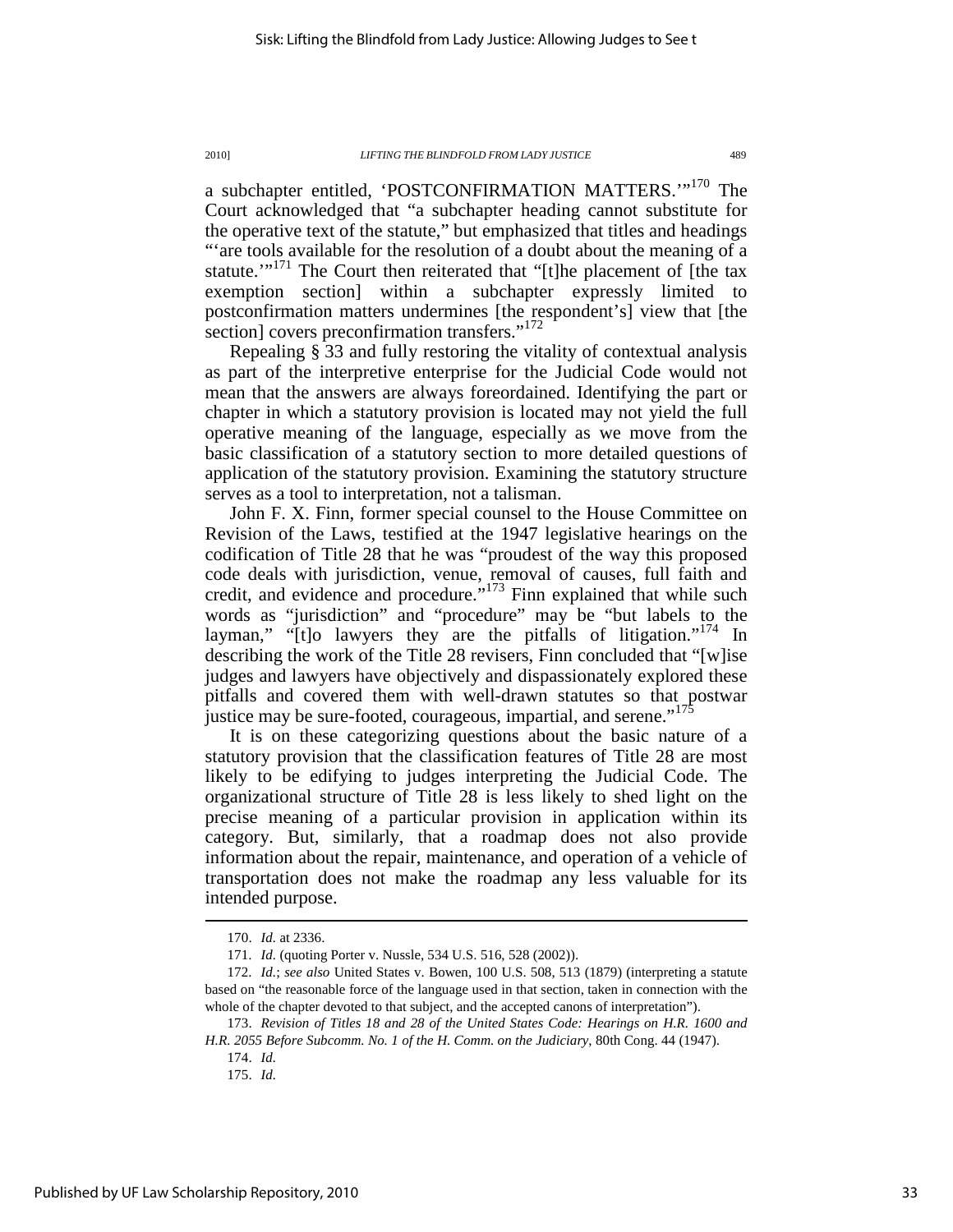As the Title 28 code revisers recognized, identifying a provision as one of "jurisdiction" or "evidence" or "procedure" may make a significant difference in terms of how that provision operates.<sup>176</sup> As discussed previously, $177$  whether a statutory provision is found to be jurisdictional or procedural may have significant consequential effects, such as whether the provision may be waived or forfeited or whether a statute of limitations in a government-related case should be applied in the same manner as in private litigation.

If a statutory provision is mistakenly characterized as jurisdictional in nature, unfortunate consequences follow closely behind. The determination of which issues deserve to be litigated (or instead may be waived or forfeited) is taken out of the hands of the parties (both claimants and the government).<sup>178</sup> The party that prevails on the merits may be deprived of victory by a belated jurisdictional ruling after trial. When a provision is declared jurisdictional, the courts are "forced to raise and answer new, sometimes difficult, and often fact-based issues sua sponte."<sup>179</sup> As the recently departed David Currie lamented about the duty of the courts to "investigat[e] the existence of jurisdiction on their own and at any stage of the proceedings," this is an "expensive habit." $^{180}$ 

Moreover, while the categorization of a statutory section in a jurisdictional or procedural chapter would be weighty evidence that it has the same nature as the accompanying chapter catchline, a more complete analysis of all the evidence bearing on interpretation may rebut that presumption in exceptional cases. Even after a repeal of § 33, some statutory provisions may be "jurisdictional even though expressed in a separate statutory section from jurisdictional grants."<sup>181</sup>

For example, although not placed into a jurisdictional chapter under Title 28, the statutory requirement of a timely notice of appeal in a civil  $\csc^{182}$  might remain a jurisdictional mandate.<sup>183</sup> The traditional rule had been that filing a timely notice of appeal is "an event of jurisdictional significance" because "it confers jurisdiction on the court

 <sup>176.</sup> *See supra* Parts II & V.

 <sup>177.</sup> *See supra* Part III.A.

 <sup>178.</sup> Scott Dodson, *Mandatory Rules*, 61 STAN. L. REV. 1, 10 (2008) ("Waiver, consent, and forfeiture allow the parties to designate which issues require court decision and which are of such relative unimportance to the parties that they would rather forgo the costs of litigating them.").

 <sup>179.</sup> Sisk, *supra* note 49, at 545.

 <sup>180.</sup> David P. Currie, *The Federal Courts and the American Law Institute (pt. 2)*, 36 U. CHI. L. REV. 268, 298 (1969).

 <sup>181.</sup> Barnhart v. Peabody Coal Co., 537 U.S. 149, 159 n.6 (2003).

 <sup>182. 28</sup> U.S.C. § 2107 (2006).

 <sup>183.</sup> *See* Bowles v. Russell, 551 U.S. 205, 206–07 (2007) (holding that the timely filing of a notice of appeal in a civil case is a jurisdictional requirement).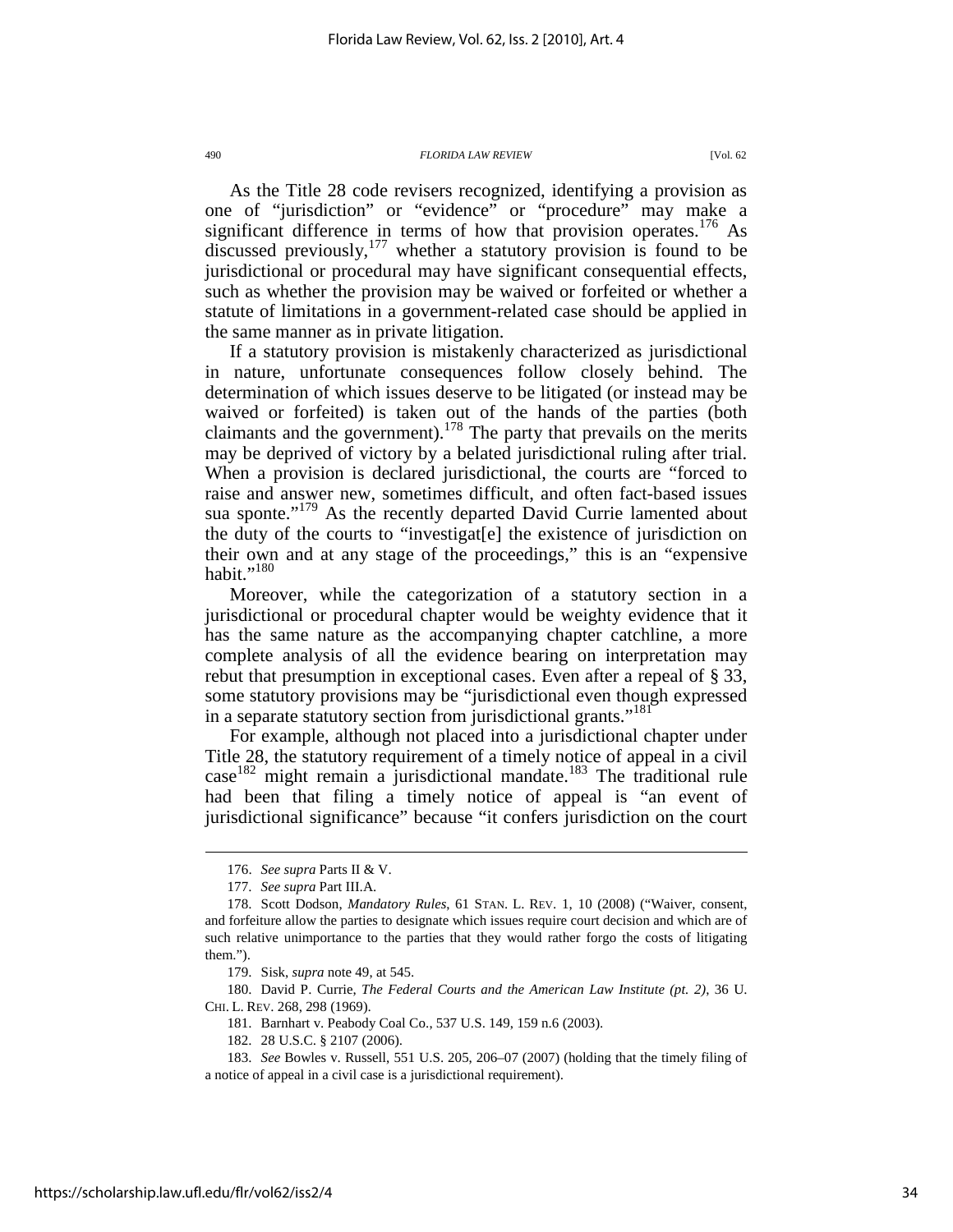of appeals and divests the district court of its control over those aspects of the case involved in the appeal."<sup>184</sup> Similarly, under the Federal Tort Claims Act, the prior filing of an administrative claim is an absolute prerequisite to any judicial proceeding, $185$  even though that statutory mandate is not located in a jurisdictional chapter.<sup>186</sup> First, the explicit and emphatic textual "command that an 'action shall not be instituted . . . unless the claimant shall have first presented the claim to the appropriate Federal agency"<sup>187</sup> must be given full effect by the courts. While structure conveys some evidence of a provision's nature, the express and specific language of a statutory section takes priority over classification in a chapter or subchapter. Second, the prior administrative filing direction might be given jurisdictional significance to uphold the congressional intent to allow the agency to explore settlement before the burdens of litigation are imposed on the courts and the government and to satisfy the general principle of exhaustion of administrative remedies.<sup>188</sup>

To be sure, restoring the proper place of structure in statutory interpretation might provoke a judicial reexamination of the jurisdictional assumptions made with respect to such matters as the time for filing a civil notice of appeal or the priority of an administrative claim for seeking tort damages against the federal government. And such a reconsideration might well be a salutary development, leading to a loosening of the strictures of jurisdictional absolutes while not altering basic procedural expectations in the general run of cases. Even if these jurisdictional holdings by the courts were overturned after consideration of the structure of the Judicial Code, the courts likely would conclude that a timely notice of appeal and prior resort to administrative remedies remained mandatory statutory requirements whenever a party properly raised the issue.<sup>189</sup> As Judge Frank Easterbrook has written, "[t]he law is full of rules that are mandatory in the sense that courts must enforce them punctiliously if a litigant insists. Rules are not jurisdictional, however, no matter how unyielding they may be, unless they set limits

 <sup>184.</sup> Griggs v. Provident Consumer Disc. Co., 459 U.S. 56, 58 (1982) (per curiam); *see also* Philip A. Pucillo, *Jurisdictional Prescriptions, Nonjurisdictional Processing Rules, and Federal Appellate Practice: The Implications of* Kontrick, Eberhart & Bowles, 59 RUTGERS L. REV. 847, 874 (2007) (referring to "the Court's traditional understanding that the requirements for the filing of a timely notice of appeal in a civil case are jurisdictional prerequisites").

 <sup>185.</sup> McNeil v. United States, 508 U.S. 106, 110–12 (1993).

 <sup>186.</sup> *See* 28 U.S.C. § 2675 (2006).

 <sup>187.</sup> *McNeil*, 508 U.S. at 111 (quoting 28 U.S.C. § 2675).

 <sup>188.</sup> *Id.* at 111.

 <sup>189.</sup> *See* Scott Dodson, *The Failure of* Bowles v. Russell, 43 TULSA L. REV. 631, 643–47 (2008) (arguing that the Supreme Court mistakenly characterized the time limit to file a civil notice of appeal as jurisdictional and instead should have treated the appeal time as mandatory, thus not susceptible to equitable adjustment but subject to waiver by the parties).